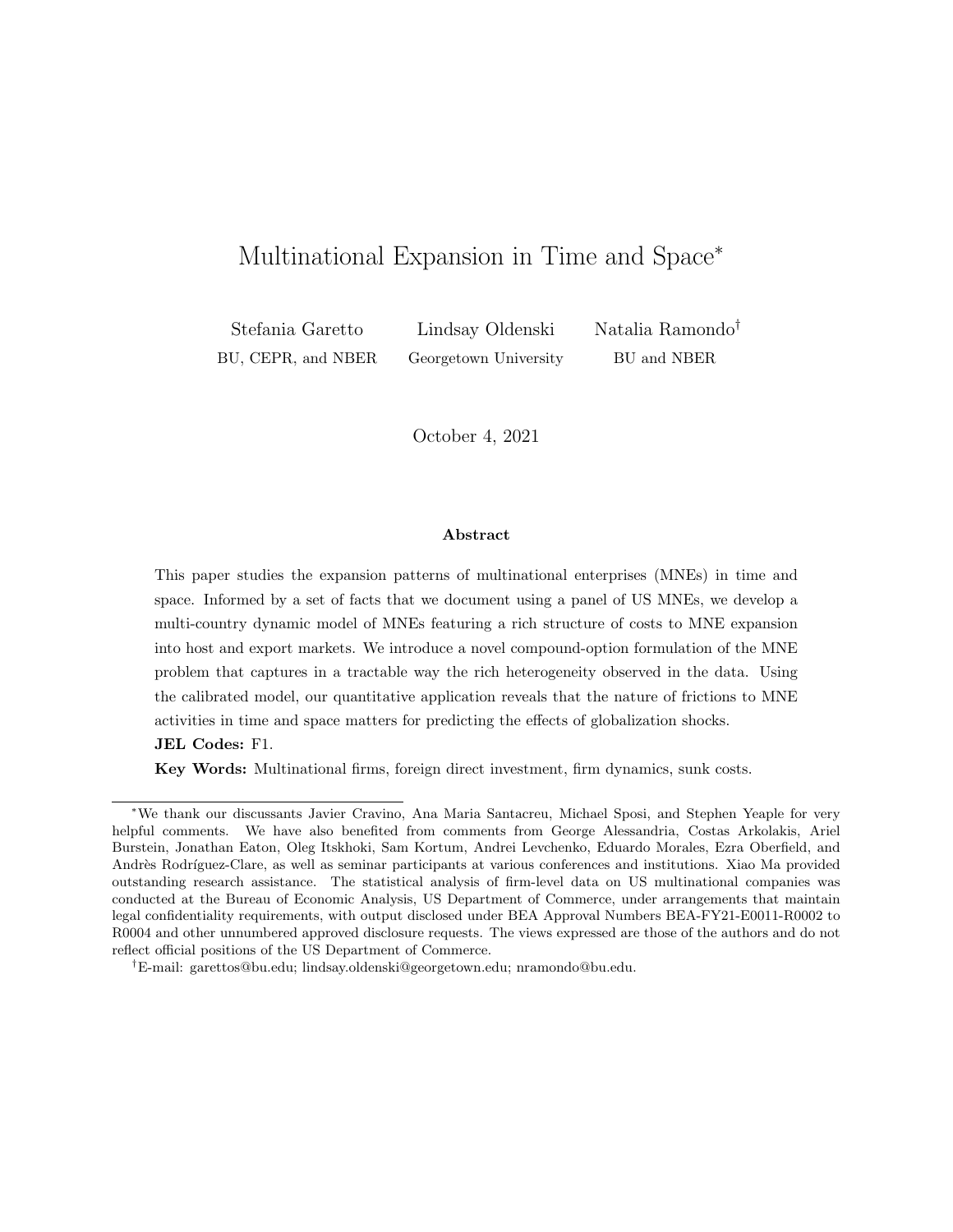## <span id="page-1-2"></span>1 Introduction

Many important questions in international economics involve the complex activities of multinational enterprises (MNEs) across time and over space. Consider the recent rise in protectionism worldwide, of which the debate on the United Kingdom abandoning the European Union, "Brexit", is one example. Under Brexit, would MNEs pull out from the United Kingdom? Would MNEs located in the EU be affected? How would different implementations of Brexit affect MNEs' expansion patterns? And how would long-run changes differ from short-run adjustments? Providing sound answers to these and other similar questions requires an understanding of the dynamics of MNE expansion across locations and of the nature of the costs these firms face.

Despite their importance, the behavior of MNEs and their affiliates across time and space has received little attention in the literature.<sup>[1](#page-1-0)</sup> On the empirical side, this is primarily due to data limitations. On the theoretical side, the nature of the costs of MNE activities—whether variable, fixed, or sunk, and whether host- or destination-country specific—poses challenges to tractability, particularly in multi-country dynamic settings where MNEs can separate the locations of production and sales. This paper contributes to the literature by introducing a new multi-country dynamic model of the MNE, which is informed by a new set of facts on the behavior of foreign affiliates of US MNEs. The model is aimed at answering quantitatively questions about the effects of policy shocks on MNE expansion, which require both a rich spatial and dynamic structure.

Our analysis uses a long panel of US MNEs and their foreign affiliates from the Bureau of Economic Analysis (BEA).[2](#page-1-1) We start by documenting a set of facts about the behavior of MNEs and their affiliates in time and space. First, almost all MNE affiliates are born with sales to the host market, which remains the main destination market of the affiliate; exports start later in the affiliate's life. Second, affiliate sales, relative to parent sales, are flat over the affiliate's life, except for a one-time jump in the year when the affiliate starts exporting. Third, the probability of MNE entry into a market is indistinguishable from that probability conditional on having entered similar markets (e.g. markets in the same continent or with a similar income level)—a pattern we refer to as weak "extended gravity". Finally, sales of existing affiliates to their host market do not decrease when sibling affiliates (i.e. affiliates of the same MNE located in a different country) start exporting to that market and when new sibling affiliates are created in a different host market.

<span id="page-1-1"></span><span id="page-1-0"></span> $1$ See Antrás and Yeaple [\(2014\)](#page-41-0) for a detailed survey on the main facts and theories about MNEs.

<sup>2</sup>US MNEs and their foreign affiliates are an empirically relevant sample not only because the United States is the main source of MNEs in the world, but also because MNE affiliates are the main channel through which US firms reach foreign consumers. In 2009, for instance, majority-owned affiliates of US MNEs abroad accounted for 75 percent of US sales to foreign customers; forty percent of those affiliates' sales were exports, i.e., sales to customers outside the affiliate's host market [\(Yeaple, 2013\)](#page-43-0).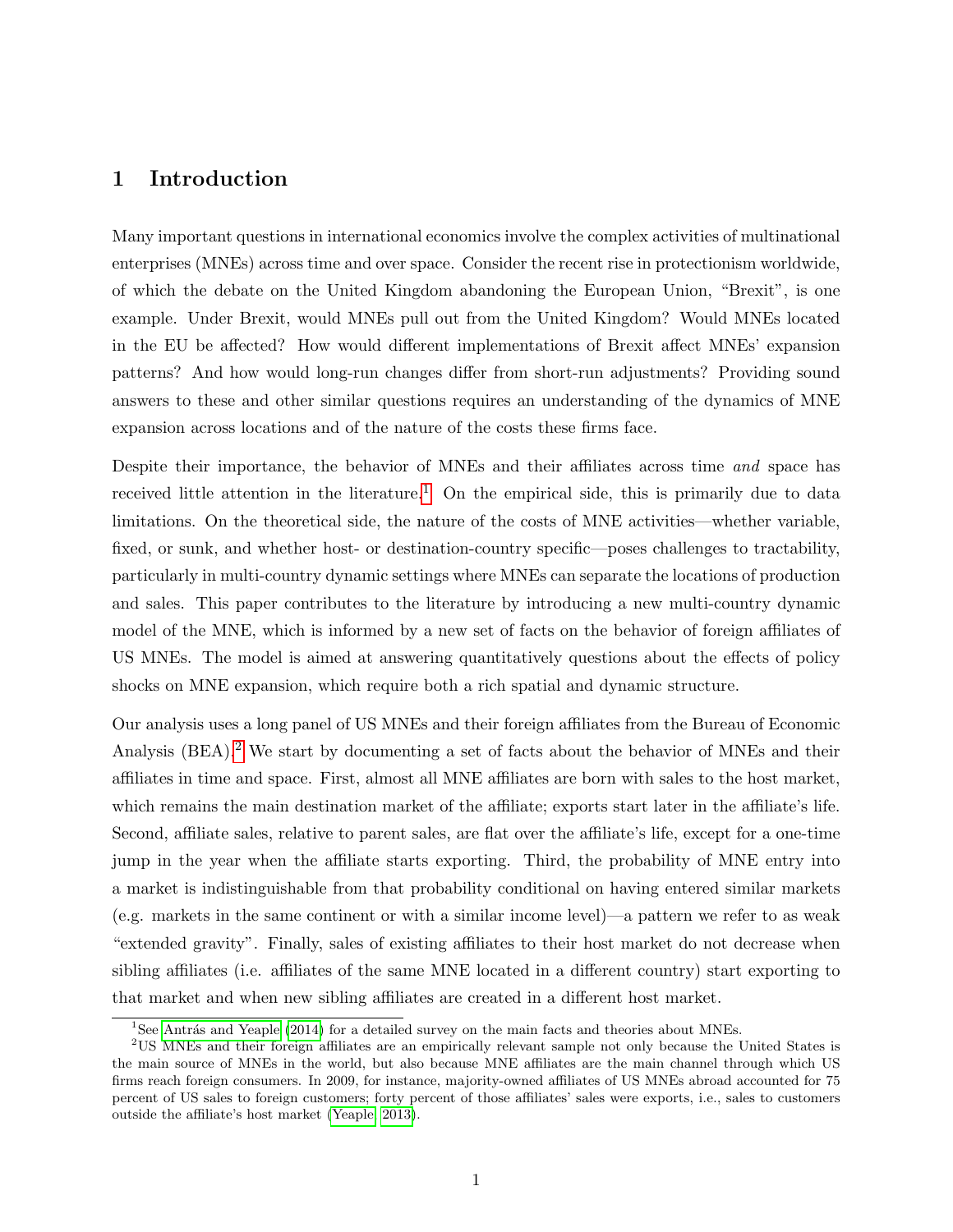Guided by these facts, we build a multi-country dynamic model of MNE expansion. Home-based firms decide whether, when, and where to open foreign affiliates. Affiliates, in turn, can sell both to their host market and to any other market. Affiliate operations, both in the host and in the export markets, are subject to sunk, fixed, and variable costs. The MNE decisions of whether to set up an affiliate in a market, and whether to export from it, are shaped by the interaction of firm-specific characteristics, persistent aggregate productivity and demand shocks, and the array of MNE costs.

While the static components of our model are standard and follow [Melitz](#page-43-1) [\(2003\)](#page-43-1), the way we formulate the dynamic problem of the MNE is new to the international trade literature. We build on insights from the literature on real options to solve general models of investment under uncertainty (see [Dixit and Pindyck, 1994\)](#page-42-0). Concretely, our model is based on a compound option structure: opening an affiliate in a country is an option, which, if exercised, gives access to a set of additional options, such as exporting from the affiliate to any other location. Since we observe that almost all affiliates in the data have some horizontal sales at birth, we further assume that firms that decide to do Foreign Direct Investment (FDI) must set up an affiliate and sell to the local market prior to considering exporting from that affiliate. Finally, we couple this dynamic structure with a standard Armington assumption stating that varieties are firm and location specific. This assumption is consistent with the observation that horizontal affiliate sales and export sales from sibling affiliates to a market co-exist.

Together, these ingredients are key for achieving tractability of the model while, at the same time, preserving the rich heterogeneity necessary for quantitative analysis. First, the compound option structure allows us to introduce dynamic interdependence in the location choices of the MNE: the decision to open an affiliate in a country depends on the set of countries that the affiliate can export to. Hence, shocks to the cost of operating, or establishing, an export network from a given market will affect the MNE entry decisions into that market. Second, due to the continuoustime formulation of the real-option problem, the value functions can be solved in closed form as simple additive functions of the firm's realized profit flow, the option value of expansion, and the option value of exit. The tractability of the firm's problem makes it possible to aggregate firms' outcomes and solve for the evolution of the price index in each country. Finally, the Armington assumption implies that the MNE entry decision into a market is separable across locations, consistent with our evidence of weak extended gravity in affiliate entry.[3](#page-2-0) Nonetheless, because the price indices endogenously change with trade barriers, our model displays the substitution forces of the proximity-concentration tradeoff at the aggregate level, as first documented by [Brainard](#page-41-1)

<span id="page-2-0"></span><sup>&</sup>lt;sup>3</sup> In terms of the implications for affiliate entry, the Armington assumption is *isomorphic* to assuming that firm productivity is a random variable drawn from a multivariate Pareto distribution independent over varieties and locations, as in [Arkolakis et al.](#page-41-2) [\(2018\)](#page-41-2).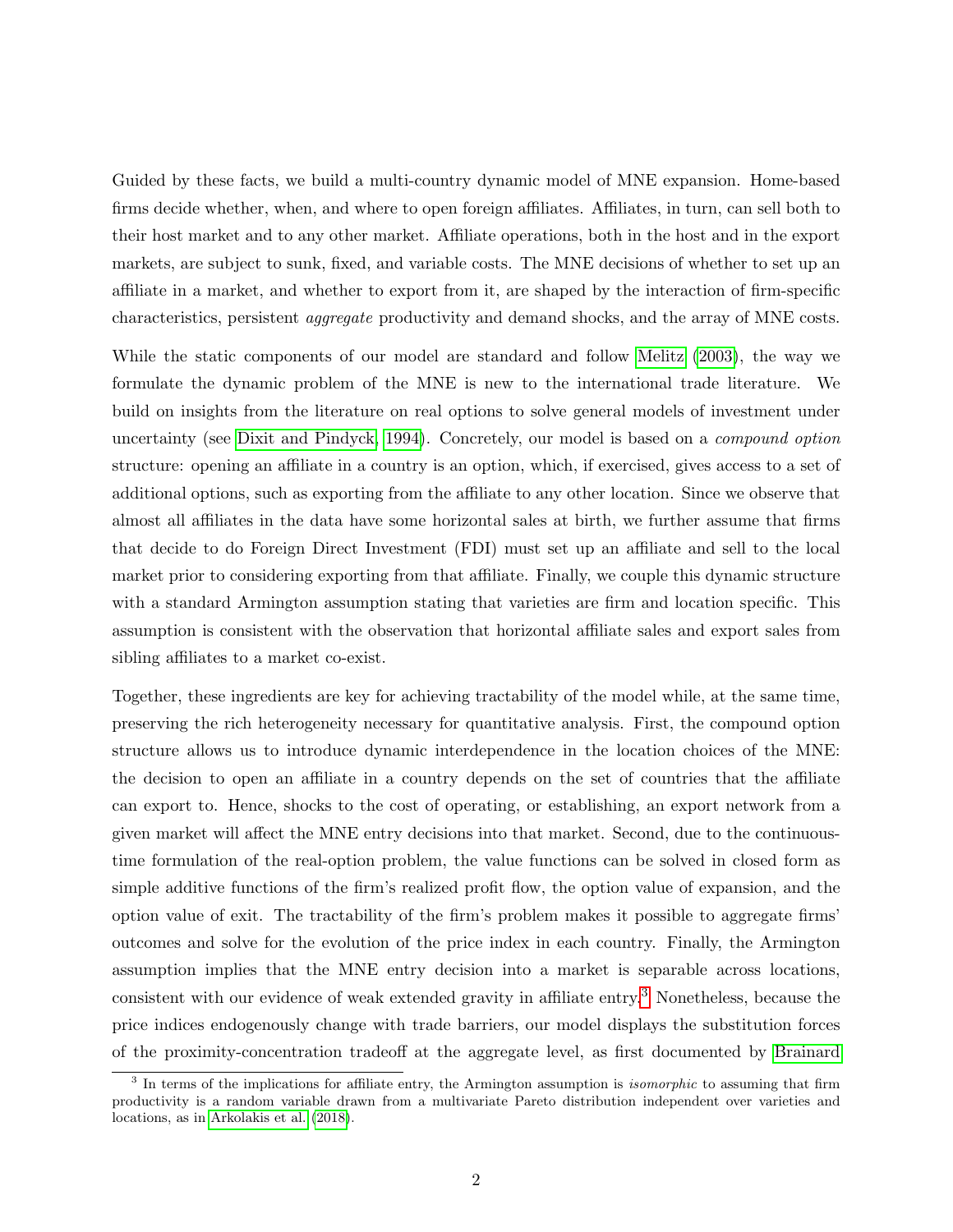## $(1997).<sup>4</sup>$  $(1997).<sup>4</sup>$  $(1997).<sup>4</sup>$  $(1997).<sup>4</sup>$

We calibrate the model to static and dynamic moments related to the behavior of US MNE affiliates located in the top ten host countries for US FDI, over thirty years. Our calibration implies that opening and operating affiliates is more costly than exporting from them, for most host countries. Affiliate exports to the United States (the Home country) are generally associated with lower barriers than exports to other destinations. Heterogeneity, however, is large across host countries, sales type, and type of frictions. The calibrated model is also able to reproduce non-targeted observations related to the geography of MNE sales, which we document in the BEA data. We document and match selection patterns of MNE affiliates within and across host markets, as well as sorting patterns of MNE entry across host markets, in the spirit of the facts documented in [Eaton](#page-42-1) [et al.](#page-42-1) [\(2011\)](#page-42-1) for French exporters.

Armed with the calibrated model, we perform various counterfactual exercises with the goal of evaluating the effects of changes in different frictions on the dynamics of MNE expansion. Among our exercises, we show how including the possibility of affiliate exports—captured by the compound option structure—interacts with changes in frictions to deliver different long-run responses of MNE activity compared to what a standard dynamic model of only horizontal FDI predicts. Since our sample includes affiliates located in the United Kingdom, Ireland, Germany, and France, we use the withdrawal of the United Kingdom from the European Union, Brexit, as our quantitative exercise, and increase different types of export costs between the UK and EU countries. Our model predicts that such an increase in export costs would have a static effect, a dynamic effect (coming from the inclusion of sunk costs), and an equilibrium price index effect. The strength of each effect on aggregate firm dynamics depends on the nature of the shock to export costs. For instance, while increasing sunk export costs would increase both the sales and number of affiliates selling to the EU from the United Kingdom, increases in per-period fixed costs would decrease both the number and sales of UK-based US affiliates to the EU. These different responses could not be captured with a static model of the MNE since one-time sunk and fixed per-period costs would be indistinguishable. Put together, our quantitative exercises point to the importance of considering both the time and space dimensions when evaluating the changes in the MNE expansion decisions after a shock.

Our paper is related to the existing literature in several ways. First, most contributions in the literature have analyzed MNE behavior in space, but not in time. Papers such as [Ramondo and](#page-43-2) Rodríguez-Clare [\(2013\)](#page-43-2), [Tintelnot](#page-43-3) [\(2017\)](#page-43-3), [Fan](#page-42-2) [\(2020\)](#page-42-2), [Arkolakis et al.](#page-41-2) [\(2018\)](#page-41-2), [Alviarez](#page-41-3) [\(2019\)](#page-41-3), and [Head and Mayer](#page-42-3) [\(2019\)](#page-42-3) have made substantial progress in building static general equilibrium

<span id="page-3-0"></span><sup>&</sup>lt;sup>4</sup> It is worth noting that while the aggregate predictions of the proximity-concentration tradeoff are widely supported by the data, the evidence in support of the tradeoff at the firm level is mixed and not conclusive.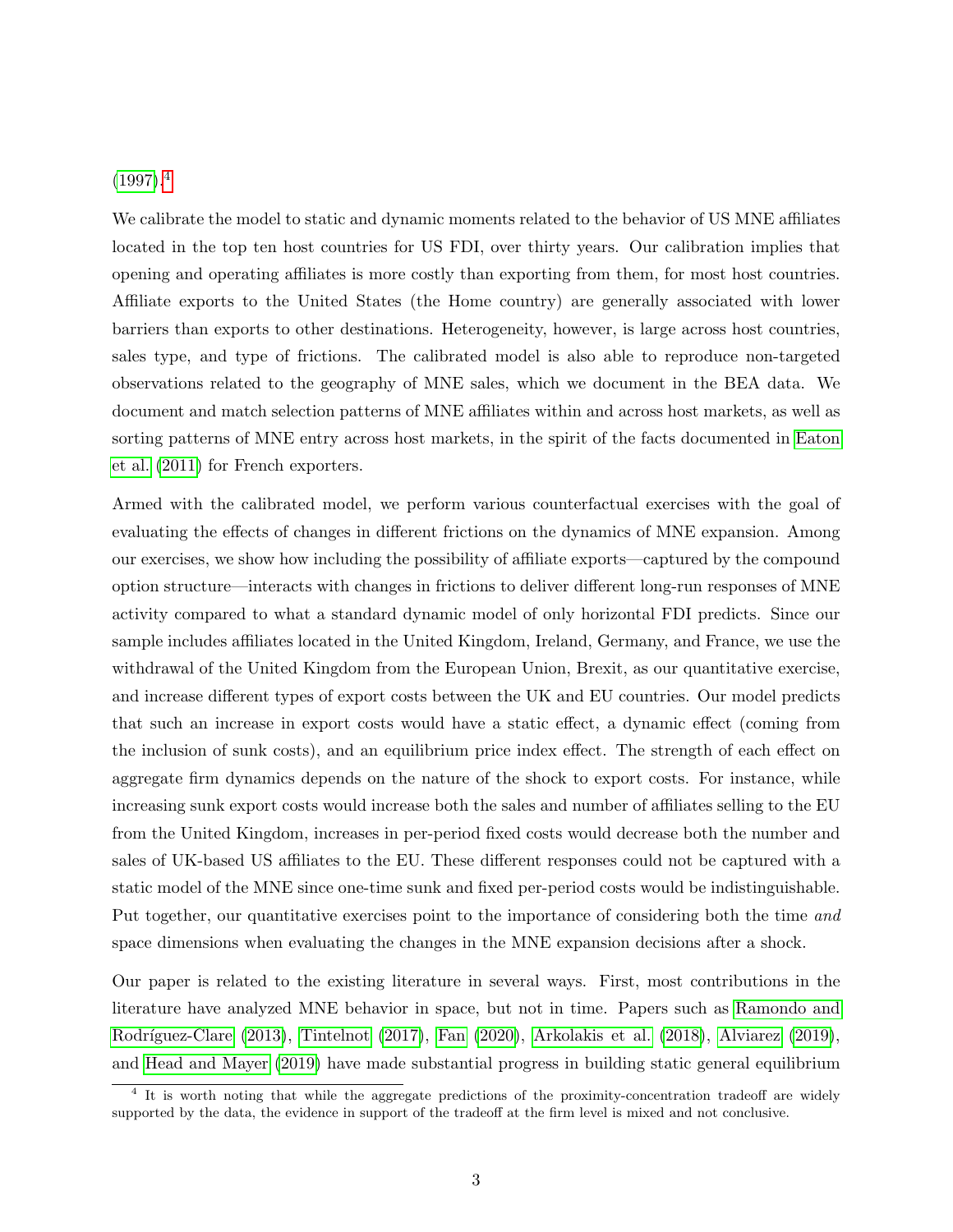models with rich geography, in particular, by allowing MNEs to set up affiliates in countries that differ from the destinations of their sales.<sup>[5](#page-4-0)</sup>

Making progress in dynamic setups, while keeping the spatial complexity of the static models, requires restricting the problem of the MNE to retain tractability. The sharp patterns that we document from observing MNE affiliates over time guide us on how to simplify this problem: thanks to our novel compound option structure, coupled with the assumption on the sequentiality of MNE decisions, and a standard Armington assumption, we are able to reduce the choice set of firms in a way that is consistent with the data, while keeping the model amenable to quantitative analysis. In this way, we are able to make substantial progress towards modeling the dynamics of MNE expansion, without sacrificing the spatial richness of static models.

Second, there is a small, but growing, literature that analyzes different aspects of the dynamic behavior of the MNE. Papers in this literature, however, limit the spatial dimension of the problem. [Gumpert et al.](#page-42-4) [\(2020\)](#page-42-4) focus on the life-cycle dynamics of exporters and MNEs as alternative ways of serving a foreign market. Given the nature of their question, the analysis does not consider export platforms, and focuses on life-cycle, rather than aggregate, firm dynamics.<sup>[6](#page-4-1)</sup> [Fillat and](#page-42-5) [Garetto](#page-42-5) [\(2015\)](#page-42-5) build a dynamic two-country model of exporters and MNEs, where they introduce the idea that MNE activities can be treated as a real option that gets exercised once an affiliate is opened abroad.<sup>[7](#page-4-2)</sup> [Fillat et al.](#page-42-6) [\(2015\)](#page-42-6) extend this idea to a multi-country setup. Both papers focus on the link between the MNE expansion decisions and asset prices, and both assume that the activities of affiliates are restricted to their market of operation. Our model treats MNE activities as a compound, rather than a simple, option. In this way, we preserve the tractability of the multi-country dynamic problem, and expand on the spatial dimension by separating the locations of MNEs' production and sales.[8](#page-4-3)

Third, our paper is naturally related to the large literature on export dynamics, which has been

<span id="page-4-0"></span><sup>&</sup>lt;sup>5</sup>In static setups, the model of trade and FDI in [Helpman et al.](#page-42-7) [\(2004\)](#page-42-7) and its quantitative version in [Irarrazabal](#page-43-4) [et al.](#page-43-4) [\(2013\)](#page-43-4) assume that the locations of production and sales of the MNE coincide (i.e. MNE activities are restricted to horizontal sales). While these two models feature the proximity-concentration trade-off at the plant-level, the models of trade and FDI in Ramondo and Rodríguez-Clare [\(2013\)](#page-43-2) and [Arkolakis et al.](#page-41-2) [\(2018\)](#page-41-2) feature, as our model, that tradeoff at the aggregate, not plant, level.

<span id="page-4-1"></span> $6$ Our facts on US MNEs complement the facts in [Gumpert et al.](#page-42-4) [\(2020\)](#page-42-4), which compare the life-cycle dynamics of (non-MNE) exporters and MNEs, for France and Norway. While the BEA data are very detailed on the activity of affiliates abroad of US MNES, they do not provide any information about (non-MNE) US exporters. In contrast, the French and Norwegian data used in [Gumpert et al.](#page-42-4) [\(2020\)](#page-42-4) contain detailed information on all firms operating in those economies, while they lack detailed information on the activity of MNEs outside their home country.

<span id="page-4-3"></span><span id="page-4-2"></span><sup>&</sup>lt;sup>7</sup>[Impullitti et al.](#page-43-5) [\(2013\)](#page-43-5) use a real option framework to study the entry and exit patterns of exporters.

<sup>8</sup>Other papers in the MNE literature limit both the spatial and dynamic dimension of the analysis by considering only horizontal FDI sales and only two periods (see, for instance, [Ramondo et al., 2013;](#page-43-6) [Egger et al., 2014;](#page-42-8) [Conconi](#page-41-4) [et al., 2016\)](#page-41-4).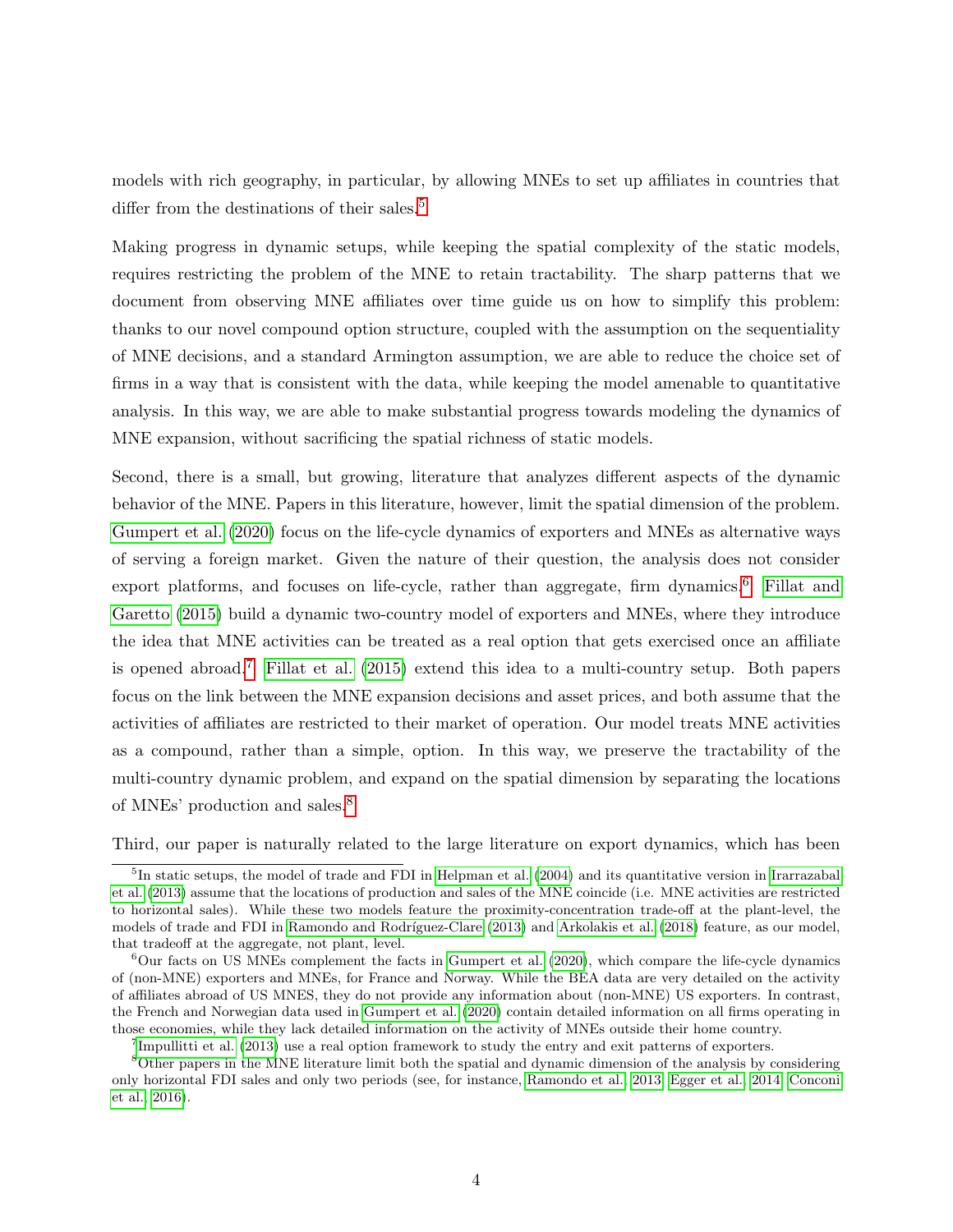primarily concerned with quantifying the various costs of export activities and their welfare implications.<sup>[9](#page-5-0)</sup> An important difference of our approach is that the nature of the MNE problem is more complex than the exporter problem: MNEs choose not only which markets to serve, as an exporter does, but also the location from which to serve each of those markets. Our compound option structure allows us to solve the complex spatial problem of the MNE in a dynamic setup. In this way, we complement the literature on export dynamics by quantifying the frictions to MNE expansion and their implications in terms of aggregate firm dynamics and welfare.

Finally, our paper relates to the large literature that analyzes the dynamics of domestic firms, which goes back to [Davis et al.](#page-41-5) [\(1996\)](#page-41-5), and more recently [Decker et al.](#page-42-9) [\(2014,](#page-42-9) [2016\)](#page-42-10). Our facts suggest that the dynamics of MNE affiliates are starkly different from the dynamics of domestic firms. These differences may be indicative of new US firms facing a very different set of frictions in the domestic and foreign markets.

## <span id="page-5-2"></span>2 Evidence on US MNE Expansion

We organize our empirical evidence into two sets of facts: facts about the expansion of affiliate sales over time; and facts about the location choices of the MNE over space.

#### 2.1 Data

Our empirical analysis uses firm-level data on the operations of US MNEs from the Bureau of Economic Analysis (BEA). The data include detailed information on the operations of MNEs in the United States and their affiliates abroad, for the period 1987-2011. We restrict the sample to majority-owned affiliates that do not operate in tax haven countries, have manufacturing as their primary activity, and belong to a US parent operating in any sector.<sup>[10](#page-5-1)</sup> We also remove affiliates and parents with zero total sales. Finally, we consolidate affiliates belonging to the same parent

<span id="page-5-0"></span> ${}^{9}$ Earlier contributions by [Baldwin and Krugman](#page-41-6) [\(1989\)](#page-41-6), [Roberts and Tybout](#page-43-7) [\(1997\)](#page-43-7), [Das et al.](#page-41-7) [\(2007\)](#page-41-7), and [Alessandria and Choi](#page-41-8) [\(2007\)](#page-41-8) find evidence of large sunk costs of exporting by focusing on observed patterns of export entry and exit. Subsequent analyses, such as [Eaton et al.](#page-42-11) [\(2008\)](#page-42-11) and [Ruhl and Willis](#page-43-8) [\(2017\)](#page-43-8), incorporate facts related to the life-cycle dynamics of new exporters and find that those costs are much lower. [Alessandria et al.](#page-41-9) [\(2018\)](#page-41-9) calculate the welfare gains from trade in a dynamic setting that matches well the life-cycle export facts. [Arkolakis](#page-41-10) [\(2016\)](#page-41-10) presents rich evidence on firm selection and export growth that supports dynamic theories of endogenous entry costs. Finally, [Fitzgerald et al.](#page-42-12) [\(2019\)](#page-42-12) show that the life-cycle growth patterns of export prices and quantities are quite different.

<span id="page-5-1"></span> $10$ Our sample is primarily composed of affiliates that are majority-owned during their whole life. Only about one percent of affiliates go from majority- to minority-owned and less than two percent go from minority- to majorityowned.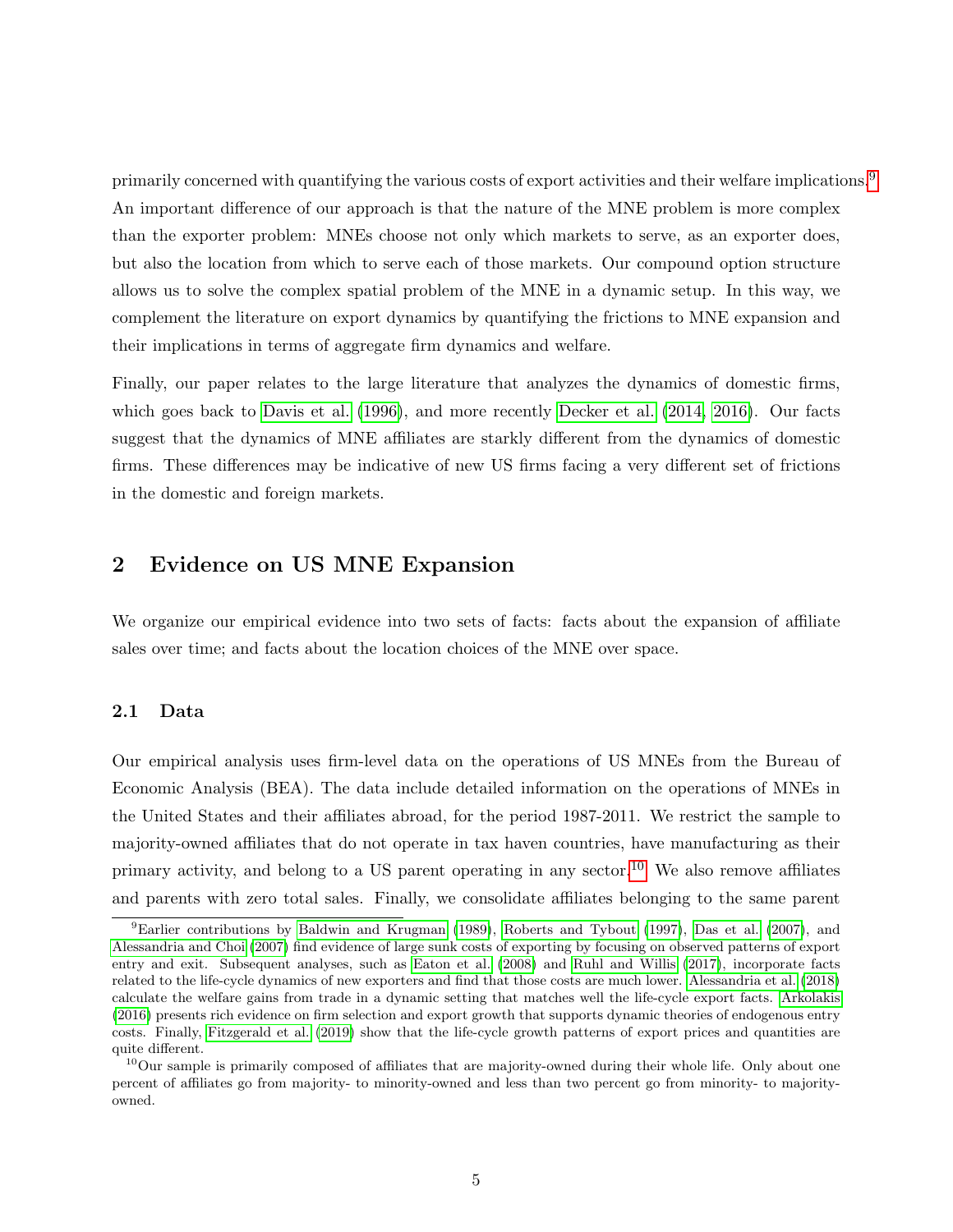<span id="page-6-3"></span>

|                                                                                     | Horizontal sales    | Export sales       |
|-------------------------------------------------------------------------------------|---------------------|--------------------|
| No. of observations                                                                 | 132,493             | 132,493            |
| with positive sales                                                                 | 127,220<br>$(96\%)$ | 88,060<br>(67%)    |
| of pure type                                                                        | 44,433<br>$(34\%)$  | 5,273<br>$(4.0\%)$ |
| Sales accounted by pure type                                                        | 16\%                | $7.7\%$            |
| Average share of total affiliate sales<br>Average affiliate sales over parent sales | 72\%<br>5.6%        | 28\%<br>$4.3\%$    |

Table 1: Summary Statistics.

Note: Observations are at the affiliate-year level, for new majority-owned affiliates in manufacturing. A pure-type affiliate is an affiliate for which at least 99 percent of sales are either only horizontal or only export sales.

and operating in the same country and 3-digit industry.<sup>[11](#page-6-0)</sup>

Crucially, the BEA data break down affiliate sales by destination: the host market of operation (horizontal sales), and other markets (exports). The data further distinguish between affiliate exports to the United States and to third markets.<sup>[12](#page-6-1)</sup> Every five years the BEA conducts a more detailed benchmark survey, which further distinguishes affiliate exports to Canada, the United Kingdom, and Japan.<sup>[13](#page-6-2)</sup>

Table [1](#page-6-3) shows the number of observations with positive horizontal and export sales in our sample. 96 percent of our affiliate-year observations have some horizontal sales, while about two-thirds of them have some exports. More than one-third of the observations correspond to affiliates with horizontal sales only, while the share of affiliates with only exports is four percent. Since affiliates that only export are very few and account for a small share of total affiliate sales, the model that we present in Section [3](#page-12-0) does not include pure exporting affiliates.

Table [1](#page-6-3) also reports that, on average, about 72 percent of affiliate sales are directed to the country where the affiliate is located, while the remaining 28 percent are exports. Furthermore, on average, both horizontal and export affiliate sales are small relative to parent sales (around six and four

<span id="page-6-0"></span><sup>&</sup>lt;sup>11</sup>The reporting rules at the BEA permit consolidated reporting for distinct plants located in the same country that operate in the same narrowly defined industry or otherwise are integral parts of the same business operation. See Appendix [A](#page-1-2) for details.

<span id="page-6-1"></span> $12$ The distinction between the United States and other export markets of the affiliate does not make any substantial difference for the facts documented below. We do use, however, the available break-down of affiliate exports by destination in our quantitative analysis.

<span id="page-6-2"></span><sup>&</sup>lt;sup>13</sup>Affiliate exports to Canada are collected in 1989, 1994, 1999, 2004, and 2009. Affiliate exports to the UK and Japan are collected in 1989, 1994, and 1999.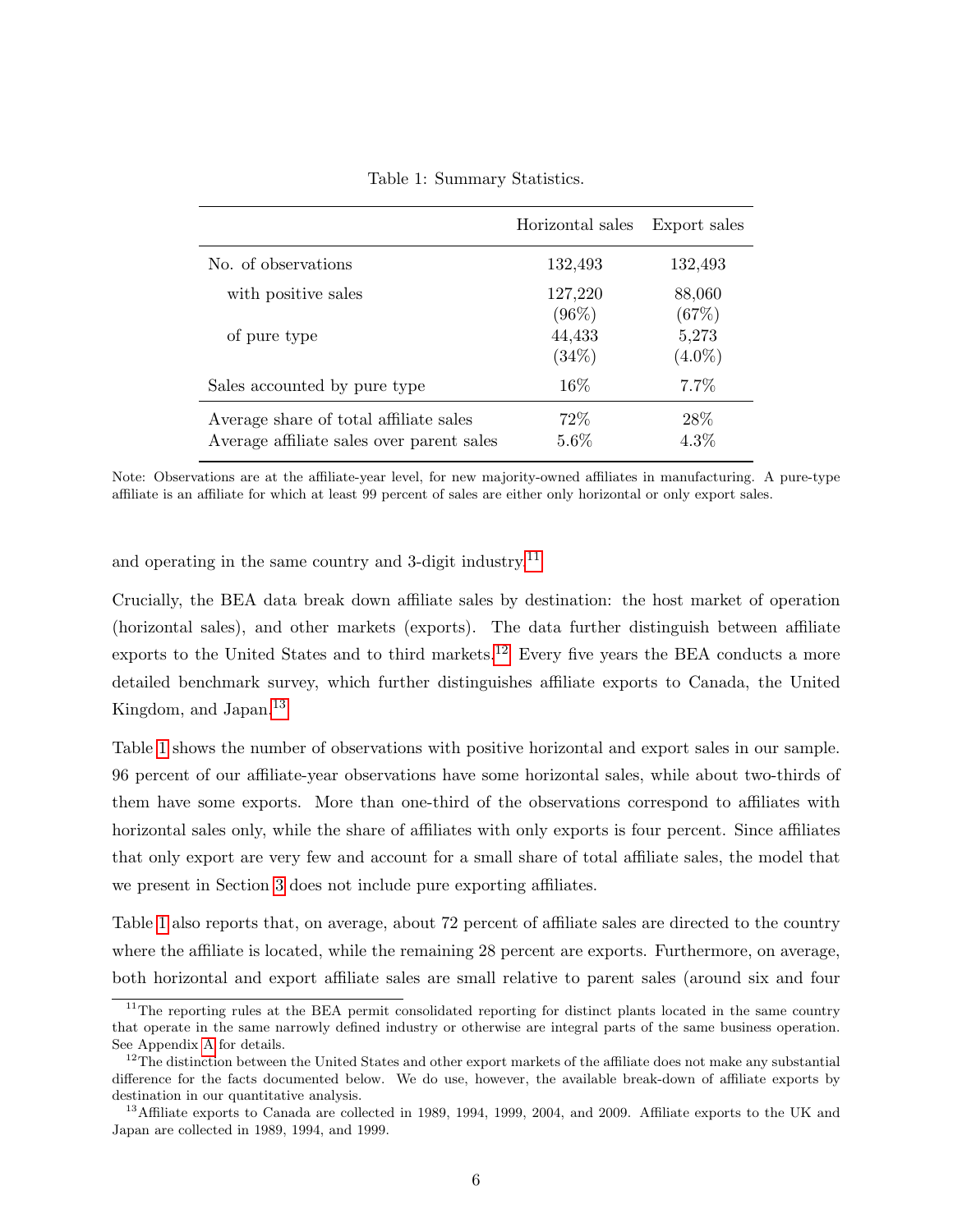percent). In the next section we show the evolution of these numbers over the life of the affiliate. Appendix [A](#page-1-2) provides more details on the data coverage and sample construction.

#### <span id="page-7-3"></span>2.2 Affiliate Sales Over Time

In this section we present evidence on the composition and size of affiliate sales over time. To establish the evidence from time series data, we need a set of affiliates that we can observe for a number of years from birth. Thus, in this section only, we focus on affiliates that open during our sample period and that survive for at least ten consecutive years. This restriction implies that we exclude affiliates that open in 2003 or later, as well as observations belonging to the affiliate's eleventh year of life, or greater.<sup>[14](#page-7-0)</sup>

### I. MNE affiliates start with sales in their host market and expand into export markets.

We document that affiliates are mostly specialized in horizontal sales at birth, and that many of them incorporate export sales later in life.

Figure [1](#page-8-0) shows the evolution of the intensive and extensive margins of horizontal and export sales of MNE affiliates. The intensive margin refers to the average share of horizontal (export) sales in total affiliate sales for firms with positive horizontal (export) sales. The extensive margin refers to the share of affiliates with positive horizontal (export) sales.<sup>[15](#page-7-1)</sup> Figure [1a](#page-8-1) shows that, on average, horizontal sales account for about 80 percent of affiliate sales at birth and decrease by ten percentage points over the first ten years of life of the affiliate, while the export share is flat at 40 percent.<sup>[16](#page-7-2)</sup> Figure [1b](#page-8-2) shows that while the share of affiliates with horizontal sales is stable at more than 95 percent, the share of exporting affiliates increases from 50 to 70 percent during the first ten years of life of the affiliate. Together, these findings suggest that, for horizontal activities, changes in sales shares are due to the intensive margin, while export shares increase only because of affiliates that start exporting. Over time, many affiliates incorporate export sales into their activities, but they never stop selling to their host market.

The patterns in Figure [1](#page-8-0) are confirmed by OLS regressions that include a battery of fixed effects, as shown in Appendix Table [B.1.](#page-0-0) Estimates that include affiliate fixed effects show that, on average,

<span id="page-7-0"></span><sup>&</sup>lt;sup>14</sup>This restricted sample covers 23 percent of all affiliates in manufacturing as well as  $38$  percent of their total sales. Facts computed using a five-year survival threshold display the same patterns (not shown).

<span id="page-7-1"></span><sup>&</sup>lt;sup>15</sup>Since the BEA does not report affiliate exports by destination in their annual surveys, we define the extensive margin as whether or not an affiliate exports, instead of considering the extensive margins of each potential affiliate export destination.

<span id="page-7-2"></span><sup>&</sup>lt;sup>16</sup>Note that these shares add up to more than 100 percent. This is because we exclude zeros separately for each type of sales, and the set of affiliates with positive horizontal sales is larger than the set of affiliates with positive export sales.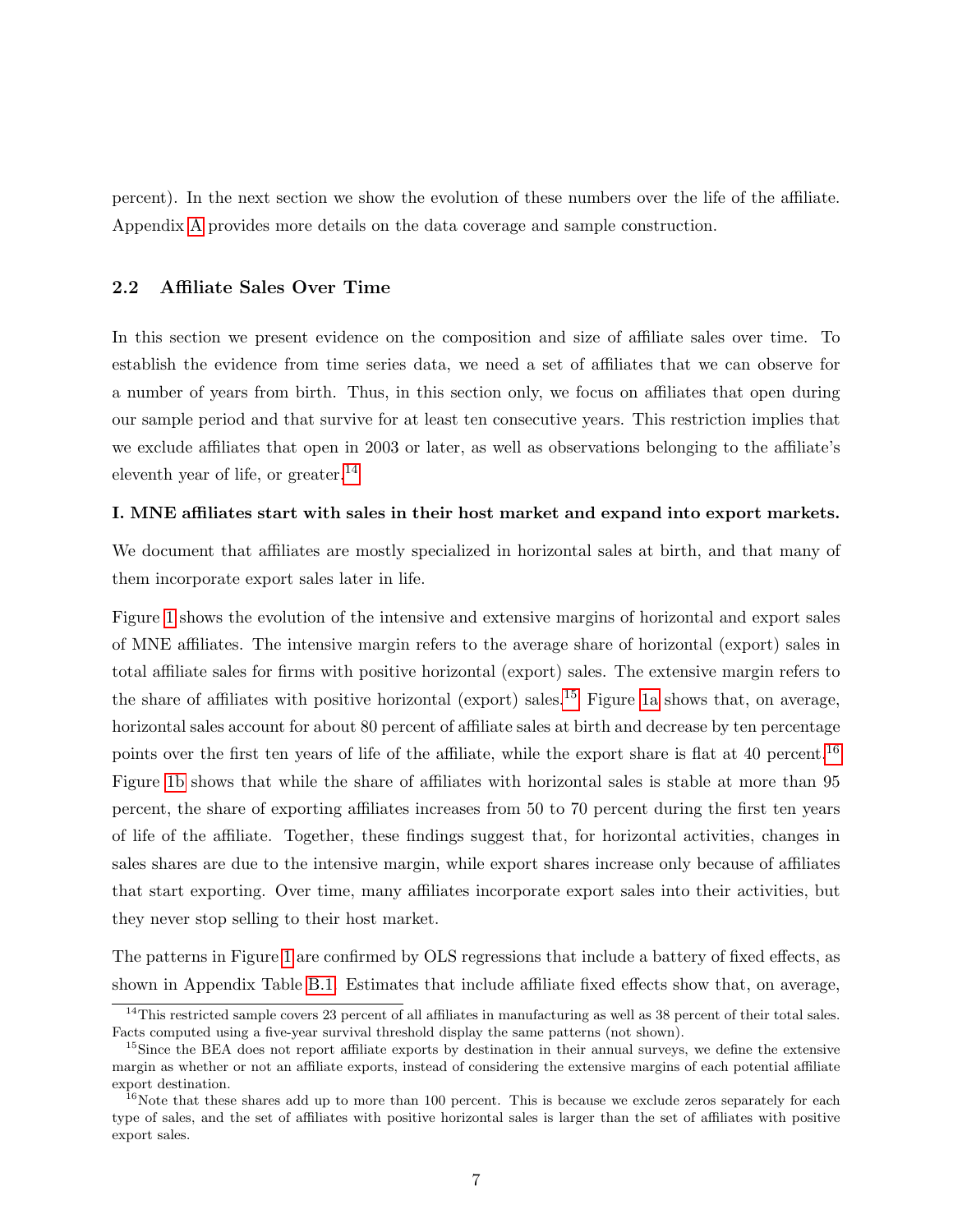<span id="page-8-1"></span><span id="page-8-0"></span>

### <span id="page-8-2"></span>Figure 1: Affiliate sales and number of affiliates: horizontal vs export sales.

Notes: Sample of new majority-owned affiliates that survive for at least ten consecutive years, in manufacturing. Horizontal and export sales refer, respectively, to sales to the market where the affiliate is located, and to sales to markets outside the local market. [\(1a\)](#page-8-1): average sales, as a share of total affiliate sales, including only affiliates with positive horizontal and export sales, respectively. [\(1b\)](#page-8-2): share of affiliates with positive horizontal and export sales, respectively.

horizontal sales shares decrease, and export sales share increase, during the life of an affiliate, while the share of affiliates with exports is higher among older affiliates.

The facts documented in Figure [1](#page-8-0) motivate an important assumption of our model: all affiliates start operations with horizontal sales; some affiliates also export from birth; and others expand into export markets later in life.

### II. Affiliate sales as a share of parent sales grow at the time of export entry.

First, we show in Figure [2a](#page-9-0) that the size of affiliate horizontal sales, relative to parent sales, is close to the sample mean at the time of entry: affiliates do not start "small". Second, the growth of the affiliate in the host market, relative to the parent, is minimal. Third, Figure [2b](#page-9-1) shows that there is a jump in affiliate sales, relative to parent sales, in the year when the affiliate starts exporting.

While Figure [2](#page-9-2) shows the raw data, these patterns are robust to including country-year and affiliate fixed effects in an OLS regression (see Appendix Table  $B.2$ ).<sup>[17](#page-8-3)</sup>

<span id="page-8-3"></span> $17$ Additionally, results are robust to using different subsamples of affiliates (see Appendix Table [B.3\)](#page-0-0): first, initial affiliates do not grow faster than subsequent affiliates of the same parent, suggesting that the age of the firm at the time an affiliate opens is not driving the results; second, affiliates with intra-firm exports do not grow differently than affiliates without intra-firm exports, suggesting that being part of a global value chain or not does not drive our baseline result; and finally, affiliates established through greenfield FDI versus mergers and acquisitions (M&A) both have flat sales ratios, suggesting that the lack of growth is not driven by pre-existing affiliates that became part of a new firm through M&A.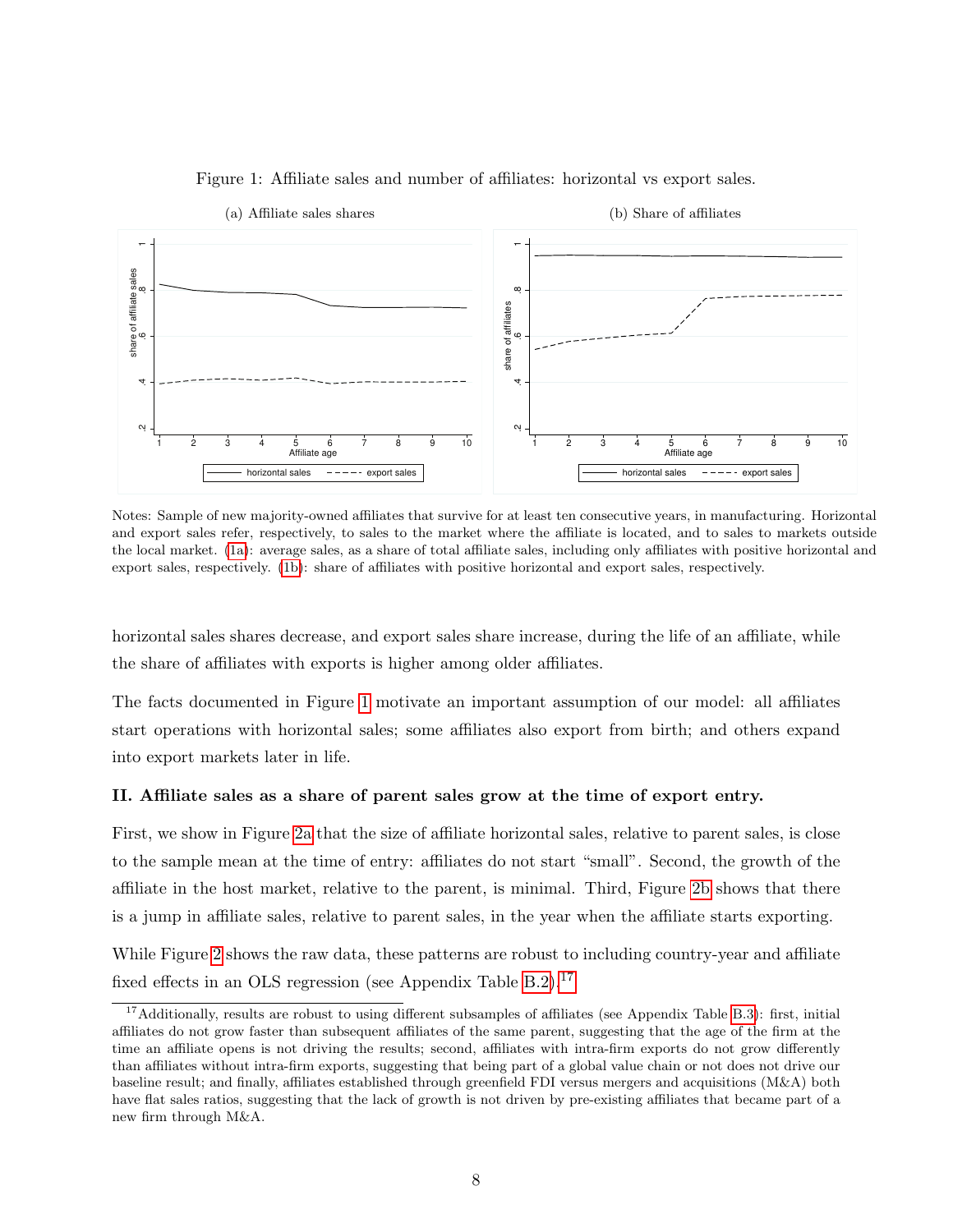<span id="page-9-2"></span><span id="page-9-0"></span>

<span id="page-9-1"></span>Figure 2: Affiliate sales relative to parent sales.

Notes: Figure [2a](#page-9-0) reports the average value of affiliate horizontal sales relative to the domestic sales of the US parent, for new affiliates in each of the first ten years of life, and compares it with the average value for all affiliates of all ages. Figure [2b](#page-9-1) reports the average value of affiliate total sales, relative to the domestic sales of the US parent, for a subsample of affiliates that are born with only horizontal sales and start exporting at a later age.

Taken together, the results in Figure [2](#page-9-2) convey the message that affiliates sales as a share of parent sales grow significantly only when affiliates expand to other destination markets by exporting. Our model will capture this feature of the data, which will be important for the model tractability.

## 2.3 Geography, Affiliate Entry, and Affiliate Sales

In this section, we document how US MNEs expand across space. We use the *full* sample of affiliates of US MNEs. First, we show that the location of a new affiliate barely depends on the location of preexisting affiliates of the same MNE, both in terms of geographic proximity and of other measures of similarity between markets. Second, we document that the sales of affiliates (to unaffiliated parties) in a host country co-exist with export sales from affiliates of the same MNE located in other countries.

### III. Affiliate entry follows a weak "extended gravity" pattern.

Figure [3](#page-10-0) considers the sample of affiliates located in the ten most popular host countries for US MNEs and belonging to US parents with at least two foreign affiliates. For a given US parent, there is an extremely small difference between the unconditional probability of opening an affiliate in a country and the probability of opening an affiliate conditional on already having an affiliate in a country located in the same continent, or in a country with similar income per capita (Appendix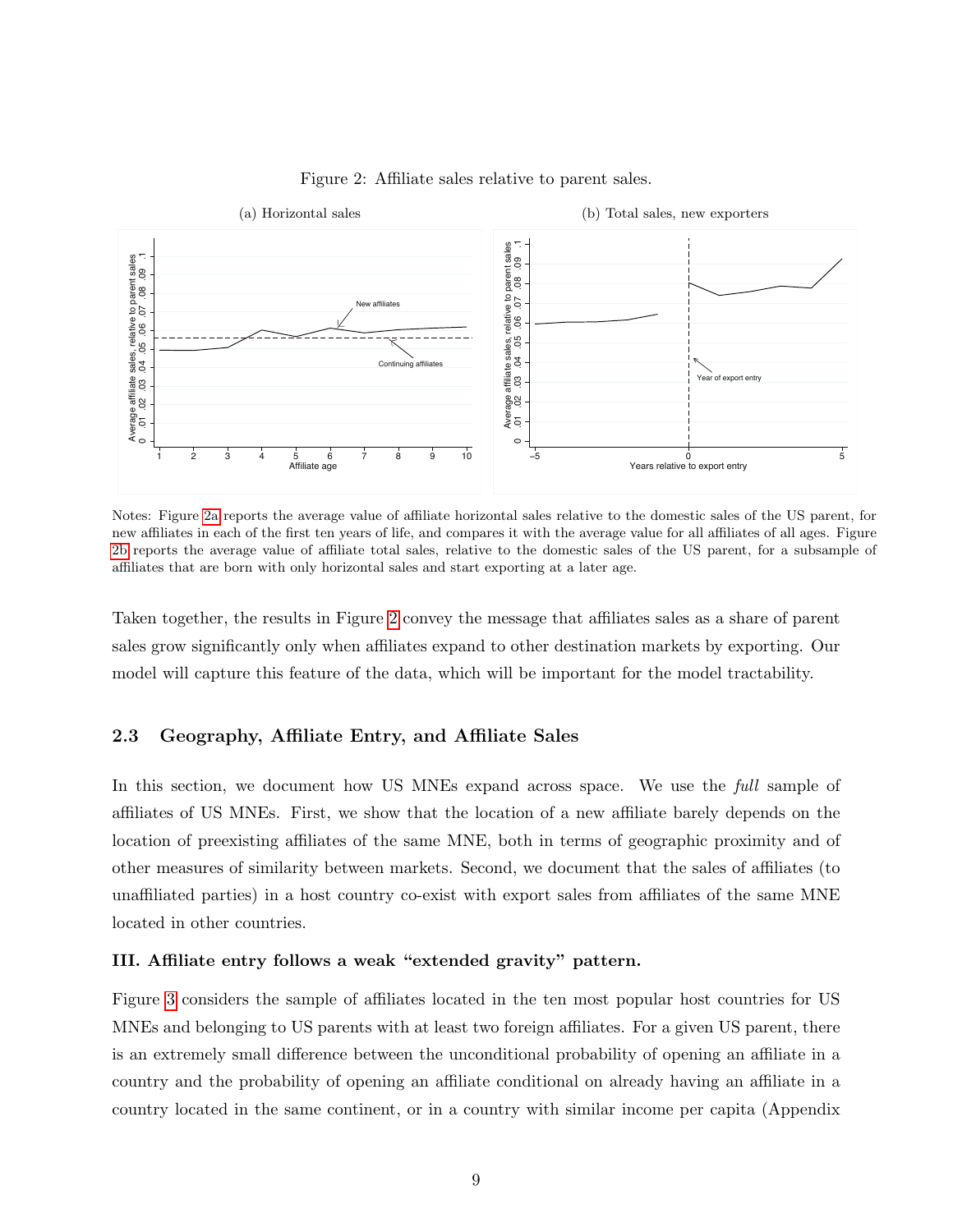Table [B.4](#page-0-0) also includes as "similarity" measures sharing a border and sharing a language).<sup>[18](#page-10-1)</sup> This is particularly true for rich host economies. Differences are slightly larger, but still small in magnitude and in many cases statistically insignificant, for less developed host economies, which are typically more engaged in global value chains (GVCs).<sup>[19](#page-10-2)</sup>



<span id="page-10-0"></span>Figure 3: Unconditional and conditional probability of affiliate entry.

Note: Probabilities of affiliates' entry into the top-ten most popular destinations of US MNEs. Conditional probabilities refer to the probability of observing an MNE opening an affiliate in a country given that the parent already has an affiliate in another country in the same continent or in a country with similar income per capita. Similarity in terms of income per capita follows the group classification from the World Bank. The sample is restricted to parents with at least two affiliates worldwide.

This finding is in stark contrast with the analogous finding for exporter entry in [Morales et al.](#page-43-9) [\(2019\)](#page-43-9). For instance, they find that the unconditional probability of exporting to a given country is 0.7 percent and increases to 2.8 percent if the firm is already exporting to a country in the same continent. We find that the unconditional probability of opening an affiliate in the United Kingdom, for example, is 2.5 percent and increases to only 2.7 percent if the MNE already has an affiliate in the same continent. In general, while differences between conditional and unconditional probabilities for exporter entry range between 2 and 4 times, differences for MNE entry range between 2 and 20 percent.

Finally, it is worth noticing that our finding does not contradict the fact that affiliate entry exhibits

<span id="page-10-1"></span><sup>&</sup>lt;sup>18</sup>Differences between unconditional and conditional probabilities become smaller when we restrict the sample to MNEs with more than five, and more than ten, affiliates (results available upon request).

<span id="page-10-2"></span> $19$ Appendix Table [B.5](#page-27-0) shows that the weak pattern of extended gravity is more pronounced among non-GVC affiliates (i.e., affiliates with zero intra-firm exports) than among GVC affiliates (i.e., affiliates with positive intra-firm imports). However, differences between conditional and unconditional entry probabilities are still small and often insignificant for both GVC and non-GVC affiliates.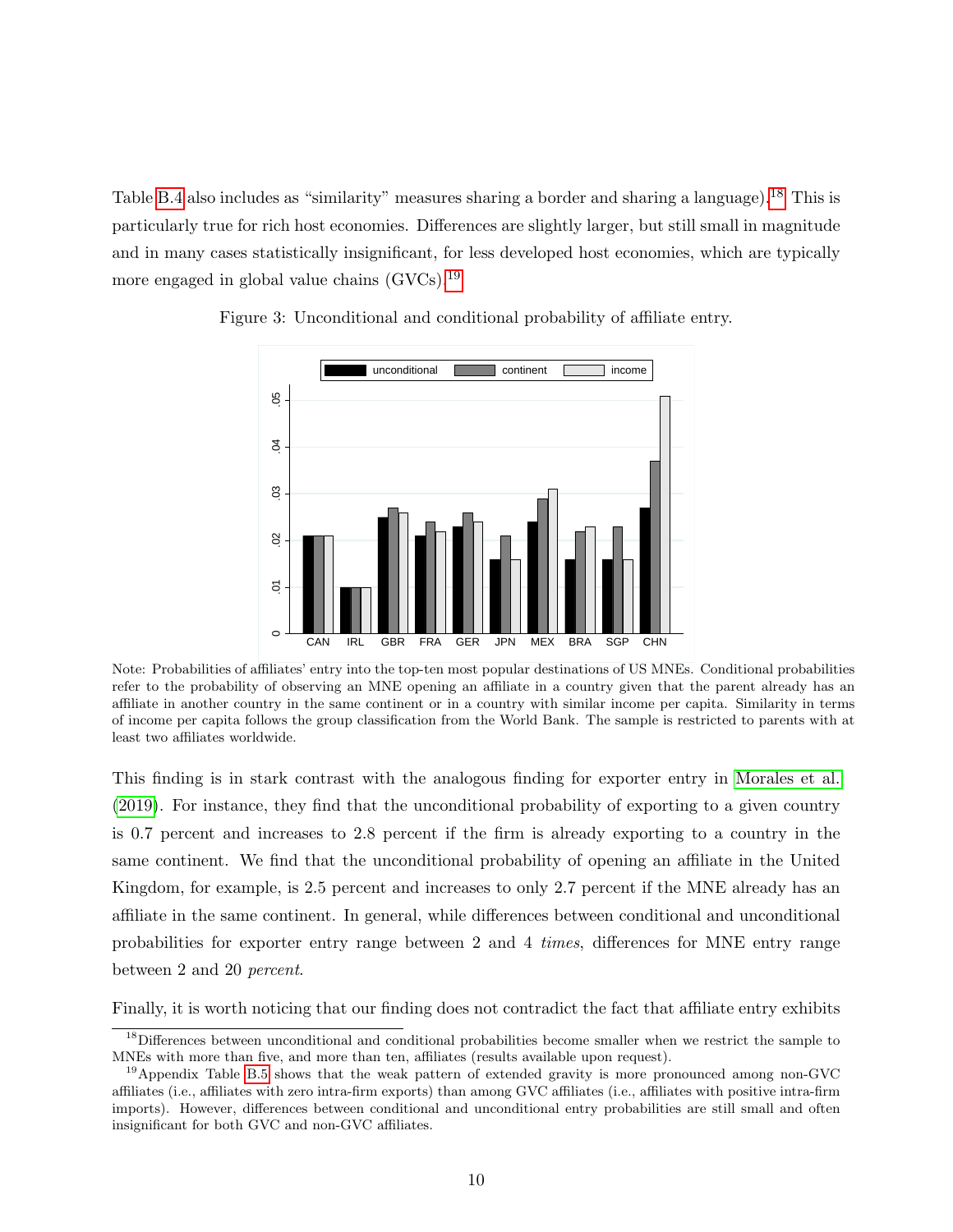gravity: MNEs open affiliates in closer and larger markets first (see Appendix Table [B.6\)](#page-0-0).

#### IV. Horizontal sales of existing affiliates do not change with sibling activities.

Our last fact presents evidence on the lack of changes in the horizontal sales of an affiliate when the activity of other affiliates of the same MNE changes.

First, an MNE may serve a destination from affiliates operating in the same 3-digit industry and located in different host countries (sibling affiliates). Since the BEA benchmark survey years record affiliate export data by destination for affiliates located in Canada, the United Kingdom, and Japan, for this exercise we restrict our sample to affiliates that are located in, or export to, those destinations.<sup>[20](#page-11-0)</sup> We also restrict affiliate sales to *unaffiliated* parties. In this way, we make sure that our finding is not contaminated by GVCs within the MNE. Figure [4a](#page-12-1) reports the average horizontal sales (to unaffiliated parties) across affiliates located in country j, five years before and after an affiliate of the same parent and in the same industry, but located in a different country, starts exporting to unaffiliated parties in country  $j$ . As the figure shows, the horizontal sales of an affiliate do not significantly decrease when a sibling affiliate in the same industry starts exporting to that market from a different location. [21](#page-11-1)

Second, an affiliate may shrink (or expand) in its country of operation when a new sibling affiliate in the same 3-digit industry opens in a different host country. Figure [4b](#page-12-2) reports the average horizontal sales across affiliates located in host market  $j$ , five years before and after a new affiliate of the same parent starts operating in the same industry but a different host country. Our estimates show that horizontal sales of existing affiliates do not change when their parent firm opens a sibling affiliate in the same industry but in a different country.<sup>[22](#page-11-2)</sup>

The patterns of MNE entry and sales in a market documented in this section motivate the Armington assumption in the model, which implies that the conditional and unconditional probabilities of MNE entry into a market are similar, that horizontal sales and export sales from sibling affiliates may coexist in a destination market, and that entry of new sibling affiliates into a market does not affect the sales of existing affiliates operating in a different market.

<span id="page-11-0"></span> $^{20}$ A large share of MNEs have affiliate exports to a country where they also operate affiliates: of the 20,359 affiliates that exported to Canada in 1999, 64 percent belong to a US parent that also has affiliates located in Canada; 70 percent of the 5,017 affiliates that exported to the United Kingdom have siblings located there; for Japan, this share was 47 percent, out of the 5,224 affiliates that exported to this market in 1999. Note that these numbers only include exports and horizontal sales to unrelated parties, to avoid concerns about within-firm GVCs.

<span id="page-11-1"></span><sup>&</sup>lt;sup>21</sup> Exports to Canada are observed in 1989, 1994, 1999, 2004, and 2009. Exports to the UK and Japan are observed in 1989, 1994, and 1999.

<span id="page-11-2"></span> $22$ This result also holds when we consider affiliate total sales (available upon request).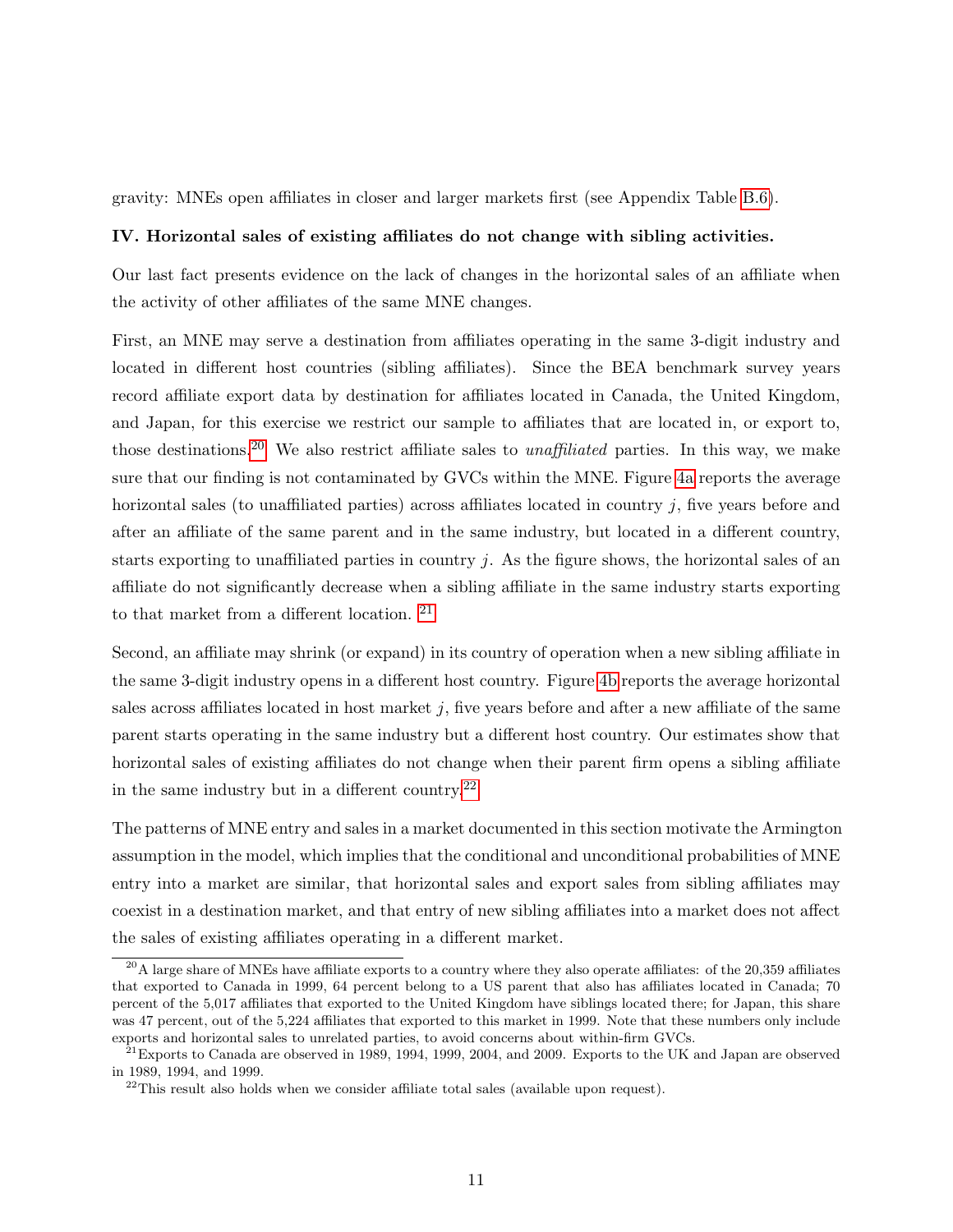<span id="page-12-1"></span>

<span id="page-12-2"></span>Figure 4: Horizontal sales of existing affiliates and siblings activities. OLS.

Notes: Figure [4a](#page-12-1) includes affiliates located in  $j = Canada, UK, Japan$  (N = 5,092), while Figure [4b](#page-12-2) includes all affiliates of US MNEs in manufacturing  $(N = 132,493)$ . OLS coefficients (solid line) from regressing the log of horizontal sales for affiliate a in country j and 3-digit industry h belonging to parent p at time  $t \in \{-5, ...5\}$  on a set of dummies indicating: in Figure [4a,](#page-12-1) time from export entry (into j) of an affiliate located in country  $k \neq j$  belonging to the same parent p and industry h, with  $j = Canada, UK, Japan;$  in Figure [4b,](#page-12-2) time from opening an affiliate in country  $k \neq j$  belonging to the same parent p and industry h. We include the log of the MNE global sales, the log of the US parent sales, affiliate fixed effects and year fixed effects. Standard errors are clustered at the affiliate level. Dashed lines denote 95% confidence intervals.

## <span id="page-12-0"></span>3 A Dynamic Model of MNE Expansion

We build a dynamic model where MNEs open affiliates across countries over time. MNE affiliates sell in their host markets, and they choose whether to export to other markets from there. We impose assumptions that are guided by the facts documented in Section [2](#page-5-2) and are key for the tractability of the model.

The main innovation of the model is the introduction of a compound option formulation that allows us to characterize the richness of the decisions of MNEs in time and space. This formulation is novel to the international trade literature, and it is the key element that makes the model amenable to quantitative analysis.

### 3.1 Preferences and technology

The economy consists of  $N+1$  countries: the Home country (the United States in our data) and N foreign countries. Time is continuous. In each country  $k$ , consumers have linear preferences over a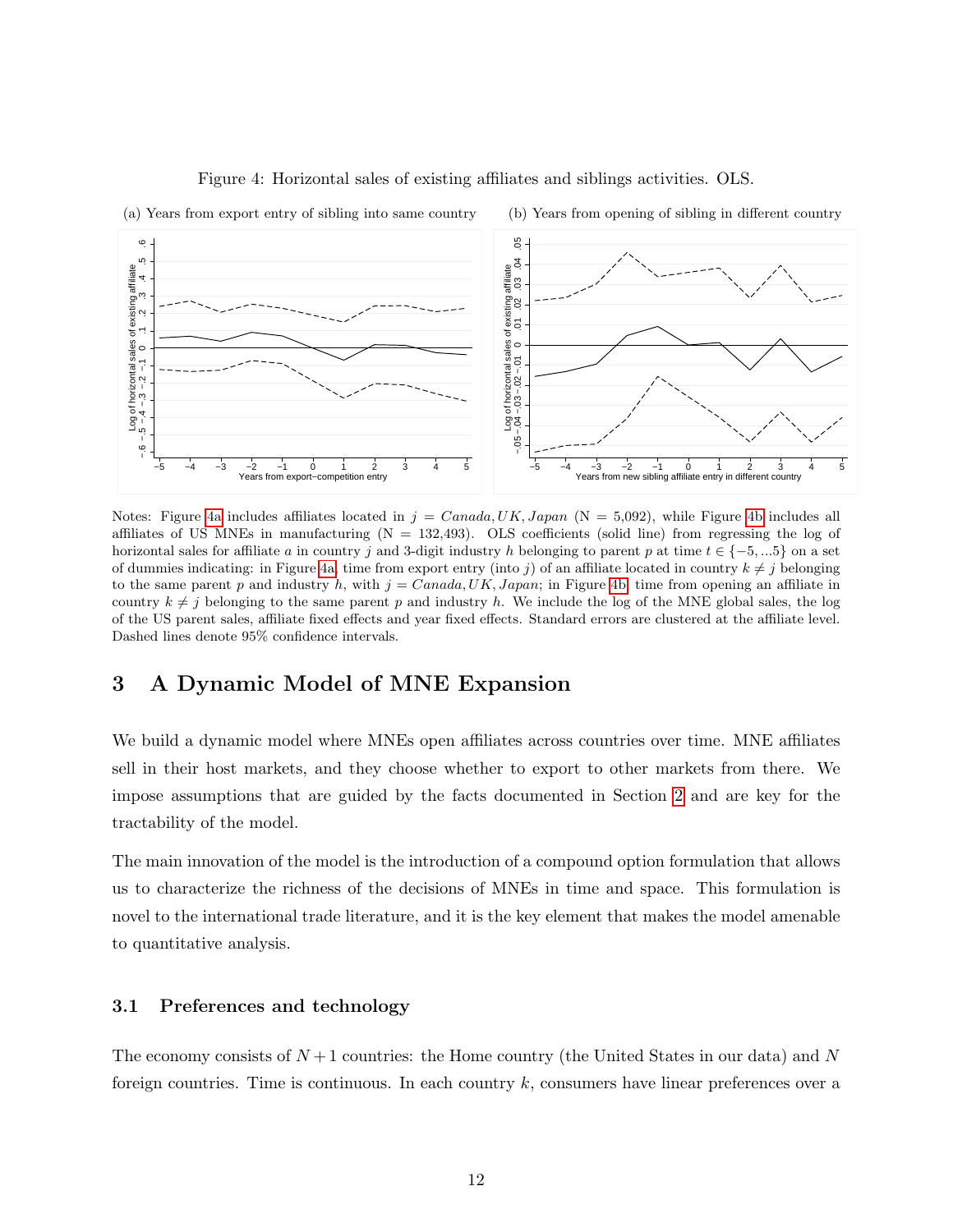composite good,

$$
U_k = \int_0^\infty e^{-\rho t} Q_k(t) dt,\tag{1}
$$

with  $\rho$  denoting the subjective time discount rate. The quantity  $Q_k(t)$  aggregates a continuum of varieties, indexed by v, with a constant elasticity of substitution (CES)  $\eta > 1$ ,

<span id="page-13-2"></span>
$$
Q_k(t) = \left[ \sum_i \sum_j \int_{\Omega_{ijk}(t)} \lambda_{ij}^{\frac{1}{\eta}} q_{ijk}(v,t)^{\frac{\eta-1}{\eta}} dv \right]^{\frac{\eta}{\eta-1}}.
$$
 (2)

The term  $q_{ijk}(v, t)$  denotes consumption of variety  $v \in \Omega_{ijk}(t)$ , and  $\Omega_{ijk}(t)$  denotes the set of varieties sold to country k and produced by affiliates located in j belonging to firms from i, at time t. The variable  $\lambda_{ij}$  denotes a taste shifter.

### <span id="page-13-0"></span>Assumption 1 (Armington). Varieties consumed and produced are firm-location specific.

As in [Armington](#page-41-11) [\(1969\)](#page-41-11), Assumption [1](#page-13-0) states that consumers perceive differently varieties produced in different locations by the same firm, a standard assumption in the literature. For example, consumers perceive Möet Chandon champagne produced in France as different from Chandon sparkling wine produced by the same firm in the United States. The implications of this assumption for affiliate entry are isomorphic to assuming that firm productivity is a random variable drawn from an independent multivariate Pareto distribution over varieties and production locations, as in [Arkolakis et al.](#page-41-2)  $(2018).^{23}$  $(2018).^{23}$  $(2018).^{23}$  $(2018).^{23}$ Each country is populated by a continuum of firms. The US is the only source of MNEs: US firms decide whether to operate only in their home market or to also establish affiliates abroad. US firms can also export abroad from their US (parent) location. For this reason, we remove the index  $i$  that denotes a variety's origin country, and we use the subscript US to denote the parent's domestic operations.

Labor is the only factor of production. Each firm produces with a linear technology and operates under monopolistic competition. Each firm is characterized by a productivity parameter  $\varphi$  that determines the unit labor cost of the good produced. Each firm sets prices in each location to maximize profits from sales to each destination,  $p_{jk}(\varphi) = \tilde{\eta} c_{jk}(\varphi)$ , with  $\tilde{\eta} \equiv \eta/(\eta - 1)$  and  $c_{jk}(\varphi) \equiv$  $w_j \tau_{jk}/\varphi$ , for  $j, k = US, 1, ...N$ . The term  $w_j$  denotes the wage in country j where production takes place, and  $\tau_{jk}$  denotes the iceberg cost of shipping goods from production location j to destination k, with  $\tau_{jk} \ge 1$ ,  $\forall j \ne k$ , and  $\tau_{jj} = 1$ , for  $j = US, 1, ...N$ .

<span id="page-13-1"></span><sup>&</sup>lt;sup>23</sup>Firm productivity for good v across locations would be given by the random vector  $\mathbf{z}(v) = [z_1(v), \ldots, z_N(v)],$ drawn from the multivariate Pareto distribution  $1-\sum_j T_{ij}z_j^{-\theta}$ . The scale  $T_{ij}$  would take the place of the taste shifter  $\lambda_{ij}$  in [\(2\)](#page-13-2). In the static model in [Arkolakis et al.](#page-41-2) [\(2018\)](#page-41-2), this case implies that the probability of opening an affiliate in market  $j$  is independent from the probability of opening an affiliate in market  $j'$ .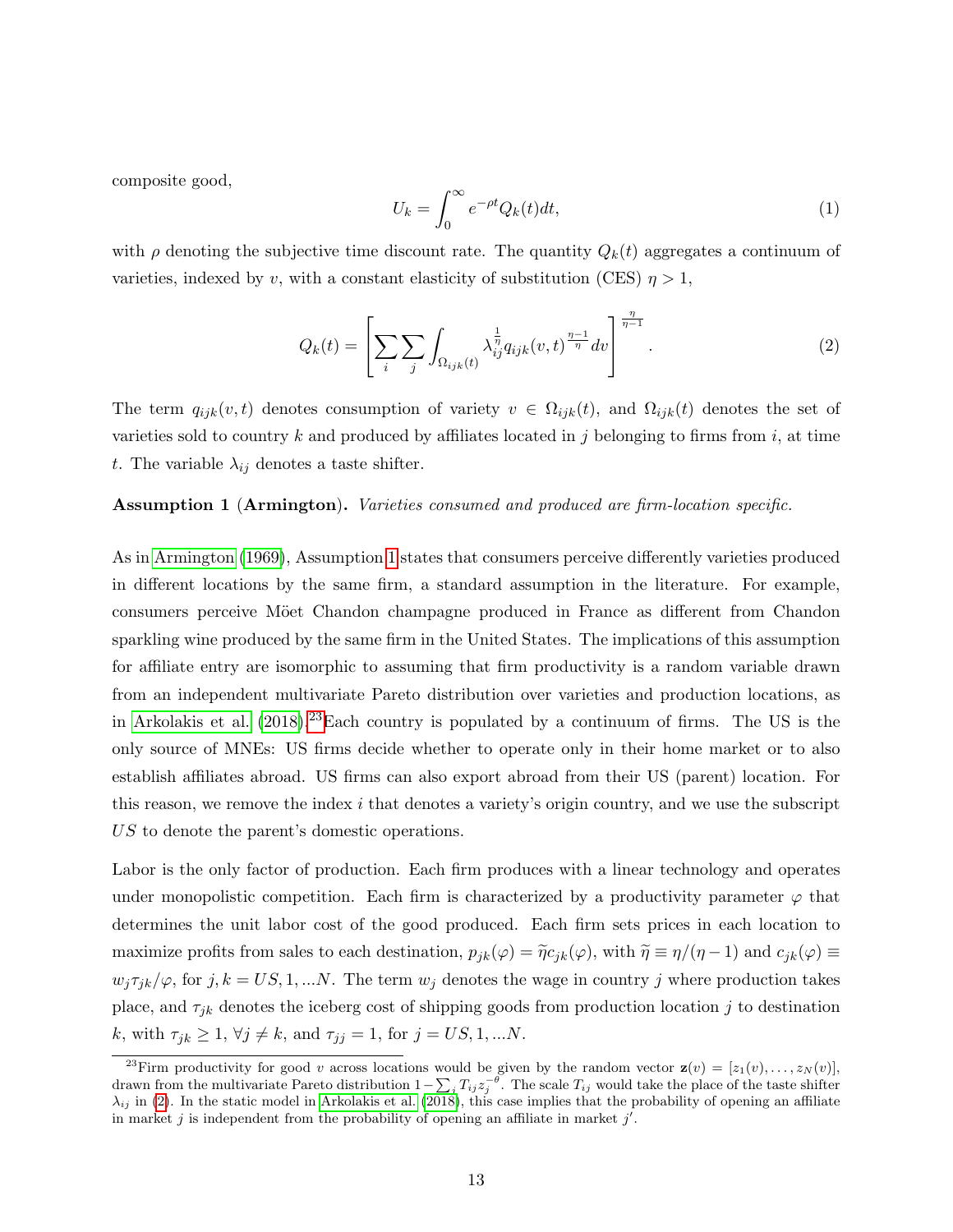Variable profits from sales to k from location j are given by  $\pi_{jk}(\varphi) = H(\tau_{jk}w_j/\varphi)^{1-\eta}\lambda_j P_k^{\eta}Q_k$ , where  $H \equiv \eta^{-\eta}(\eta - 1)^{\eta - 1}$  and  $P_k$  is the corresponding CES price index. For  $j = k$ , the variable  $\pi_{jk}$  denotes profits from either domestic sales  $(j = US)$  or horizontal affiliate sales  $(j \neq US)$ . For  $j \neq k$ , the variable denotes profits from export sales, either from the parent  $(j = US)$  or from the foreign affiliates  $(j \neq US)$ .

When a firm establishes an affiliate in a foreign country j, it has to pay a sunk entry cost  $F_j^h > 0$ and a per-period fixed cost  $f_j^h > 0$ . We assume that there are no fixed or sunk costs associated with domestic sales, so that all firms produce and sell domestically. There are sunk costs  $F_{jk}^e > 0$ to start exporting to country k, and per-period fixed export costs  $f_{jk}^e > 0$ , to be paid both from exporting affiliates located in country j and from exporting parents  $(j = US)^{24}$  $(j = US)^{24}$  $(j = US)^{24}$ 

Our setup has two important implications. First, Assumption [1,](#page-13-0) coupled with CES preferences and monopolistic competition, implies that there is no cannibalization of sales within the MNE, as goods produced in different locations are different goods. This is consistent with our fourth fact in Section [2,](#page-5-2) as well as with the evidence from the automobile industry in [Head and Mayer](#page-42-3) [\(2019\)](#page-42-3) in which each vehicle model (a "variety") is produced in—and sourced from—a single location. Second, consistent with our evidence on weak extended gravity in affiliate entry, Assumption [1](#page-13-0) also implies that the MNE location decision is separable across locations.

However, as it will be evident below, the MNE entry decision into a location depends on its entry decision in other locations in a variety of ways. First, the formulation of the MNE problem as a compound option introduces dynamic interdependence in the MNE location choices: the choice of opening an affiliate in a country depends on the network of potential export destinations that the MNE can reach from that affiliate. Second, because of the (endogenous) responses of the price indexes to changes in the economy, the model displays substitution patterns in the location choices of MNEs that are consistent with the predictions of the proximity-concentration tradeoff in [Brainard](#page-41-1) [\(1997\)](#page-41-1): the higher trade costs and the lower plant-level scale economies, the larger the ratio of affiliate sales to export sales into a destination. Those substitution forces will be on display in our model calibration and at work in our counterfactual exercises.

#### 3.2 The MNE dynamic problem: the compound option

We now present the MNE dynamic problem. At each point in time, a firm endogenously decides whether to open an affiliate in a foreign country, and whether—and where—to export from its

<span id="page-14-0"></span> $^{24}$ Appendix Table [B.7](#page-0-0) presents supporting evidence on the persistence in the affiliate operations and on the size of the US parent at affiliate entry and exit.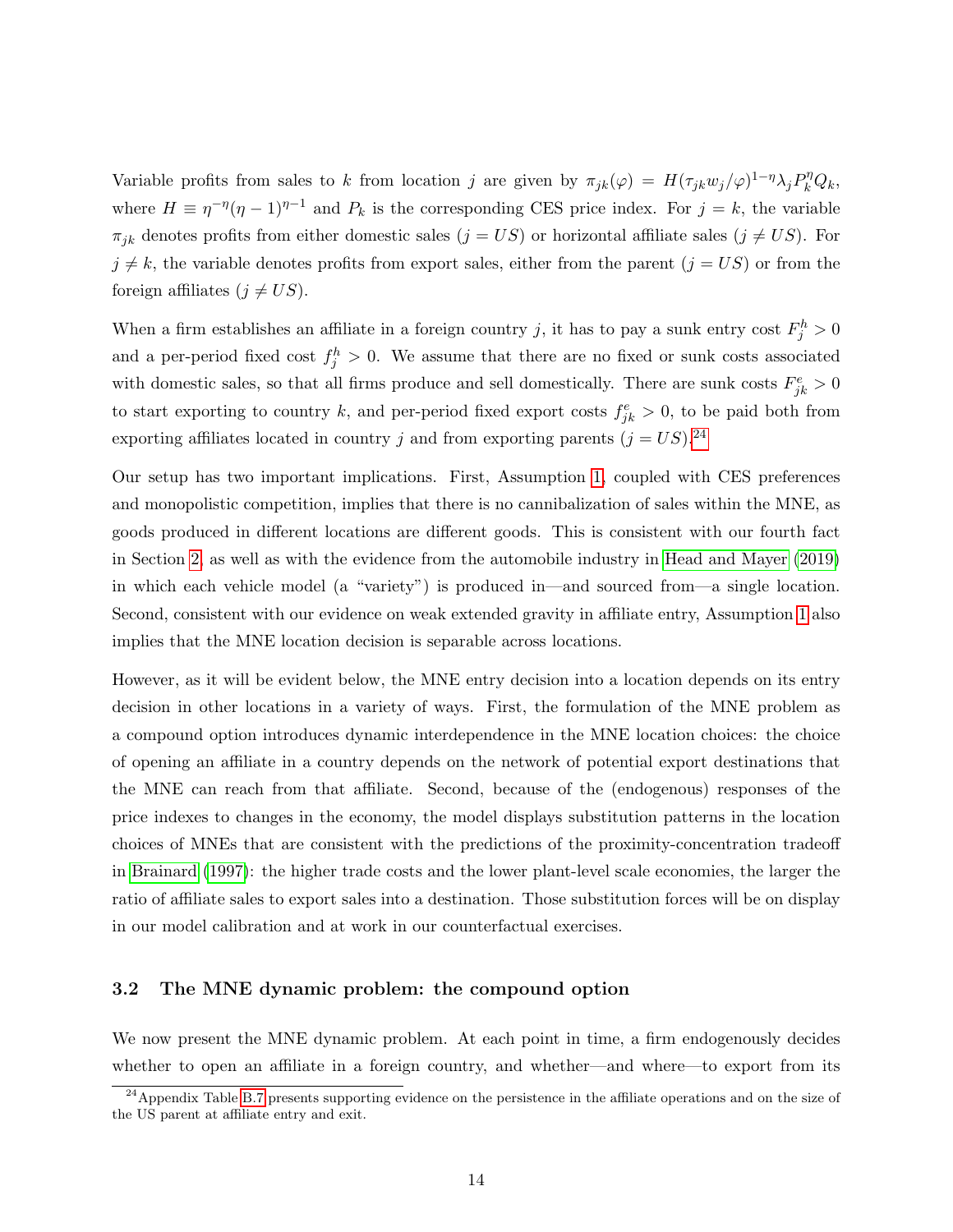existing affiliates or from the US parent. Affiliate exports may include exporting back to the US market. A firm may also decide to shut down affiliates, or to exit any of its affiliate export markets.

We use the notion of a *compound option* to model the dynamic problem of the MNE. Opening an affiliate in a country is an option that, when exercised, gives access to another set of options, namely the possibility of expanding to each export destination. Hence, the decision to open an affiliate in country j depends on the set of countries where the affiliate can export to. The compound option structure allows us to easily solve the firm's problem backwards, as suggested by [Dixit and Pindyck](#page-42-0)  $(1994,$  chap. 10). Conditional on the MNE having an affiliate in country j, one can solve for the value of exports to each destination and for the policy functions that induce the affiliate to start, or stop, exporting to each country  $k \neq j$ . Together with the value of horizontal sales, the value of exports determines the value of an affiliate in country  $j$ . One can then solve for the policy functions that induce the firm to open, or shut down, the affiliate.

The assumption we present next is guided by the empirical observations in Section [2.2.](#page-7-3)

<span id="page-15-3"></span>Assumption 2 (Sequential MNE affiliate activities). A new affiliate has to sell to its host market in order to eventually starting to export from there.

Assuming sequential decisions is a mere artifact to gain tractability: because the model is specified in continuous time, opening an affiliate and exporting from it can happen almost simultaneously. In this way, the model can generate affiliates that export from birth, as observed in the data.

Following [Ghironi and Melitz](#page-42-13) [\(2005\)](#page-42-13), we define the firm-level productivity  $\varphi$  as the product of a time-invariant firm-specific component, z, and a time-varying Home country-specific component, Z, so that  $\varphi \equiv z \cdot Z$ . The term z is firm-specific, drawn from a time-invariant distribution,  $G(z)$ , as in [Melitz](#page-43-1) [\(2003\)](#page-43-1). We assume that  $Z = e^X$ , where X is a Brownian motion with drift,

<span id="page-15-2"></span>
$$
dX = \mu dt + \sigma dW,\tag{3}
$$

for  $\mu \in \Re$ ,  $\sigma > 0$ , and dW denoting a standard Wiener process. Additionally, we introduce hostcountry aggregate demand shocks by assuming that aggregate demand in destination country k evolves according to a geometric Brownian motion,

<span id="page-15-1"></span>
$$
dQ_k = \mu_k Q_k dt + \sigma_k Q_k dW_k, \qquad (4)
$$

where  $\mu_k \in \Re$ ,  $\sigma_k > 0$ , and  $dW_k$  denotes a standard Wiener process, possibly correlated with the Home aggregate productivity shock.[25](#page-15-0) We assume that when a firm operates an affiliate in a foreign

<span id="page-15-0"></span><sup>&</sup>lt;sup>25</sup>The shock process in [\(4\)](#page-15-1) is analogous to assuming that foreign productivity  $X_k$  evolves according to a process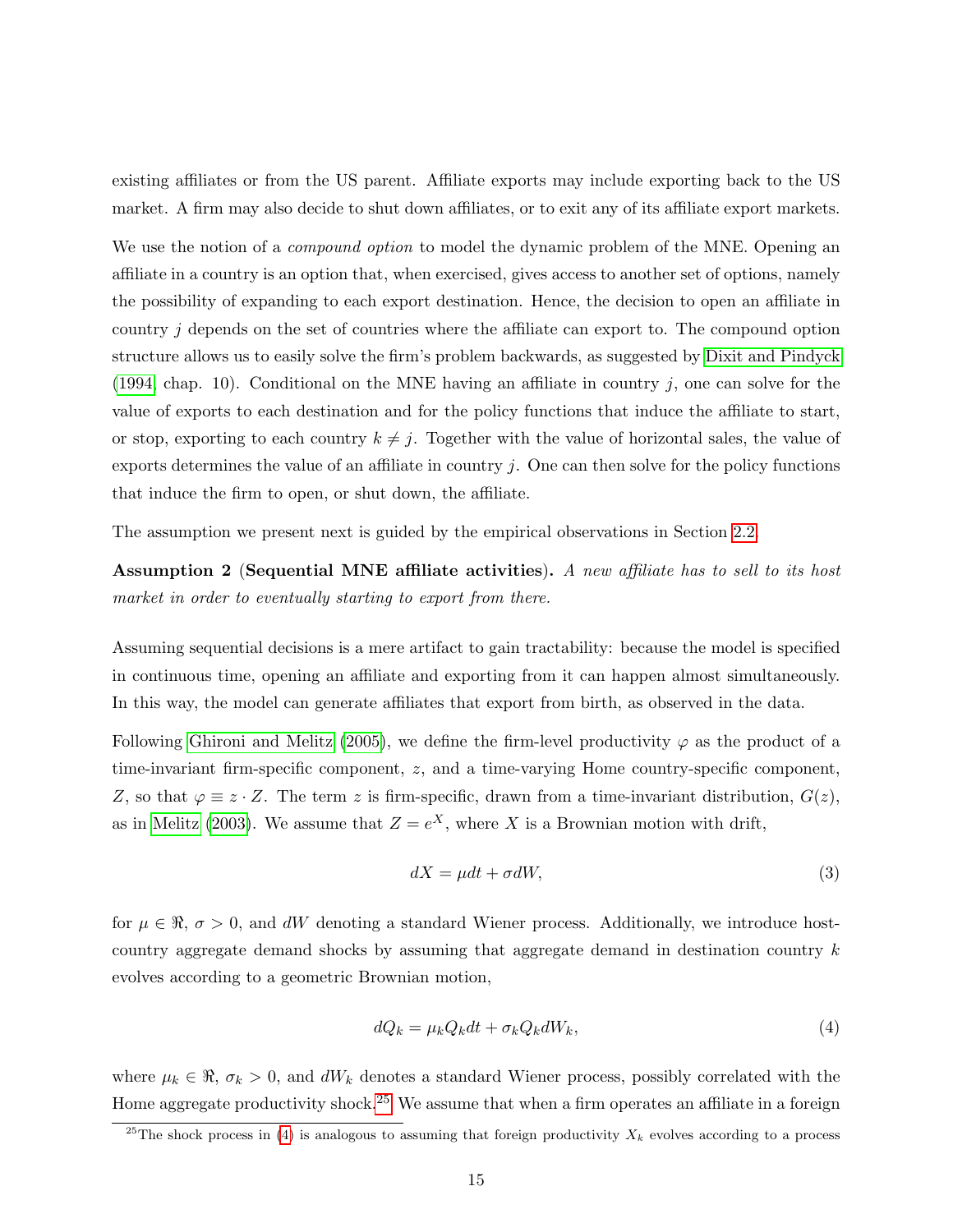country, it transfers both the aggregate and the idiosyncratic components of the productivity shock to the host market. In this way, MNE operations contribute to the transmission of productivity shocks across countries, in the spirit of [Cravino and Levchenko](#page-41-12) [\(2017\)](#page-41-12).

Our shock structure is based on analytical and computational convenience, as well as on empirical observations. Analytically, the specification in  $(3)-(4)$  $(3)-(4)$  $(3)-(4)$  is equivalent to assuming that aggregate Home productivity and foreign demand growth behave like a random walk and that productivity and demand growth are independently and identically distributed. This functional form assumption guarantees the tractability of the model's solution. Concretely, affiliate profits from sales to country k are linear in the term  $e^{(\eta-1)X}Q_k$ . Thus, it is convenient to define the "composite" shock  $Y_k \equiv$  $e^{(\eta-1)X}Q_k$ , which captures the effect of both source- and destination-country aggregate shocks on affiliates' profits. The composite shock  $Y_k$  is also a geometric Brownian motion with drift  $\tilde{\mu}_k$  and variance  $\tilde{\sigma}_k^2$  given by

<span id="page-16-0"></span>
$$
\tilde{\mu}_k = \mu_k + \mu(\eta - 1) + \frac{\sigma^2}{2}(\eta - 1)^2 + \gamma_k \sigma_k \sigma,
$$
\n(5)

$$
\tilde{\sigma}_k^2 = \sigma_k^2 + \sigma^2 (\eta - 1)^2 + 2(\eta - 1)\gamma_k \sigma_k \sigma,
$$
\n(6)

where  $\gamma_k$  denotes the correlation between  $e^X$  and  $Q_k$ . We show below that the model can be solved in terms of realizations of the composite shock. Computationally, relying only on aggregate shocks makes feasible the aggregation of individual firms' decisions and the computation of equilibrium price indexes for many countries. Additionally, we do not need to keep track of changes in the firms' productivity distribution over time, which significantly reduces the dimensionality of the state space. And finally, the introduction of country-specific demand shocks gives the model the flexibility to match the evolution of affiliate sales shares in different host countries. Empirically, this specification is consistent with the main sources of variation observed in the data for US MNE affiliates' sales; only a small share of that variation is driven by parent- and affiliate-level time-varying shocks (see Appendix Table [B.8\)](#page-30-0). Moreover, the persistence of the aggregate shock, together with aggregate productivity growing over time ( $\mu \geq 0$ ), gives rise to the dynamic patterns documented in Figure [1:](#page-8-0) affiliates start serving their host market, and later on, they start expanding internationally.

**Bellman equations.** The state of the economy is described by the  $(N+1)$ -tuple  $(X, \mathbf{Q})$ , where  $\mathbf{Q} =$  $[Q_1, \ldots, Q_N]$ . Let  $\mathcal{V}(z, X, \mathbf{Q})$  denote the expected net present value of a US firm with productivity

that, in equilibrium, implies that foreign demand evolves according to [\(4\)](#page-15-1).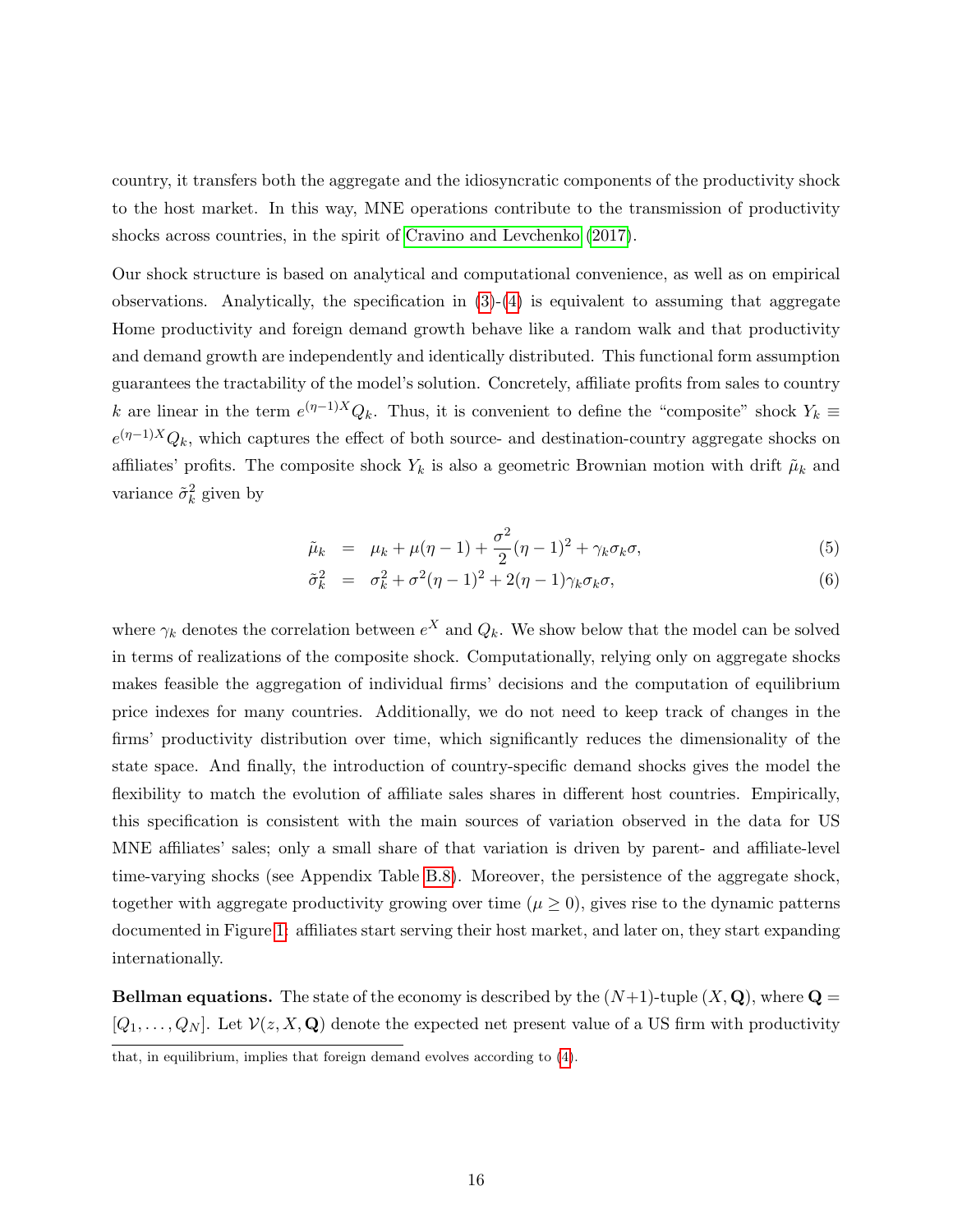z that follows an optimal policy when the state of the economy is  $(X, \mathbf{Q}),$ 

<span id="page-17-0"></span>
$$
\mathcal{V}(z, X, \mathbf{Q}) = V_{US}(z, X, \mathbf{Q}) + \sum_{j=1}^{N} \max \left\{ V_j^o(z, X, \mathbf{Q}), V_j^a(z, X, \mathbf{Q}) \right\}.
$$
 (7)

The function  $V_{US}(z, X)$  denotes the value of US operations,  $V_j^o(z, X, \mathbf{Q})$  is the option value of opening an affiliate in country j, and  $V_j^a(z, X, \mathbf{Q})$  is the value of an affiliate in country j, regardless of the destination of its sales.

The value of an affiliate in country  $j$  is given by

<span id="page-17-1"></span>
$$
V_j^a(z, X, \mathbf{Q}) = V_j^h(z, X, \mathbf{Q}) + \sum_{k \neq j} \max \left\{ V_{jk}^o(z, X, \mathbf{Q}), V_{jk}^e(z, X, \mathbf{Q}) \right\}.
$$
 (8)

The function  $V_j^h(z, X, \mathbf{Q})$  is the value of horizontal sales in country j,  $V_{jk}^o(z, X, \mathbf{Q})$  is the option value of exporting to country k for an affiliate located in j, and  $V_{jk}^e(z, X, \mathbf{Q})$  is the value of exports to country k for an affiliate located in j. Equations [\(7\)](#page-17-0)-[\(8\)](#page-17-1) reflect Assumption [2.](#page-15-3) The problem is formulated as a compound option because opening an affiliate in a country is equivalent to exercising an option that gives access to another set of options: the options to export to any other country.

The value of US operations,  $V_{US}(z, X, Q)$ , is given by

$$
V_{US}(z, X, \mathbf{Q}) = V_{US, US}(z, X) + \sum_{k=1}^{N} \max \{ V_{US,k}^{o}(z, X, \mathbf{Q}), V_{US,k}^{e}(z, X, \mathbf{Q}) \},
$$
(9)

where  $V_{US,US}(z, X)$  denotes the value of US domestic sales,  $V_{US,k}^o(z, X, \mathbf{Q})$  denotes the option value of starting exporting to country k, and  $V_{US,k}^e(z, X, \mathbf{Q})$  denotes the value of exports to country k.

Since all firms operate in the domestic market and sell to it, the value of domestic sales is simply given by the evolution of domestic profits over time, and depends only on the domestic shock  $X$ . Over a generic time interval  $\Delta t$ ,

$$
V_{US,US}(z,X) = \frac{1}{1+\rho\Delta t} \left[ \pi_{US,US}(z,X)\Delta t + E[V_{US,US}(z,X')|X] \right],\tag{10}
$$

where  $X'$  denotes the realization of Home aggregate productivity next period.

If a firm has not yet opened an affiliate in country  $j$ , all the value from its operations in  $j$  is option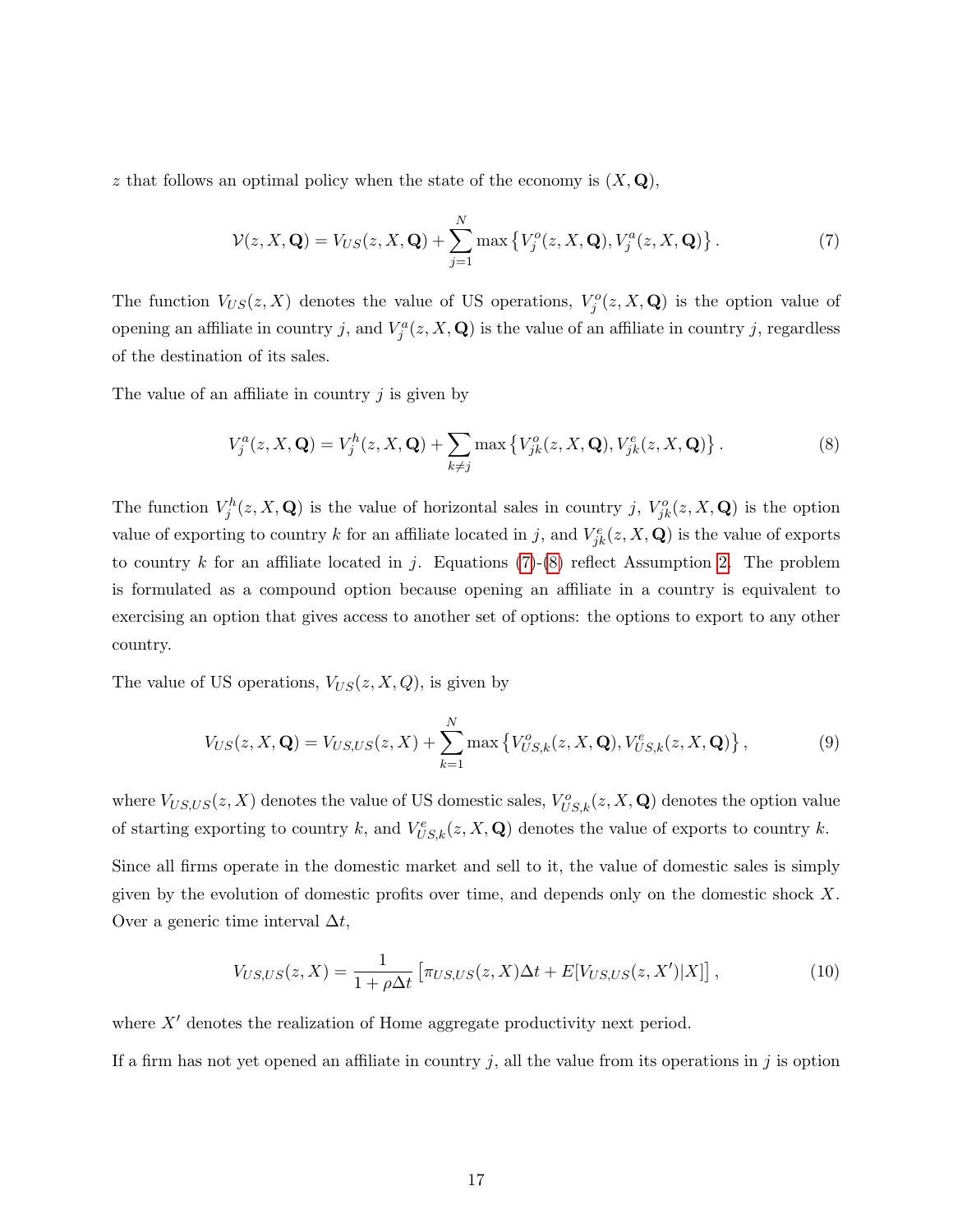value—i.e., the value of the possibility of entering  $j$  in the future,

$$
V_j^o(z, X, \mathbf{Q}) = \max\left\{\frac{1}{1 + \rho \Delta t} E[V_j^o(z, X', \mathbf{Q}')|(X, \mathbf{Q})]; V_j^a(z, X, \mathbf{Q}) - F_j^h\right\},\tag{11}
$$

where  $Q'$  denotes the vector of realizations of demand shocks next period. A firm may keep the option of entering market j, or may enter country j by opening an affiliate there, in which case it pays the entry cost  $F_j^h$  and gets the value of having an affiliate in country j,  $V_j^a(z, X, \mathbf{Q})$ . Because goods are firm- and location-specific, each firm evaluates entering each location separately.

Since we assume that all affiliates sell in the market where they are located, the value of horizontal sales for an affiliate in country  $j$  is given by

$$
V_j^h(z, X, \mathbf{Q}) = \max \left\{ \frac{1}{1 + \rho \Delta t} \left[ (\pi_{jj}(z, X, \mathbf{Q}) - f_j^h) \Delta t + E[V_j^h(z, X', \mathbf{Q}')|X, \mathbf{Q}] \right]; V_j^o(z, X, \mathbf{Q}) \right\}.
$$
\n(12)

An affiliate may survive and make profits from horizontal sales in  $j$ , or may shut down, in which case it gets the value of the option of opening an affiliate in j,  $V_j^o(z, X, \mathbf{Q})$ .

As indicated by [\(8\)](#page-17-1), the value of an affiliate is given by the value of its horizontal plus its export sales. The Bellman equation describing the value of the option to export to country  $k$  for a firm with an affiliate in country  $j$  is given by

<span id="page-18-0"></span>
$$
V_{jk}^o(z, X, \mathbf{Q}) = \max \left\{ \frac{1}{1 + \rho \Delta t} E[V_{jk}^o(z, X', \mathbf{Q}')|(X, \mathbf{Q})]; V_{jk}^e(z, X, \mathbf{Q}) - F_{jk}^e \right\}.
$$
 (13)

An affiliate may keep the option of exporting to country  $k$ —and get the continuation value of that option—or may start exporting to country k, in which case it pays the entry cost  $F_{jk}^e$  and gets the value of exporting to k from j,  $V_{jk}^e(z, X, \mathbf{Q})$ . In turn, this value is given by

<span id="page-18-1"></span>
$$
V_{jk}^{e}(z,X,\mathbf{Q}) = \max\left\{\frac{1}{1+\rho\Delta t}\left[(\pi_{jk}(z,X,\mathbf{Q})-f_{jk}^{e})\Delta t + E[V_{jk}^{e}(z,X',\mathbf{Q}')|(X,\mathbf{Q})]\right];V_{jk}^{o}(z,X,\mathbf{Q})\right\}.
$$
\n(14)

An affiliate may keep exporting to country  $k$ —and get the continuation value of that option—or may stop exporting to country  $k$ , in which case it gets the value of the option of exporting to  $k$ from j,  $V_{jk}^o(z, X, \mathbf{Q})$ . The expressions for the option value of US exports,  $V_{US,k}^o(z, X, \mathbf{Q})$ , and the value of US exports,  $V_{US,k}^e(z, X, \mathbf{Q})$ , are analogous to the expressions in [\(13\)](#page-18-0) and [\(14\)](#page-18-1), for  $j = US$ .

Value functions. The problem can be solved backwards by first solving for  $V_{jk}^o(z, X, \mathbf{Q})$  and  $V_{jk}^e(z, X, \mathbf{Q})$ , conditional on the firm having an affiliate in country j. Given the affiliate's location, the value functions only depend on the Home productivity shock and on the demand shock in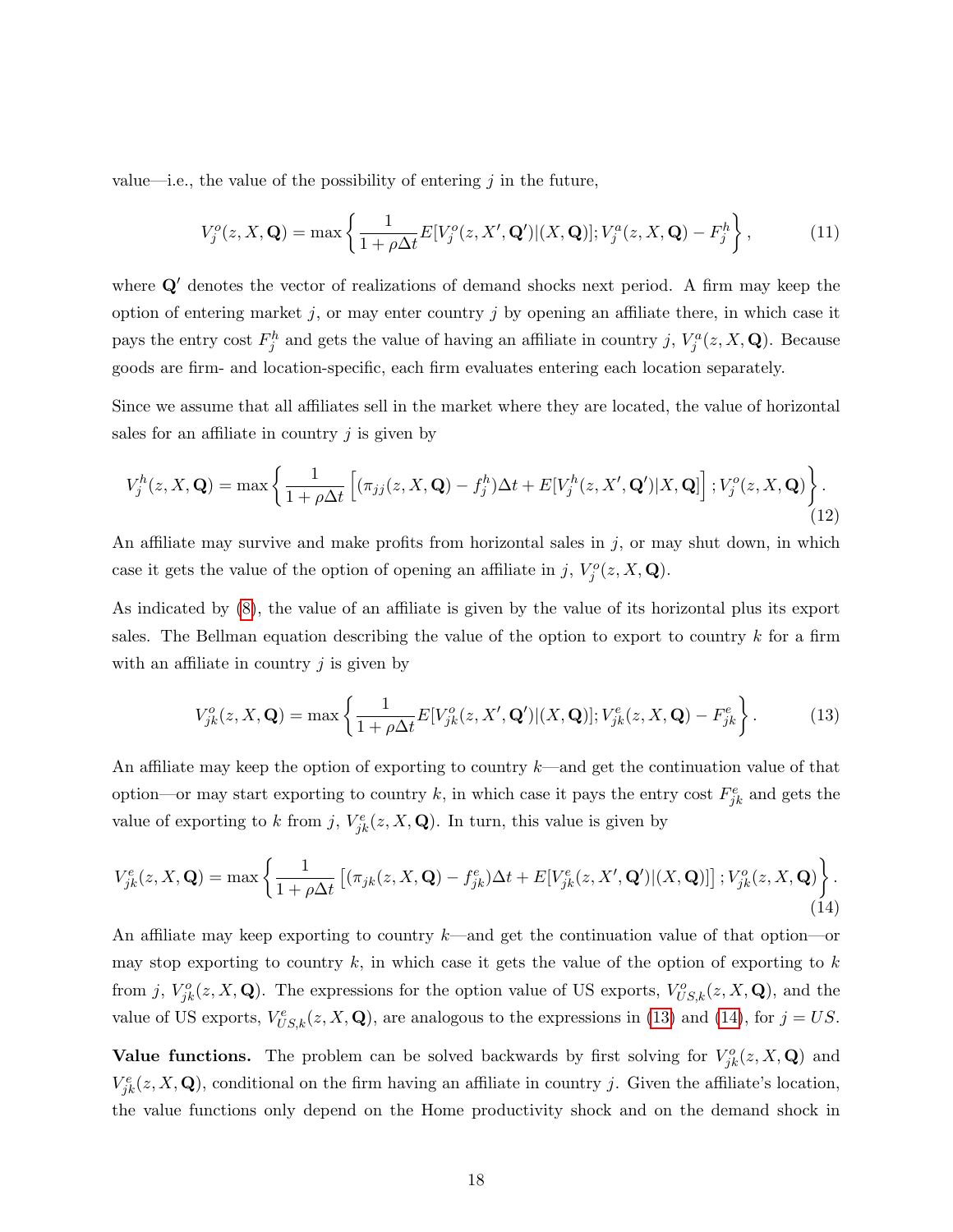destination country  $k$ . Since these shocks enter the profit functions linearly, we can replace them with the composite shock  $Y_k \equiv e^{(\eta - 1)X} Q_k$ .

Solving for the value of exports conditional on the affiliate's location is a simple case of interlinked options (see [Dixit and Pindyck 1994,](#page-42-0) ch. 7), with solution given by

<span id="page-19-0"></span>
$$
V_{jk}^o(z, Y_k) = B_{jk}^o(z) Y_k^{\beta_k}, \tag{15}
$$

$$
V_{jk}^{e}(z, Y_{k}) = \frac{\pi_{jk}(z, Y_{k})}{\rho - \tilde{\mu}_{k}} - \frac{f_{jk}^{e}}{\rho} + A_{jk}^{e}(z)Y_{k}^{\alpha_{k}}.
$$
 (16)

The variables  $B_{jk}^o(z) > 0$  and  $A_{jk}^e(z) > 0$  are firm-specific, while  $\alpha_k < 0$  and  $\beta_k > 1$  are the roots of  $\tilde{\sigma}_k^2 \xi^2/2 + (\tilde{\mu}_k - \tilde{\sigma}_k^2/2) \xi - \rho = 0$ . The term  $B_{jk}^o(z) Y_k^{\beta_k}$  in [\(15\)](#page-19-0) represents the option value of exporting to country k and is increasing in the realization of the composite shock. Similarly,  $A_{jk}^e(z)Y_k^{\alpha_k}$  in [\(16\)](#page-19-0) is the option value of quitting export market  $k$  and is decreasing in the realization of the composite shock—i.e., the option of exiting an export market has a larger value in "bad times". For each country pair  $(j, k)$  and for each firm with productivity z, the parameters  $B_{jk}^o(z) > 0$ ,  $A_{jk}^e(z) > 0$ , and the thresholds for the realizations of the composite shock that induce the affiliate to start and stop exporting—i.e., the policy functions—can be recovered from the appropriate system of value-matching and smooth-pasting conditions. The expressions in [\(15\)](#page-19-0) and [\(16\)](#page-19-0) are also valid for  $j = US$  (US exports).

Following a similar procedure, one can show that the value of horizontal sales, conditional on having an affiliate in country  $j$ , is given by the present discounted value of profits from horizontal sales plus the option value of shutting down the affiliate,

<span id="page-19-2"></span>
$$
V_j^h(z, Y_j) = \frac{\pi_{jj}(z, Y_j)}{\rho - \tilde{\mu}_j} - \frac{f_j^h}{\rho} + A_j^h(z) Y_j^{\alpha_j},\tag{17}
$$

where  $A_j^h(z) > 0$  is a firm-specific parameter. As a result, the value of an affiliate in country j can be written as

<span id="page-19-1"></span>
$$
V_j^a(z, \mathbf{Y}) = A_j^h(z) Y_j^{\alpha_j} + \frac{\pi_{jj}(z, Y_j)}{\rho - \tilde{\mu}_j} - \frac{f_j^h}{\rho} + \dots
$$

$$
\sum_{k \in A_j(z)} \left[ \frac{\pi_{jk}(z, Y_k)}{\rho - \tilde{\mu}_k} - \frac{f_{jk}^e}{\rho} + A_{jk}^e(z) Y_k^{\alpha_k} \right] + \sum_{k \notin A_j(z)} \left[ B_{jk}^o(z) Y_k^{\beta_k} \right], \tag{18}
$$

where  $A_i(z)$  is the subset of countries where an affiliate of firm z located in j exports to, and  $\mathbf{Y} = [Y_1, \ldots, Y_N].$  Inspecting [\(18\)](#page-19-1) makes clear that the compound option structure introduces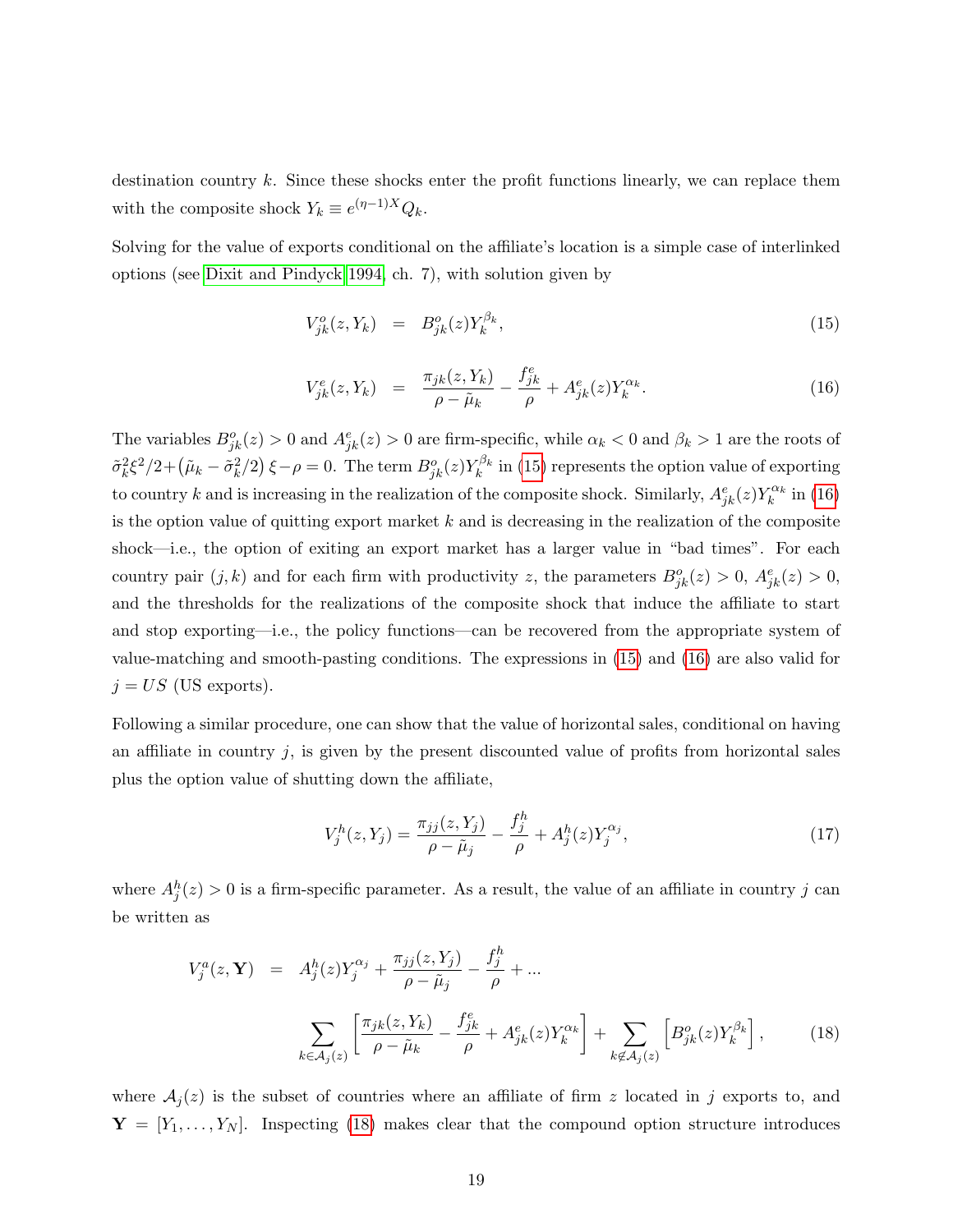interdependence in the MNE location choices: the value of an affiliate depends on the set of export destinations available from the affiliate's host country.

It remains to solve for the decision of a firm to set up an affiliate in country  $j$ . The option value of opening an affiliate in  $j$  is

$$
V_j^o(z, Y_j) = B_j^o(z) Y_j^{\beta_j}.
$$
\n(19)

Hence, for each host country j and for each firm with productivity z, the parameters  $B_j^o(z) > 0$ ,  $A_j^h(z) > 0$ , and the thresholds for the realizations of the composite shock that induce the firm to open and shut down an affiliate can be recovered from the appropriate system of value-matching and smooth-pasting conditions.

Lastly, the value of domestic sales is simply given by the present discounted value of profits from domestic sales,

$$
V_{US,US}(z, X) = \frac{\pi_{US,US}(z, X)}{\rho - \hat{\mu}}.
$$
\n(20)

Details on the solution of the dynamic problem of the firm are shown in Appendix [C.](#page-12-0)

### <span id="page-20-0"></span>3.3 Price indexes

Thanks to the tractability of our multi-country model, we are able to solve for the dynamics of the price index in each country. This calculation entails keeping track of the evolution of the mass of affiliates located in each host country j and serving each destination country k. Appendix [C](#page-12-0) reports the expressions for the price indexes for each country  $j$ , the law of motion of the mass of MNEs in each country j, and the law of motion of the mass of affiliates in j that export to a destination  $k$ .

The ability to solve for equilibrium price indexes derives from the choices we made about the setup of the model and shock structure. Traditionally, general equilibrium models of trade dynamics feature firm-level shocks but do not feature sunk costs (see, for example, [Luttmer, 2007](#page-43-10) and [Arkolakis,](#page-41-10) [2016\)](#page-41-10). Existing dynamic models with sunk costs characterize the equilibrium dynamics for a single firm, as in [Das et al.](#page-41-7) [\(2007\)](#page-41-7) and [Morales et al.](#page-43-9) [\(2019\)](#page-43-9), or focus on stationary equilibria where aggregate variables do not change over time, as in [Alessandria and Choi](#page-41-8) [\(2007\)](#page-41-8). These models are usually formulated in discrete time settings where the firm's value function itself needs to be solved numerically. Our continuous time formulation, coupled with unit root shocks, allows us to solve for the value functions in closed form (up to some constants). By including only aggregate shocks, we can easily solve for the price indexes since we do not need to keep track of the evolution of the firm's productivity distribution. Finally, we assume that the wage in each destination is exogenous.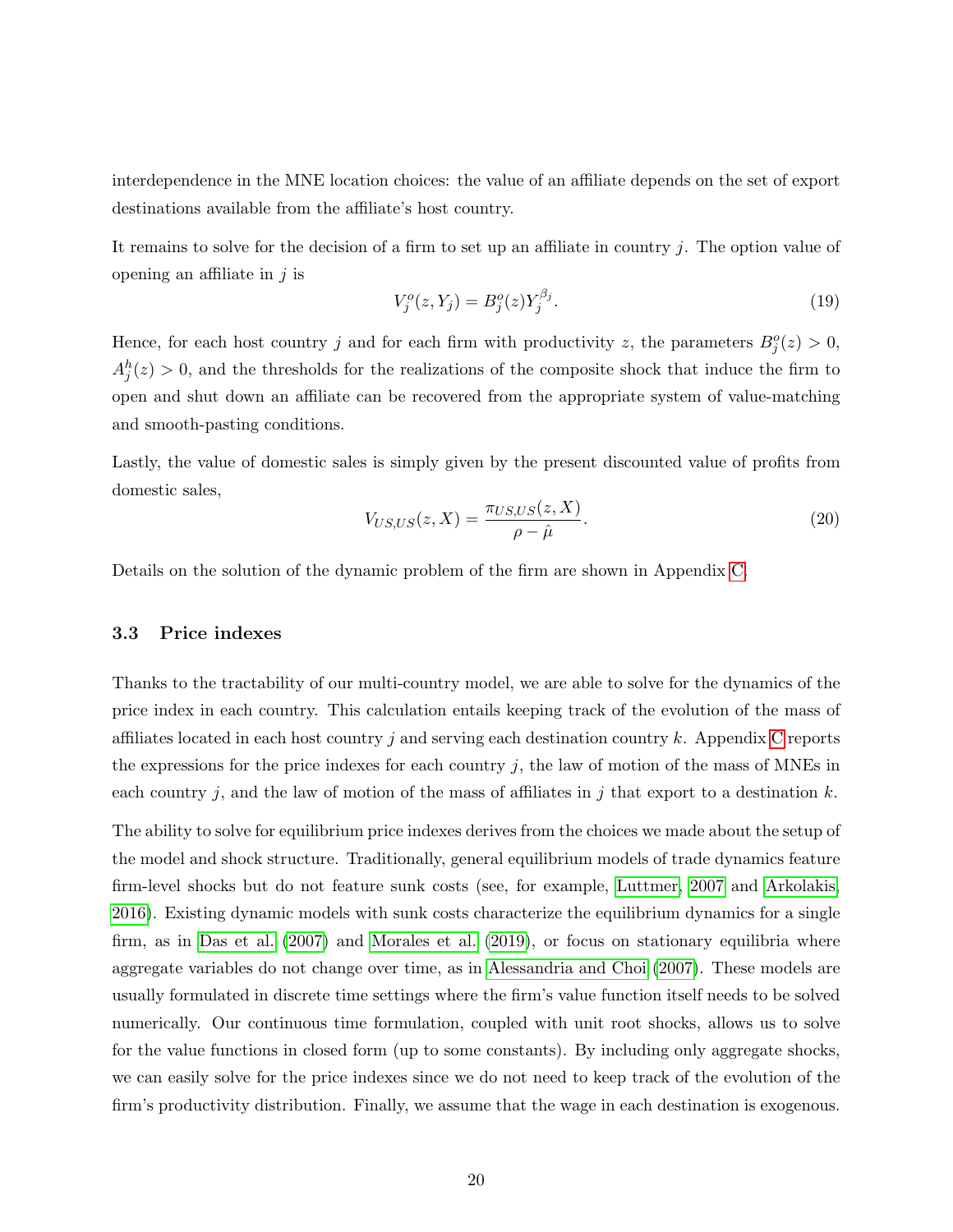#### <span id="page-21-3"></span>3.4 Model predictions

In this section, we derive analytical properties of the model linking firm-level productivity, host market characteristics, and affiliate entry and export thresholds. In order to show these results analytically, we assume that the fixed costs of affiliate operations are "small," so that there is no endogenous exit of affiliates, either from export markets or from their production locations. Under this assumption, the option-value terms  $A_h^e(z)$  and  $A_{jk}^e(z)$ , in [\(16\)](#page-19-0), [\(17\)](#page-19-2), and [\(18\)](#page-19-1), are zero. Hence, we can obtain closed-form solutions for the affiliate entry and export entry thresholds,

<span id="page-21-1"></span>
$$
Y_j^{OH}(z) = \left(\frac{\beta_j}{\beta_j - 1}\right) \cdot \left(\frac{f_j^h + \rho F_j^h}{\rho} - \mathbf{V}_j^E(z, \mathbf{Y}_{-j})\right) \cdot \left(\frac{\rho - \tilde{\mu}_j}{\kappa_{jj}(z)}\right),\tag{21}
$$

$$
Y_{jk}^{OE}(z) = \left(\frac{\beta_k}{\beta_k - 1}\right) \cdot \left(\frac{f_{jk}^e + \rho F_{jk}^e}{\rho}\right) \cdot \left(\frac{\rho - \tilde{\mu}_k}{\kappa_{jk}(z)}\right). \tag{22}
$$

The term  $\kappa_{jk}(z) \equiv H(\tau_{jk}w_j/z)^{1-\eta}P_{jk}\lambda_{jk}$  is a firm-specific revenue term, and  $\mathbf{V}_j^E(z, \mathbf{Y}_{-j})$  denotes the total value of exporting from an affiliate in j for a firm with productivity  $z^{26}$  $z^{26}$  $z^{26}$  Details on the derivation of [\(21\)](#page-21-1) and [\(22\)](#page-21-1) are in Appendix [C.](#page-12-0)

<span id="page-21-2"></span>**Proposition 1.** For a given host-destination pair, more productive firms have lower affiliate entry thresholds and lower affiliate export entry thresholds:  $\partial Y_j^{OH}(z)/\partial z \leq 0$  and  $\partial Y_{jk}^{OE}(z)/\partial z \leq 0$ .

### Proof. See Appendix [C.](#page-12-0)

Under the assumption that,  $\forall k \neq j$ ,  $Y_j^{OH}(z) < Y_{jk}^{OE}(z)$  (the threshold for the realization of the composite shock that induces a firm to open an affiliate is lower than the one that induces the affiliate to export), Proposition [1](#page-21-2) implies that: 1) affiliates that are exporters from birth have larger horizontal sales than affiliates born with exclusively horizontal sales; and 2) conditional on Home aggregate productivity—or host-country aggregate demand—increasing over time ( $\tilde{\mu} \ge 0$ ), affiliates that start exporting later in life have lower horizontal sales than affiliates that start exporting earlier in life.

The upper panels of Figure [5](#page-22-0) illustrate these predictions. The red and blue lines denote, respectively, the threshold for opening an affiliate in j,  $Y_j^{OH}(z)$ , and the threshold for starting exports from j to k,  $Y_{jk}^{OE}(z)$ . They are decreasing functions of the firm's productivity z, and hence, they are invertible functions. In Figure [5a,](#page-22-1) we assume that the realization of the aggregate shock is  $Y'$  and that we observe two firms with affiliates in the same host country j. Firm 1 with productivity  $z_1$ 

<span id="page-21-0"></span><sup>&</sup>lt;sup>26</sup>Notice that if  $(f_j^h + \rho F_j^h)/\rho - \mathbf{V}_j^E(z, \mathbf{Y}_{-j}) < 0$ , then  $Y_j^{OH}(z) < 0$ . In this case, a firm with productivity z opens an affiliate in j for any realization of  $Y_j$  because the value of its potential export network is larger than the cost of opening the affiliate.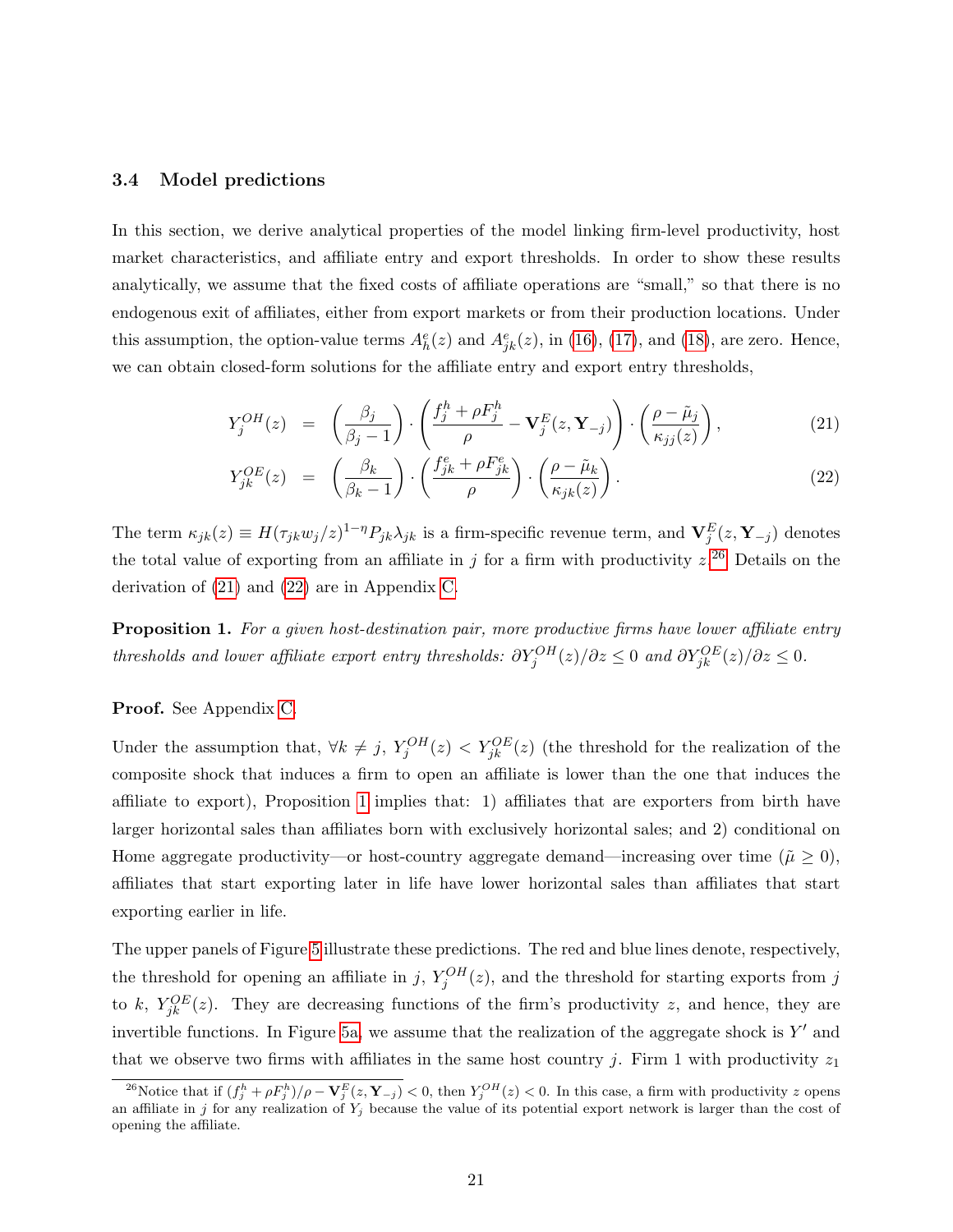has an affiliate in j with only horizontal sales, while firm 2 with productivity  $z_2$  has an affiliate in j that also exports, so that  $z_2 \geq z_j^e(Y') \geq z_1$ , where  $z_j^e(Y')$  denotes the productivity necessary to export when the realization of the composite shock is  $Y'$  (*i.e.*, the inverse of  $Y_{jk}^{OE}(z)$ ). Since  $z_2 \geq z_1$ , the horizontal sales of the affiliate belonging to firm 2 must be larger than the horizontal sales of the affiliate belonging to firm 1. Now, suppose that the realization of the composite shock increases to  $Y'' > Y'$ . As illustrated in Figure [5b,](#page-22-2)  $z_1 \geq z_j^e(Y'')$  and firm 1 will start exporting from its foreign affiliate in  $j$ . Hence, within a host country, affiliates that export earlier in life are more productive and exhibit larger horizontal sales than affiliates that start exporting later.

<span id="page-22-2"></span>Figure 5: Model predictions.



<span id="page-22-1"></span><span id="page-22-0"></span>

Host market characteristics and the timing of entry.





<span id="page-22-3"></span>

<span id="page-22-4"></span>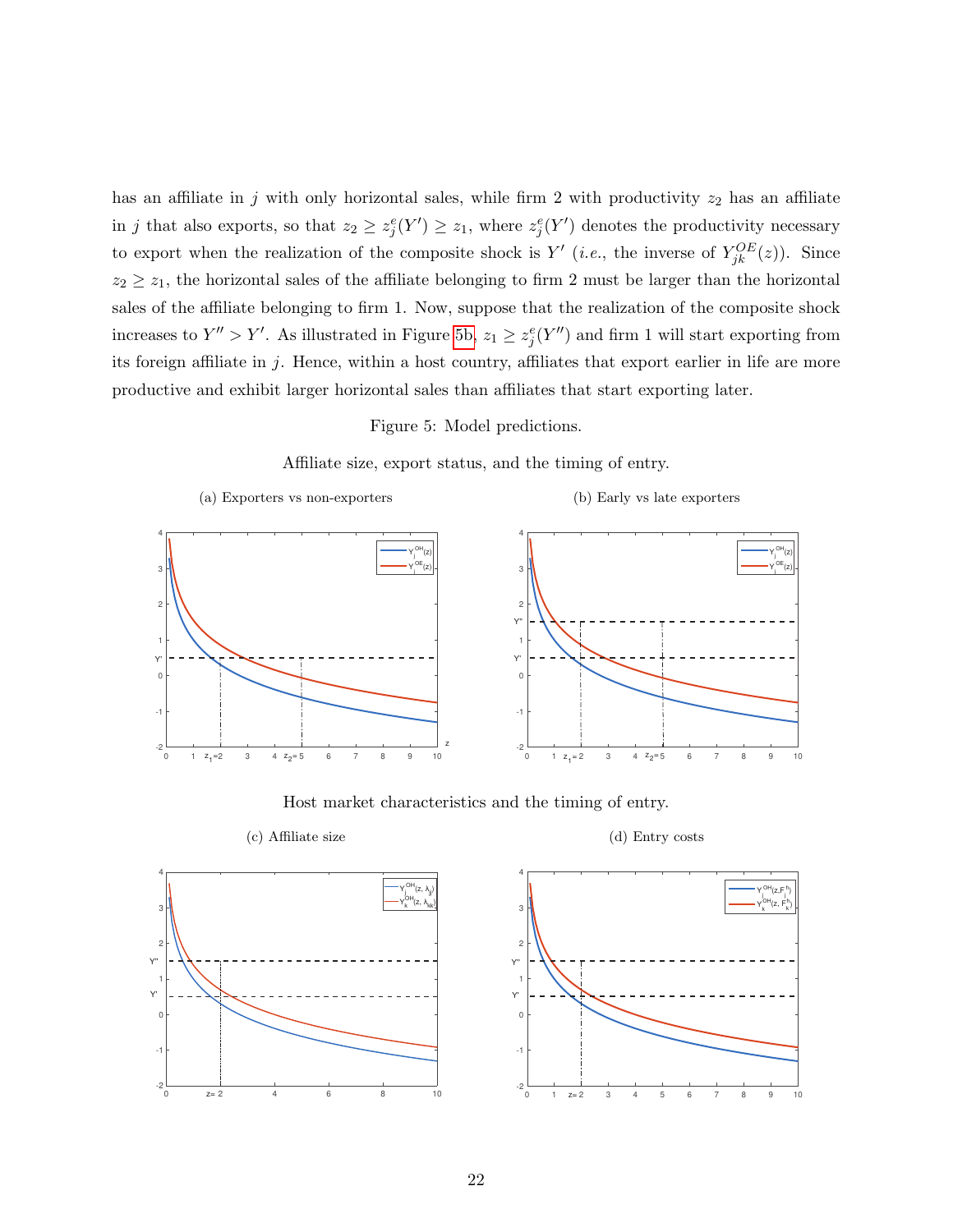Proposition [1](#page-21-2) also implies that the model exhibits sorting of MNEs across different host markets. First, MNEs with larger parent sales enter more foreign markets by opening foreign affiliates. Second, the mass of firms with affiliates in n host markets is decreasing in  $n$ , so that there is a negative relationship between the number of firms with affiliates in  $n$  markets and their parent sales (see Corollaries [1](#page-0-0) and [2](#page-0-0) in Appendix [C\)](#page-12-0).

<span id="page-23-0"></span>**Proposition 2.** For a given firm with productivity z, the affiliate entry threshold is decreasing in the host-market preference shifter,  $\partial Y^{OH}_j(z)/\partial \lambda_j\leq 0$ , and increasing in the entry cost,  $\partial Y^{OH}_j(z)/\partial F^{h}_j\geq 0$ 0.

#### Proof. See Appendix [C.](#page-12-0)

Proposition [2](#page-23-0) relates to the expansion strategies of an MNE across countries. Since entry thresholds are decreasing in the preference shifter, the model predicts that—keeping host market size constant and conditional on aggregate productivity or demand increasing over time ( $\tilde{\mu} \ge 0$ )—an MNE first opens its largest affiliates and subsequently opens its smaller affiliates. Similarly, since entry thresholds are increasing in entry costs, the model predicts that an MNE first opens affiliates in markets that are less costly to enter.<sup>[27](#page-23-1)</sup>

The lower panels of Figure [5](#page-22-0) illustrate the predictions of Proposition [2.](#page-23-0) Figure [5c](#page-22-3) plots entry thresholds in two host countries of the same size,  $(Q_k = Q_j)$  but with different taste shifters  $(\lambda_{kk} < \lambda_{jj})$ , so that  $Y_k^{OH}(z, \lambda_{kk}) \ge Y_j^{OH}(z, \lambda_{jj})$ . Firm z only opens an affiliate in country j when the realization of the aggregate shock is Y'. When the realization of the shock grows to  $Y'' > Y'$ , the firm also opens an affiliate in country  $k$ , illustrating that, controlling for factor costs and host country size, an MNE opens its largest affiliates first. Figure [5d](#page-22-4) plots entry thresholds in two host countries with different entry costs,  $F_k^h > F_j^h$ , so that  $Y_k^{OH}(z, F_k^h) \geq Y_j^{OH}(z, F_j^h)$ . Firm z opens an affiliate in country  $j$  when the realization of the composite shock is  $Y'$ . When the realization of the composite shock increases to  $Y'' > Y'$ , the firm also opens an affiliate in country k.

Even though Propositions [1](#page-21-2) and [2](#page-23-0) cannot be proven in the general case with arbitrary fixed costs, our quantitative analysis reveals that their implications hold in the general case where exit thresholds are active. Furthermore, in the next section, we provide empirical support for the implications of both propositions.

<span id="page-23-1"></span> $27$ This prediction is consistent with the findings in [Egger et al.](#page-42-8) [\(2014\)](#page-42-8) for German MNEs, and with the evidence in Appendix Table [B.6.](#page-0-0)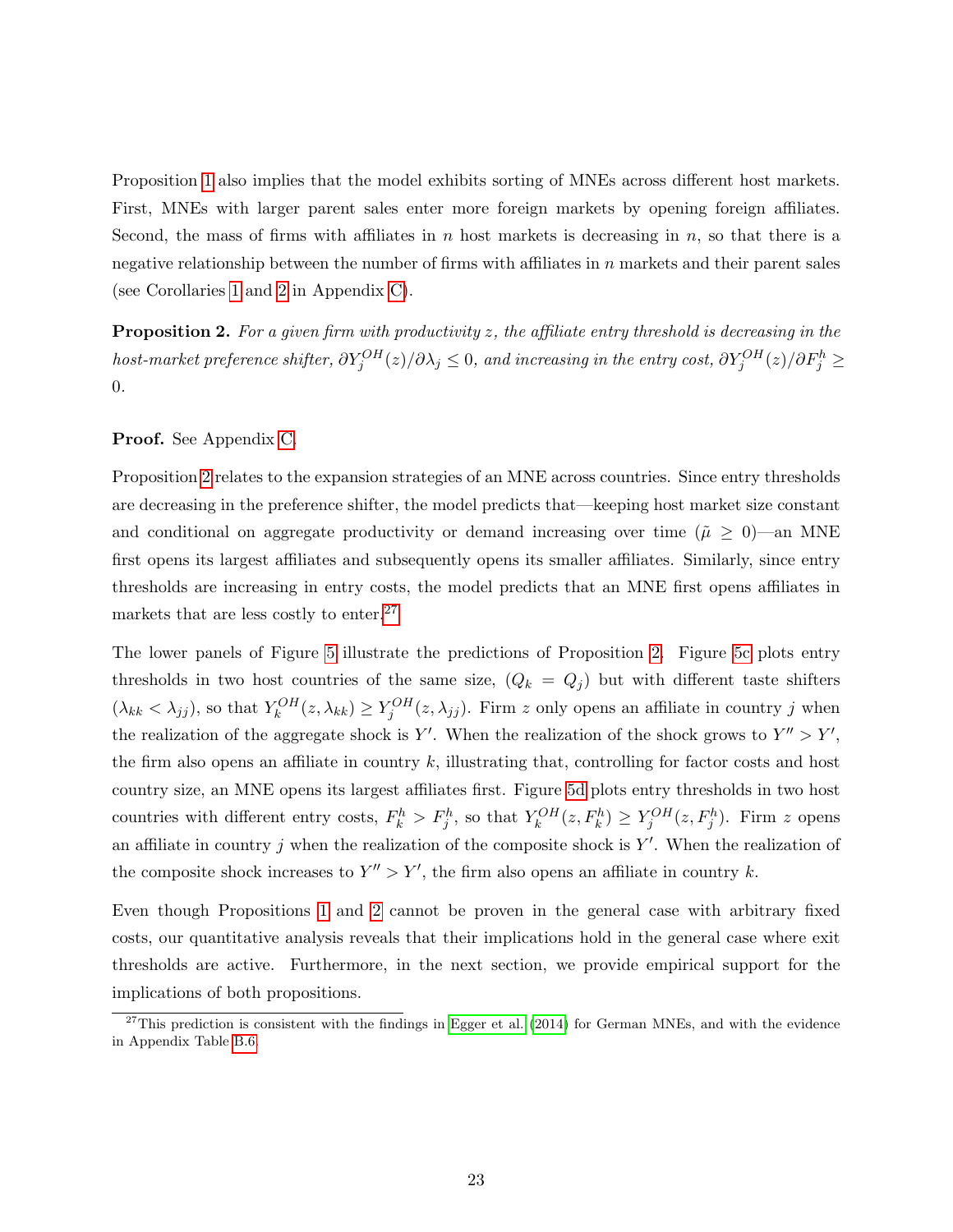## 4 Calibration

We calibrate the model to match the expansion of US MNEs during the period 1987-2011, in the top-ten host countries for US FDI (Brazil, Canada, China, France, United Kingdom, Germany, Ireland, Japan, Mexico, and Singapore). We then proceed to show the fit of the model to the data.

#### 4.1 Procedure

We start by setting the parameters capturing preferences and technology using estimates from the literature and direct observations from the data. Then, we jointly calibrate the rich set of barriers to MNE expansion included in the model to match static and dynamic moments from the BEA data. We construct moments from the data using the sample of all affiliates operating in the top-ten host countries for US FDI. This sample includes  $83,214$  affiliate-year observations, which account for 68.8 percent of all sales by foreign affiliates of US MNEs.

We set the elasticity of substitution to  $\eta = 5$ , in line with estimates in the literature [\(Broda and](#page-41-13) [Weinstein, 2006\)](#page-41-13). We need to set the time preference rate to  $\rho = 0.1$  so that it does not violate the technical condition that ensures that the present discounted value of profits does not diverge  $(\rho > \tilde{\mu}_j, \forall j).^{28}$  $(\rho > \tilde{\mu}_j, \forall j).^{28}$  $(\rho > \tilde{\mu}_j, \forall j).^{28}$  We assume that the distribution of firm productivities is Pareto, with location parameter normalized to  $b = 1$  and shape parameter  $\vartheta = 4.5$ , consistent with [Simonovska and](#page-43-11) [Waugh](#page-43-11) [\(2014\)](#page-43-11).

We use data on expenditure-based real GDP growth across countries from the Penn World Tables (9.1) to calibrate the composite shock process for each country in our sample. The composite shock  $Y_i$  captures the effect on profits of both US aggregate productivity and aggregate demand in country j. We set the drift of the process,  $\tilde{\mu}_j$ , to match real GDP growth in country j. For  $\tilde{\sigma}_j$ , we first set the standard deviation of US aggregate productivity,  $\sigma$ , to match the standard deviation of labor productivity among US firms, and next, the standard deviation of the aggregate demand shock in country j,  $\sigma_j$ , and its correlation with the US aggregate shock,  $\gamma_j$ , to match, respectively, country j's standard deviation of real GDP growth and its correlation with US GDP growth. We then use [\(6\)](#page-16-0) to recover the values of  $\tilde{\sigma}_j$ . To initialize the shock processes, we normalize the initial value of the US productivity shock to  $Z(0) = 1$ , and the US demand shock to  $Q_{US}(0) = 1$ . We then set  $Q_i(0)$  to be equal to country j's GDP relative to US GDP,  $\forall j$ . We take wages as exogenous

<span id="page-24-0"></span><sup>&</sup>lt;sup>28</sup>The value of  $\rho = 0.1$  might appear high, but its interpretation includes economic magnitudes other than just the time preference rate. For example, if the model included an exogenous death rate, this variable would be added to the time preference rate and the technical condition would allow for a lower time preference rate. Since the solution of the model would be unchanged, we chose not to add unnecessary parameters and rather to assume a high value for the time preference rate.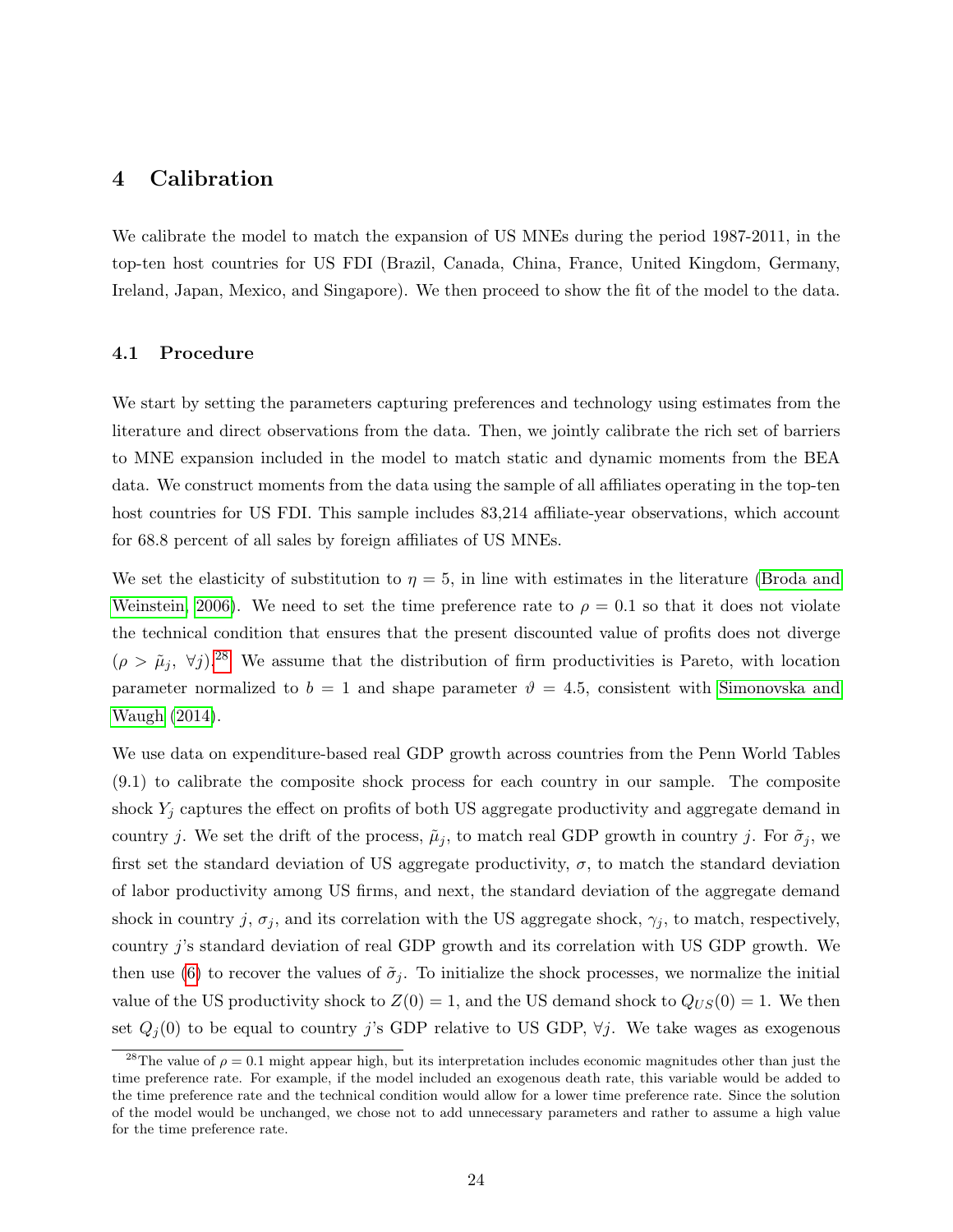and we set them to match real GDP per unit of equipped labor, from Klenow and Rodriguez-Clare (2005), an average over the period 1995-2000. Appendix Table [D.1](#page-30-1) shows the parameters that are calibrated directly from the data, for each of the top ten host countries for US FDI.

It remains to calibrate the preference shifters,  $\lambda_{ij}$ , and the parameters related to the costs of MNE expansion: the fixed and sunk costs of affiliate opening,  $f_j^h$  and  $F_j^h$ , for  $j = 1, ... 10$ ; and the variable, fixed and sunk costs of exports, both from the US and from foreign affiliates,  $\tau_{jk}$ ,  $f_{jk}^e$  and  $F_{jk}^e$ , for  $j = US, 1, ... 10, k \neq j.$ 

Due to data limitations, we make some symmetry assumptions. First, we assume that  $\lambda_{ii} = 1$  and  $\lambda_{ij} = \lambda_j \neq 1$ , for  $i = US$  and for all  $j \neq i$ . These taste shifters allow us to generate different market shares for domestic firms and US MNEs in a host country. Second, we assume that the fixed and sunk costs of affiliate exports are symmetric across all destination countries, except for the United States:  $f_{jk}^e = f_j^e$  and  $F_{jk}^e = F_j^e$ , for  $j, k = 1, ... 10, k \neq j$ , and  $k \neq US$ . Third, we assume that iceberg trade costs for destinations where we do not have any bilateral affiliate export data are proportional to bilateral distance and to an exporter-specific dummy which is chosen to exactly match the aggregate export share from country j to all destinations.<sup>[29](#page-25-0)</sup> Fourth, we assume that the fixed and sunk costs of US exports are symmetric across destination countries:  $f_{US,k}^e = f_{US}^e$ and  $F_{US,k}^e = F_{US}^e$ , for  $k = 1,...10$ . Notice that if fixed and sunk costs were constant, together with constant wages and growing demand, they would imply that frictions to MNE activities would be irrelevant in the long run and all firms would become MNEs with affiliates in every country. To avoid this counterfactual situation, we assume that the fixed and sunk costs of MNE activities in each host country j also grow at the same rate as aggregate demand,  $\mu_j$ . Hence, we need to calibrate the initial values of the fixed and sunk costs for each host country.

We are left with 122 parameters to calibrate, for which we target 122 moments from the data. Even though the model does not have a one-to-one mapping from each parameter to each moment, and parameters are jointly calibrated, because of the model's closed-form solutions, it is relatively easy to isolate the moment that drives the identification of a given parameter. Specifically, the intensive margin of exports, given by the export sale shares, drives the identification of the iceberg trade cost  $\tau_{jk}$ , while affiliate entry rates and the share of MNE affiliates in each country help identify the sunk and fixed MNE costs,  $F_j^h$  and  $f_j^h$ , respectively. Similarly, export entry rates and the share of exporting affiliates help identify the sunk and fixed export costs,  $F_j^e$  and  $f_j^e$ , respectively. Finally, affiliate horizontal sales in country j, relative to US parent sales, help identify the taste shifter  $\lambda_j$ .

We choose the values of the parameters to best fit the data moments, for each country. To

<span id="page-25-0"></span> $29$ The distance elasticity is calculated by running a standard gravity equation with two sets of fixed effects and assuming that the trade elasticity is 4, consistent with the calibrated value of  $\eta$ .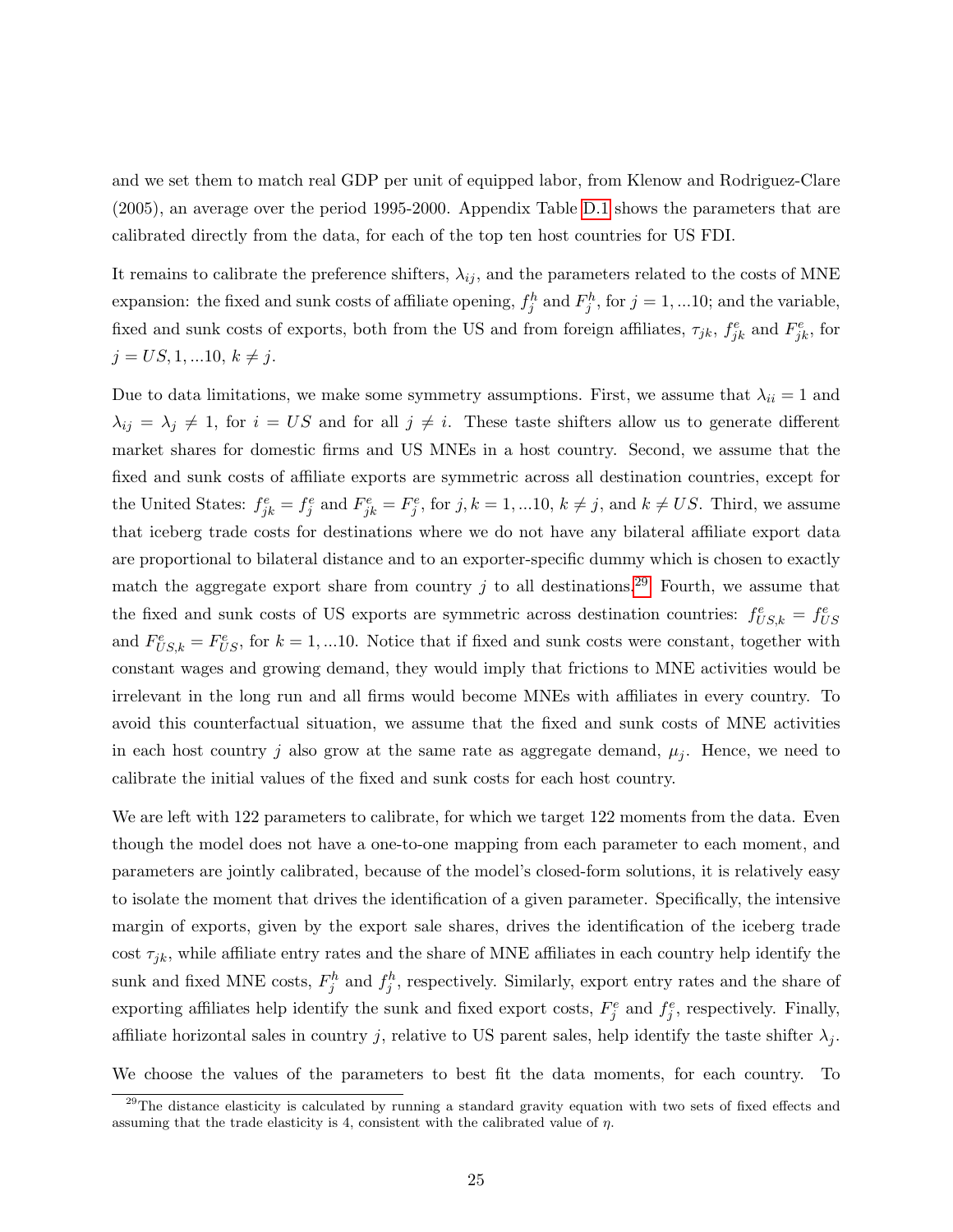this end, we simulate the model 100 times, each time for a different realization of the vector of aggregate shocks. Each simulation amounts to solving the model for 1,000 firms and 30 years. Computationally, this entails solving  $N + N^2$  systems of four equations in four unknowns, for each firm and time period, as well as solving for the equilibrium price index every period.

### 4.2 Model fit

Table [2](#page-27-0) reports simulated and data moments taking averages across the top-ten host countries for US FDI and across years. Appendix Tables [D.4-D.9](#page-0-0) report the full set of simulated and data moments for each host country, including direct exports from the US parents. Appendix Tables [D.2](#page-32-0) and [D.3](#page-0-0) show the calibrated parameters by host country.

Table [2](#page-27-0) shows that the model matches quite well both the static and dynamic targeted moments. We also include in the table three sets of non-targeted moments: moments related to affiliate size advantage, MNE sorting patterns, and exit moments.

The moments capturing the affiliate size advantage are related to the analytical predictions of the model described in Section [3.4.](#page-21-3) First, Proposition [1](#page-21-2) implies that, controlling for the affiliates' host market, affiliates that export have larger horizontal sales than affiliates that do not export. In the data, the average horizontal sales of an affiliate that exports from birth are 6.3 times larger than the average horizontal sales of an affiliate that never exports, averaging across affiliates' host markets. Our calibrated model generates an exporter premium among MNE affiliates of around seven. To provide more detail of this prediction in the data, Figure [6a](#page-28-0) plots the distribution of log horizontal sales for two subsets of affiliates in our sample: affiliates that are born with only horizontal sales, and affiliates that are born also with exports. The figure clearly shows that affiliates that export are on average larger than affiliates with only horizontal sales at birth. Similarly, the model predicts that affiliates that start exporting earlier in their life have larger horizontal sales than affiliates that start exporting later. In the data, the average horizontal sales of an affiliate that exports in its first year of life are 3.7 times larger than the average horizontal sales of an affiliate that starts exporting after its first year of life, averaging across affiliates' host markets. Our calibrated model generates an early-exporter premium of 5.5. Figure [6b](#page-28-1) further shows that affiliates that start exporting in the first year of life are larger in their host country compared to affiliates that start exporting later.<sup>[30](#page-26-0)</sup>

Additionally, the model has predictions about the expansion patterns of an MNE. Proposition [2](#page-23-0)

<span id="page-26-0"></span><sup>&</sup>lt;sup>30</sup>The relation between size in the host market, export status, and age at first export survives the inclusion of affiliate age, country-year and industry fixed effects (results available upon request).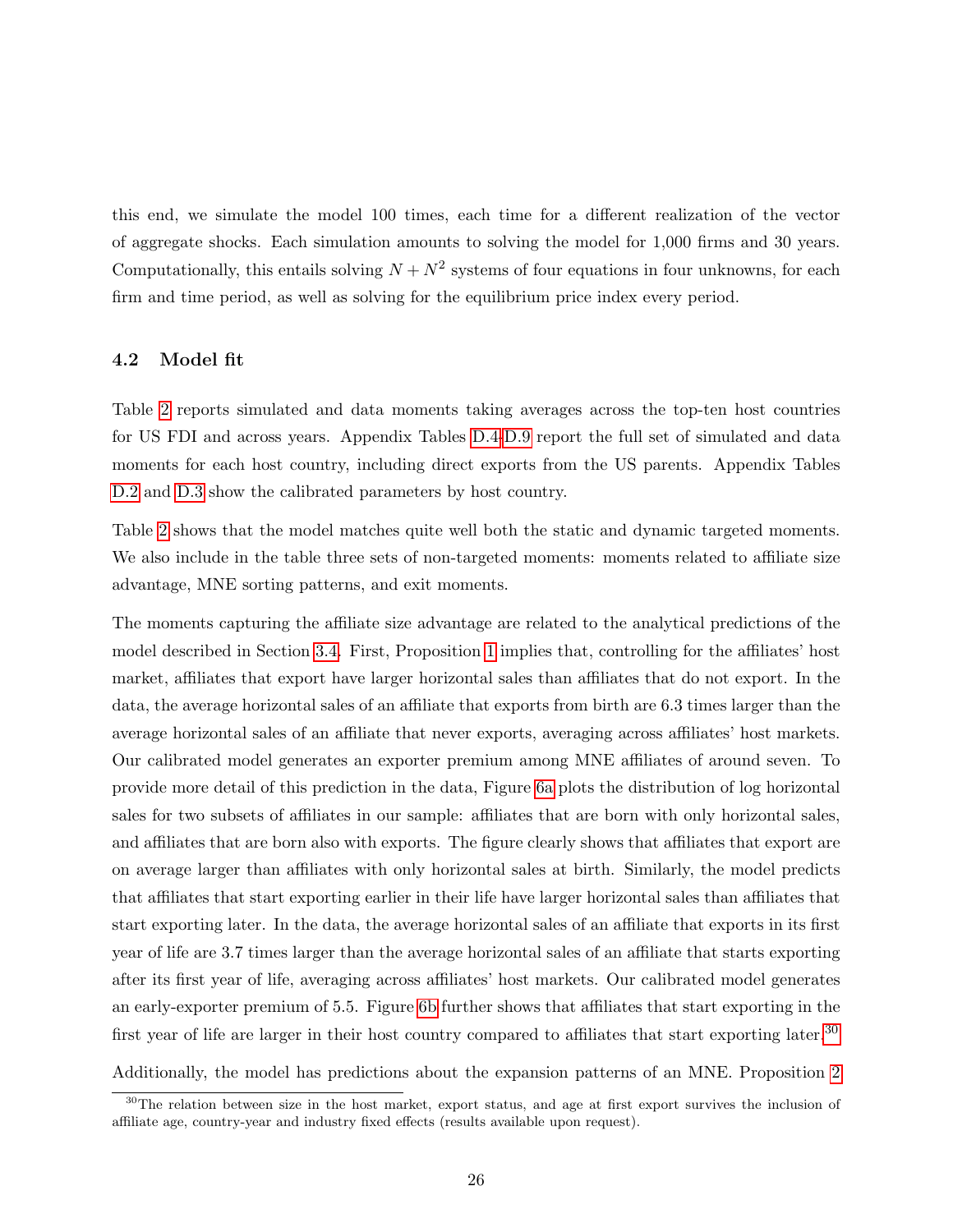<span id="page-27-0"></span>

|                                                                                    | data     | model    |
|------------------------------------------------------------------------------------|----------|----------|
| <b>Targeted Moments</b>                                                            |          |          |
| 1. Static moments: intensive margin                                                |          |          |
| 1.1 Affiliate sales share to host country                                          | 0.026    | 0.026    |
| 1.2 Affiliate sales share to the US                                                | 0.139    | 0.146    |
| 1.3 Affiliate sales share to third countries                                       | 0.276    | 0.262    |
| 1.4 Affiliate sales share to Canada                                                | 0.015    | 0.013    |
| 1.5 Affiliate sales share to the U.K.                                              | 0.069    | 0.087    |
| 1.6 Affiliate sales share to Japan                                                 | 0.033    | 0.023    |
| 2. Static moments: extensive margin                                                |          |          |
| 2.1 Share of MNEs with affiliates in $j$                                           | 0.287    | 0.285    |
| 2.2 Share of affiliates in $j$ exporting to US                                     | 0.566    | 0.567    |
| 2.3 Share of affiliates in $j$ exporting to third countries                        | 0.650    | 0.649    |
| 3. Dynamic moments: entry                                                          |          |          |
| 3.1 Share of MNEs opening affiliates in $j$                                        | 0.035    | 0.018    |
| 3.2 Share of affiliates in $j$ that start exporting to the US                      | 0.030    | 0.023    |
| 3.3 Share of affiliates in $j$ that start exporting to third countries             | 0.031    | 0.025    |
| <b>Non-Targeted Moments</b>                                                        |          |          |
| 4. Static moments: affiliate size advantage                                        |          |          |
| 4.1 Exporter size advantage                                                        | 6.27     | 7.04     |
| 4.2 Early exporter size advantage                                                  | 3.68     | 5.58     |
| 4.3 First affiliate size advantage                                                 | 2.57     | 2.13     |
| 5. Static moments: MNE sorting                                                     |          |          |
| 5.1 Elasticity of average sales in US w.r.t. $\#$ of markets entered               | 0.736    | 0.816    |
| 5.2 Elasticity of average sales in US w.r.t $#$ of firms entering multiple markets | $-0.424$ | $-0.722$ |
| 6. Dynamic moments: exit                                                           |          |          |
| 6.1 Share of MNEs shutting down affiliates in $j$                                  | 0.113    | 0.066    |
| 6.2 Share of affiliates in $j$ that stop exporting to the US                       | 0.025    | 0.040    |
| 6.3 Share of affiliates in $j$ that stop exporting to third countries              | 0.026    | 0.019    |

#### Table 2: Moments: model versus data, averages.

Note: Averages across host countries and years. Data moments for Japan, Canada, and the United Kingdom are averages over benchmark year surveys only. Denominators are: in 1.1, US parent's sales; in 1.2-1.6, total horizontal sales of affiliates in j; in 2.1, the total number of MNEs; in 2.2 and 2.3, the total number of affiliates in j; in 3.1, total number of MNEs in period before entry; in 3.2 (3.3), total number of affiliates in  $j$  in period before export entry into US (third countries); in 6.1, total number of affiliates in j in period before exit; and in 6.2 (6.3), the total number of affiliates in j that export to the US (third countries) in the period before export exit. In 4.1, exporter size advantage refers to the average size of exporting MNE affiliates relative to the average size of non-exporting MNE affiliates, an average across countries and years. In 4.2, early exporter affiliate size advantage refers to the average size of exporting MNE affiliates that start exports in their first year of life relative to the average size of exporting MNE affiliates that start exports after their first year. In 4.3, first affiliate size advantage refers to the ratio of the size of the first foreign affiliate of an MNE (relative to GDP in the affiliate host market) to the size of subsequent foreign affiliates of the same MNE (relative to GDP in the affiliate host market), an average across MNEs and years. For moments in 4., size refers to horizontal affiliate sales. The elasticities in 5. are computed by OLS, aggregating the firm-level observations of MNEs that enter the same number of countries.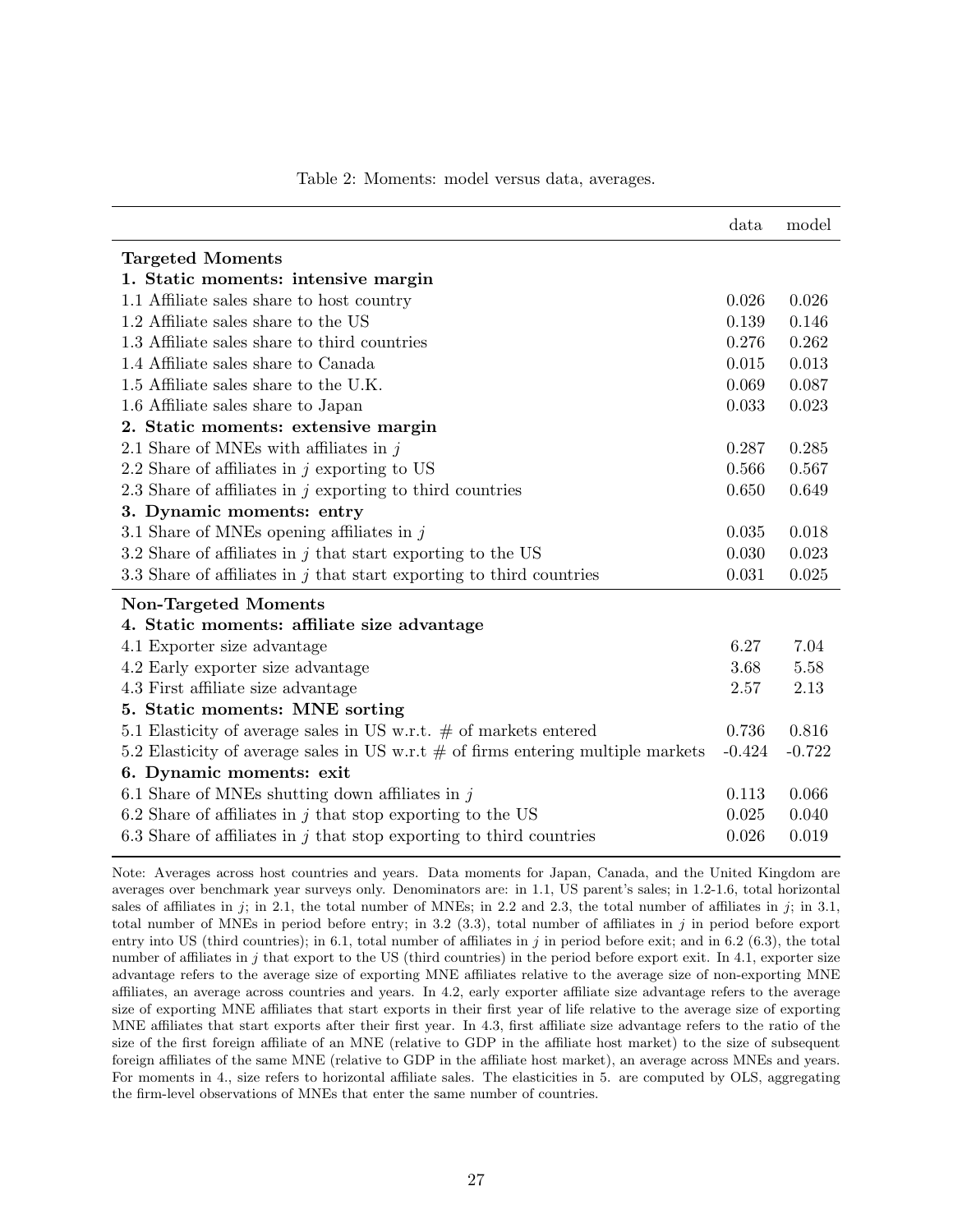<span id="page-28-0"></span>

#### <span id="page-28-1"></span>Figure 6: Affiliate size, export status, and the timing of export entry.

Notes: Sample of new majority-owned affiliates that survive for at least ten consecutive years, in manufacturing. Kernel density of log horizontal sales for affiliates that: are born with exclusively horizontal sales (non-exporters) and those with exports (exporters), in [\(6a\)](#page-28-0); start exporting in their first year of life and those that start older, in [\(6b\)](#page-28-1).

implies that MNEs open their largest affiliates first. Table [2](#page-27-0) shows that, in the data, the horizontal sales of a first affiliate of an MNE are, on average, 2.6 times larger than the horizontal sales of the MNE's subsequent affiliates. The model generates a first-affiliate size premium of 2.1.

Similarly to [Eaton et al.](#page-42-1) [\(2011\)](#page-42-1) for exporters, the model predicts that the MNEs with the largest US parent sales should enter more markets, including less popular ones. To support this implication, in Figure [7a,](#page-29-0) we plot the average domestic sales of the US parents against the minimum number of markets where those MNEs have affiliates. The positive correlation between these two variables indicates that –consistent with Proposition [1–](#page-21-2) MNEs with larger US sales have affiliates in more foreign markets. In turn, Figure [7b](#page-29-1) confirms that not only are the MNEs with the largest parent sales the ones that enter more markets, but also that they are the MNEs entering "less popular" markets (see Corollary [2](#page-0-0) of Proposition [1](#page-21-2) in Appendix [C.3\)](#page-20-0). Table [2](#page-27-0) shows that the calibrated model captures the magnitude of the elasticity of US parent sales with respect to the number of countries where MNE affiliates operate very accurately. In contrast, the calibrated model overestimates the elasticity of parent sales with respect to the number of firms entering multiple markets.

Finally, as shown in the last panel of Table [2,](#page-27-0) the exit rates in the calibrated model are close to the ones we observe in the data. The model slightly under-predicts affiliate exit, and over-predicts exit from export markets.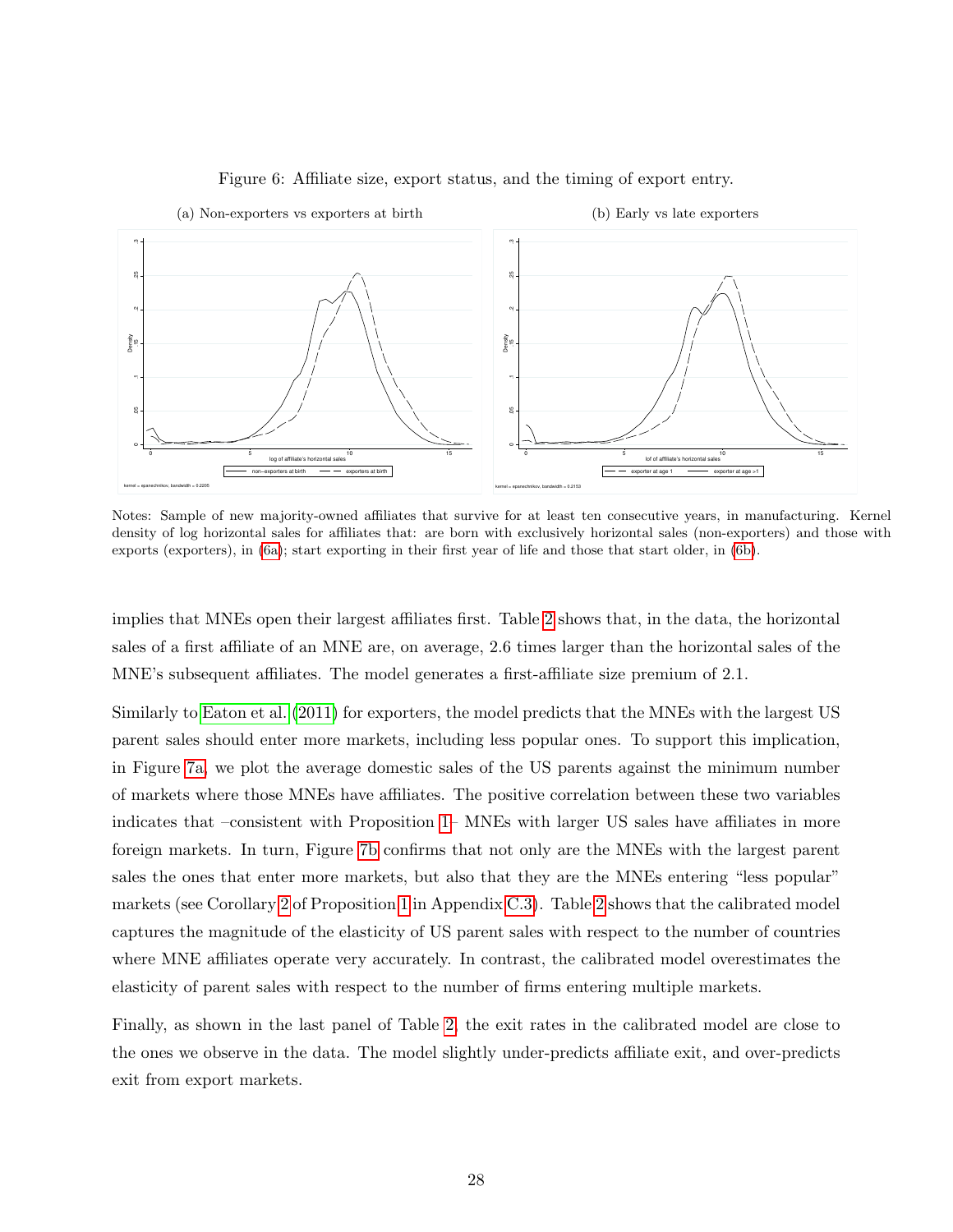<span id="page-29-0"></span>

#### <span id="page-29-1"></span>Figure 7: Parent size in the United States and MNE entry.

Notes: Observations at the country-year level. Slopes are: [\(7a\)](#page-29-0) 0.566 (s.e. 0.034); [\(7b\)](#page-29-1) -0.442 (s.e. 0.008).

#### 4.3 The costs of MNE expansion

We now evaluate the magnitude of the costs of MNE expansion in time and space. Since modelbased magnitudes are hard to interpret, in Table [3](#page-30-0) we express the calibrated MNE costs as shares of firm revenues and in monetary values. Appendix Tables [D.10](#page-0-0) and [D.11](#page-0-0) report these results by host country.

On average, opening an affiliate involves spending a very low share of the US parent revenues. An affiliate's fixed operating costs range from about two percent of the affiliate's horizontal sales, for the largest affiliates, to about 19 percent, for the smallest affiliates. In monetary terms, affiliate export operations appear less costly than affiliate horizontal operations. As expected, affiliate exports to the United States are less costly than exports to other destination markets, both in terms of fixed and sunk costs. This result is intuitive as the United States is the origin country of the affiliates.<sup>[31](#page-29-2)</sup>

Table [4](#page-30-1) highlights interesting variation in the calibrated frictions across selected host countries. Favorable "tax-haven"-like policies that attract FDI make opening an affiliate in Ireland much less costly compared to other countries like Brazil, France, and Japan, as reflected in the calibrated values of sunk MNE costs,  $F_j^h$ , expressed as a share of US parent revenues. Conversely, the operating

<span id="page-29-2"></span> $31$ To put our numbers in perspective, [Das et al.](#page-41-7) [\(2007\)](#page-41-7) estimate the export entry costs of Colombian exporters at around 400 thousand 1986 US dollars. Despite being set to match quantitatively similar entry rates, our numbers for affiliate exports are much smaller than theirs, consistent with the observation in [Das et al.](#page-41-7) [\(2007\)](#page-41-7) that larger firms tend to have lower export entry costs—and foreign affiliates of US MNEs are much larger than Colombian exporters.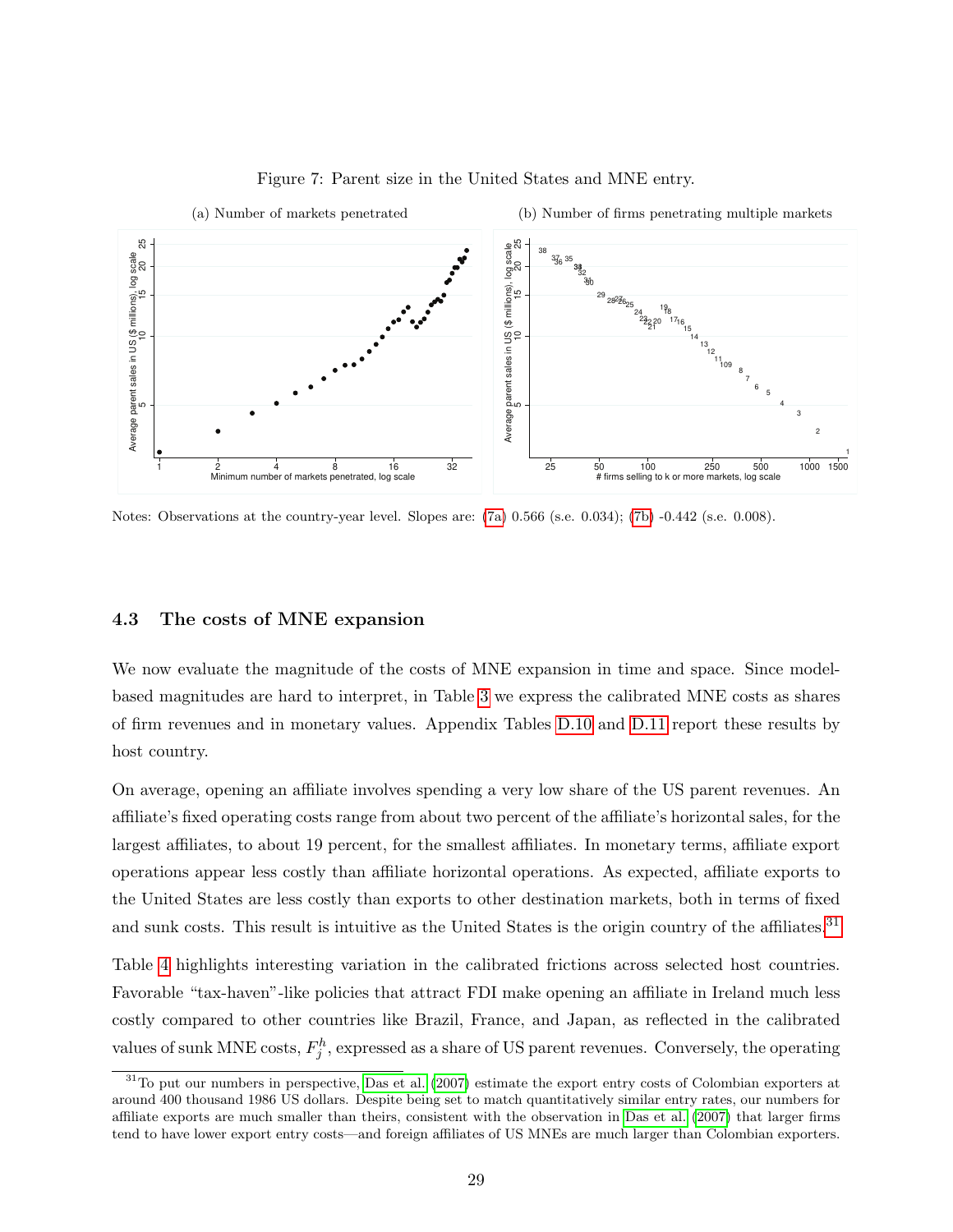|                                                                         | As $\%$ of sales |      |       | In thousands \$ |
|-------------------------------------------------------------------------|------------------|------|-------|-----------------|
|                                                                         | 5th              | 50th | 95th  |                 |
| Sunk affiliate entry cost $F_i^h$ , as % of US parent sales 0.05        |                  | 0.02 | 0.003 | 168.6           |
| Fixed affiliate entry cost $f_i^h$ , as % of horizontal sales 18.7 12.2 |                  |      | 2.35  | 1,642           |
| Sunk export cost $F_{ik}^e$ , as % of horizontal sales                  |                  |      |       |                 |
| To United States                                                        | 0.33             | 0.16 | 0.03  | 16.3            |
| To other destinations                                                   | 2.84             | 0.96 | 0.18  | 82.0            |
| Fixed export cost $f_{ik}^e$ , as % of exports sales                    |                  |      |       |                 |
| To United States                                                        | 12.7             | 10.1 | 1.67  | 98.5            |
| To other destinations                                                   | 13.2             | 11.3 | 3.22  | 783.8           |

<span id="page-30-0"></span>Table 3: Calibrated MNE costs: shares of sales and monetary values, average across host countries.

Note: US parent sales in the year of affiliate entry. Horizontal sales evaluated in the year the affiliate first exports to the destination, for  $F_{jk}^e$ , and averaged across years, for  $f_j^h$ . Export sales to a destination are averaged across years. Percentiles are with respect to affiliate sales in the calibrated model. Cost shares in the model are converted into thousands of US dollars using sales values for the median affiliate in each of the top-ten host countries included in the calibration, averaged across host countries. For confidentiality purposes, median sales are an average of the 9 observations around the median.

|               |         | as % of sales Sunk MNE cost Fixed MNE cost | to other<br>to US |            | Sunk export cost Fixed export costs<br>to US<br>to other |            |
|---------------|---------|--------------------------------------------|-------------------|------------|----------------------------------------------------------|------------|
|               | $F_i^h$ | $F_i^h$                                    | $F_{i,US}^e$      | $F_{ik}^e$ | $f_{i,US}^e$                                             | $f_{jk}^e$ |
| <b>Brazil</b> | 0.068   | 9.96                                       | 0.003             | 0.599      | 9.57                                                     | 11.76      |
| France        | 0.035   | 15.81                                      | 0.003             | 1.667      | 9.90                                                     | 11.69      |
| Ireland       | 0.006   | 10.85                                      | 0.000             | 3.706      | 10.88                                                    | 10.01      |
| Japan         | 0.066   | 16.30                                      | 0.000             | 0.020      | 11.10                                                    | 13.14      |

<span id="page-30-1"></span>Table 4: Calibrated MNE costs as shares of sales: by type, destination, and selected host country.

Note: Costs are reported as percentage of sales, using sales values for the median affiliate in each of the top-ten host countries included in the calibration. For confidentiality purposes, median sales are an average of the 9 observations around the median. Sunk MNE cost,  $F_j^h$ , reported as a share of US parent sales in the year of affiliate entry. Fixed MNE cost,  $f_j^h$ , reported as a share of average horizontal sales across years. Sunk export cost,  $F_{jk}^e$  reported as a share of horizontal affiliate sales in the year the affiliate first exports to the destination. Fixed export cost,  $f_{jk}^e$ , reported as a share of average affiliate export sales to the destination across years.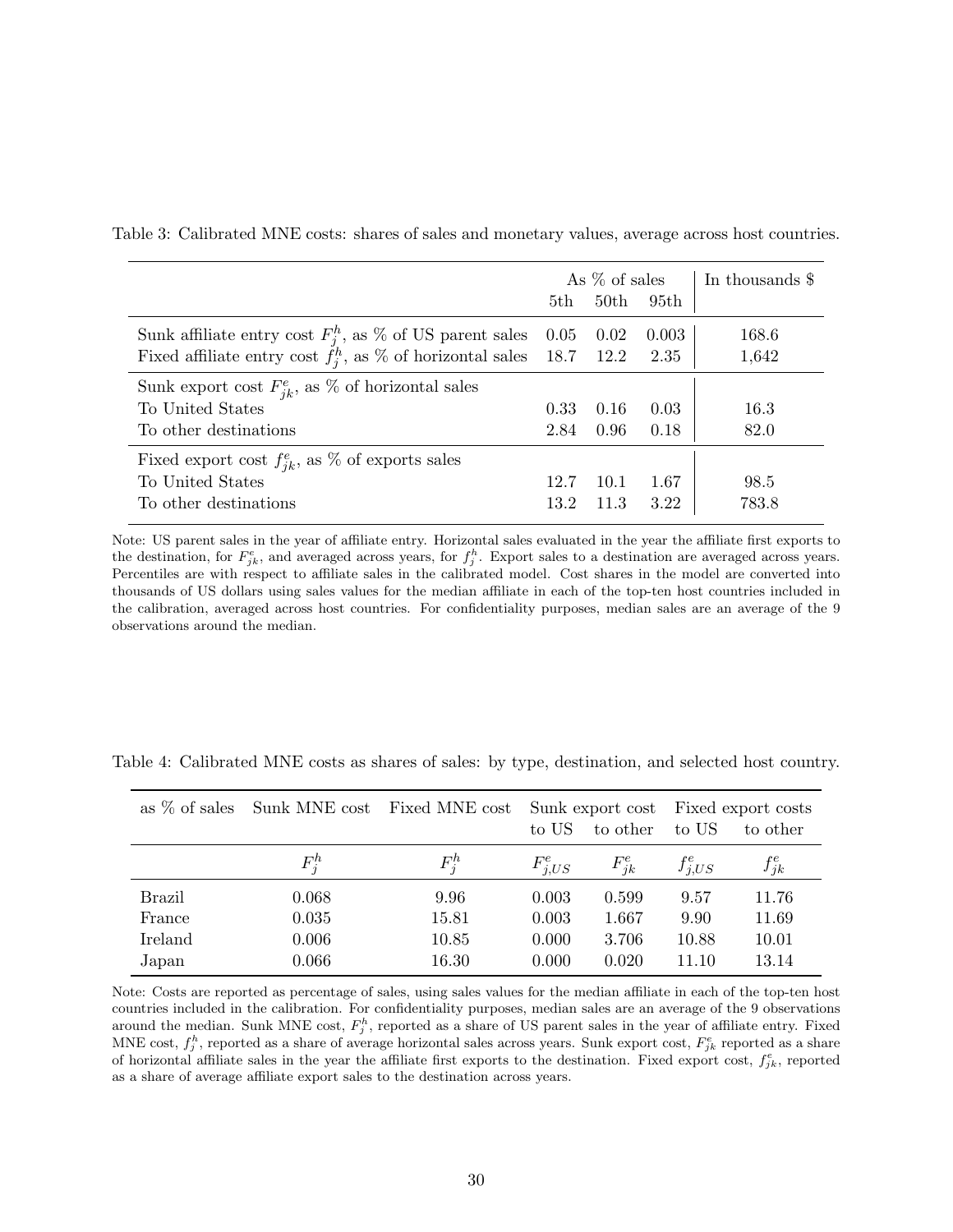costs of maintaining affiliates,  $f_j^h$ , as a share of affiliate revenues, reflect variation in factor costs: higher for France and Japan, and lower for Ireland. The sunk export costs to the US,  $F_{j,US}^e$ , as a share of the affiliate horizontal sales in the year of export entry, are negligible across host countries, highlighting the fact that it is almost costless to start an export channel to the Home country of the MNE. Meanwhile, the sunk export costs to other countries,  $F_{jk}^e$ , are sizable. The fixed export costs, both to the US  $(f_{j,US}^e)$  and to third countries  $(f_{jk}^e)$ , as a share of the affiliate exports to those destinations, display less variation across host countries.

#### 4.4 The proximity-concentration tradeoff

An important feature of the data that our quantitative model reproduces is the proximity-concentration tradeoff, or the observation, first documented by [Brainard](#page-41-1) [\(1997\)](#page-41-1), that the ratio of a country's exports to horizontal affiliate sales to a foreign country is decreasing in transportation costs and increasing in plant-level scale economies. To show that our model generates a proximityconcentration tradeoff, we focus on the United States and regress the ratio of US exports to country j to the horizontal sales in country j of affiliates of US MNEs, as implied by the calibrated model, on our calibrated variable export costs from the United States to country  $j$ , the calibrated ratio of fixed MNE costs incurred in country  $j$  to fixed export costs from the United States to country  $j$  at time t, and the calibrated size of aggregate demand in country  $j$  at time t:

<span id="page-31-0"></span>
$$
\log\left(\frac{Exports_{us,j}(t)}{Horizontal\,\,sales_j(t)}\right) = \beta_\tau \log(\tau_{us,j}) + \beta_f \log\left(\frac{f_j^h(t)}{f_{us,j}^e(t)}\right) + \beta_Q \log(Q_j(t)).\tag{23}
$$

The first column of Table [5](#page-32-0) shows the results. Our calibrated model delivers the proximityconcentration tradeoff at the aggregate level: US exports relative to horizontal FDI to a country are decreasing in  $\tau_{us,j}$  and increasing in  $f_j^h(t)/f_{us,j}^e(t)$ . The second column of Table [5](#page-32-0) shows that this result is robust to the inclusion of annualized sunk costs.

## 5 Quantitative Analysis: Brexit

Armed with the calibrated model, we explore the implications of different scenarios on aggregate firm dynamics. Since the top-ten host countries for US FDI in our sample include the United Kingdom, Ireland, Germany, and France, we use as our quantitative exercise the United Kingdom abandoning the European Union (EU), "Brexit." Different implementations of Brexit have as common element the increase in export costs between the United Kingdom and countries in the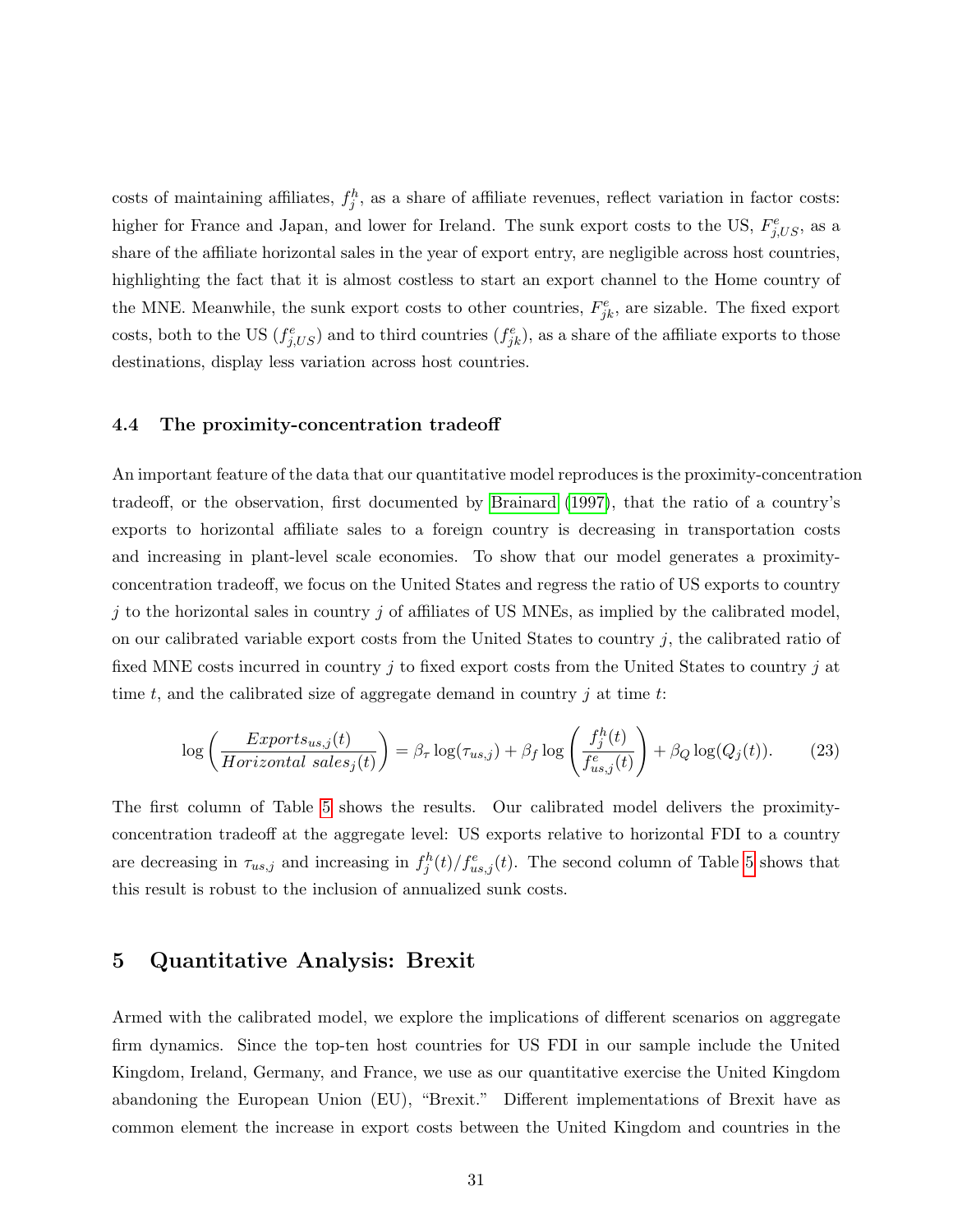| Dep var                                                                   | $log \frac{Exports_{us,j}(t)}{Horizontal\; sales_j(t)}$ |             |  |  |
|---------------------------------------------------------------------------|---------------------------------------------------------|-------------|--|--|
|                                                                           | (1)                                                     | (2)         |  |  |
| $log \tau_{us,j}$                                                         | $-4.342***$                                             | $-4.361***$ |  |  |
|                                                                           | (0.189)                                                 | (0.187)     |  |  |
| $log~\frac{f_j^h(t)}{f_{us~\boldsymbol{\cdot}}^e~(t)}$                    | $0.695***$                                              |             |  |  |
|                                                                           | (0.021)                                                 |             |  |  |
| $log \frac{f_j^n(t) + \rho F_j^n(t)}{f_{ws,i}^e(t) + \rho F_{ws,i}^e(t)}$ |                                                         | $0.692***$  |  |  |
|                                                                           |                                                         | (0.027)     |  |  |
| $log Q_i(t)$                                                              | $-0.674***$                                             | $-0.672***$ |  |  |
|                                                                           | (0.117)                                                 | (0.012)     |  |  |
| R-squared                                                                 | 0.983                                                   | 0.983       |  |  |
| Observations                                                              | 300                                                     | 300         |  |  |

<span id="page-32-0"></span>Table 5: The proximity-concentration trade off, United States.

Note: OLS estimates of [\(23\)](#page-31-0). Model-simulated data and calibrated parameters. All specifications include time fixed effects. Robust standard errors in parenthesis. Levels of significance are denoted by  $**p < 0.01$ ,  $*$ <sup>\*</sup> $p$  < 0.05, and  $*$  $p$  < 0.1.

EU. In the model, this increase can be captured by increases in the iceberg trade cost, the fixed export cost, or the sunk export cost. We analyze scenarios where we increase trade frictions one type at the time, and a scenario where we increase all trade frictions simultaneously.

In a different exercise, we evaluate quantitatively the role played by the compound option structure of our model. To such end, we evaluate the response of an increase in the cost of US MNE activities in the United Kingdom, captured in our model by the per-period cost of MNE operations,  $f_{UK}^h$ , and by the sunk entry cost,  $F_{UK}^h$ , in the calibrated model with and without export platforms.

Overall, our quantitative exercises point to the importance of including dynamics, together with a rich spatial structure, when evaluating the response of MNE expansion to globalization shocks.

#### 5.1 Increases in trade costs

We simulate the model for 30 periods and impose a permanent change in one or more of the cost parameters at  $t = 15$ . First we increase, one at a time, the barriers to export between the United Kingdom and the EU countries in our sample:  $\tau_{UK,j}$ ,  $f_{UK,j}^e$ , and  $F_{UK,j}^e$  (j = Ireland, Germany, and France). For comparability, we increase each friction by an amount that results in a 20 percent increase in the total per-period cost of FDI,  $\left(f_{UK,j}^e + \rho F_{UK,j}^e\right) \tau_{UK,j}^{\eta-1}$ . When we increase all export barriers at once, we increase each barrier by the amount calculated for the first exercise.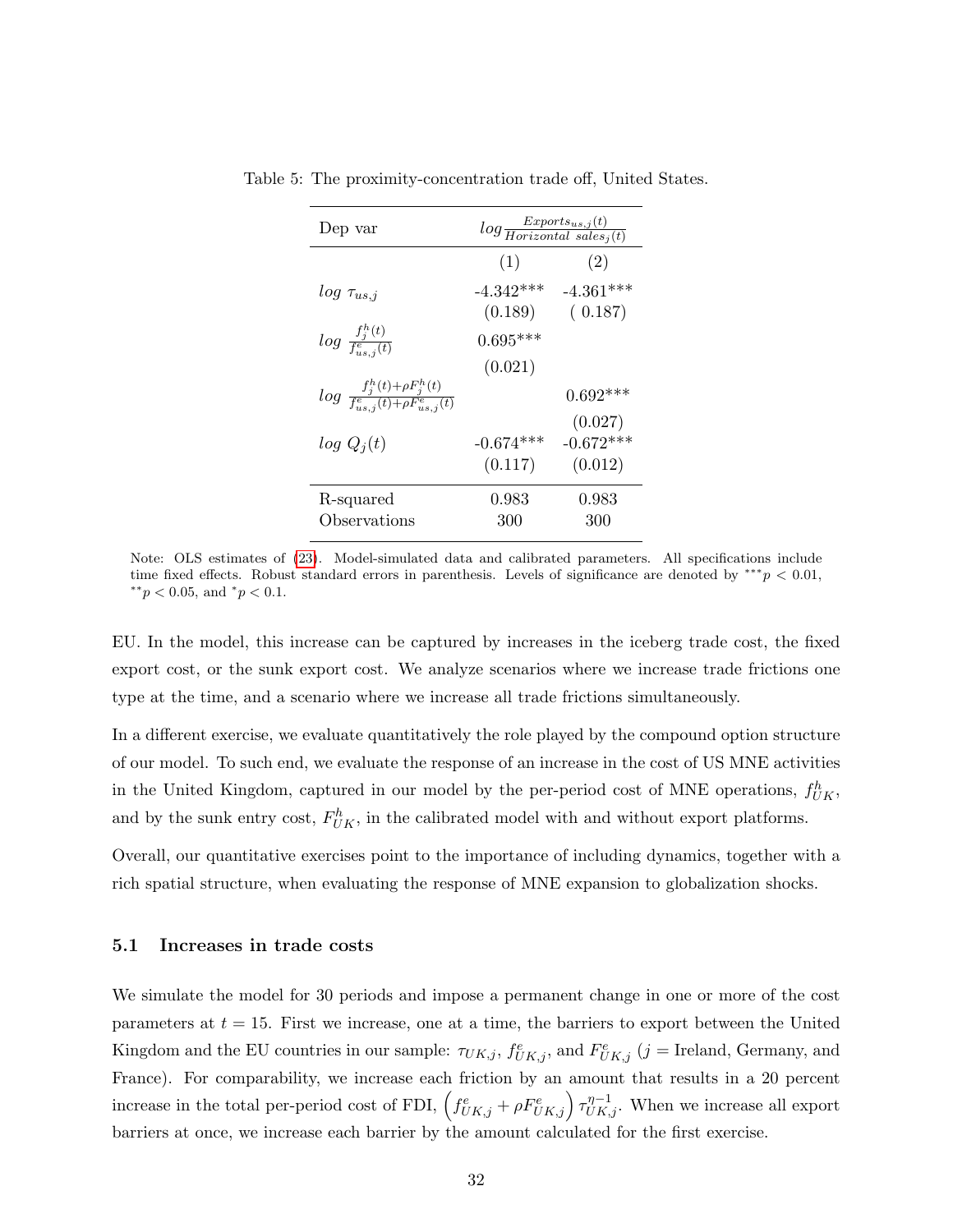Increasing trade barriers between the United Kingdom and EU countries has three main effects. First, when exporting from the United Kingdom to the EU becomes more costly, export sales from UK-based affiliates to countries in the EU decline, decreasing the incentive to open affiliates in the United Kingdom due to the smaller, and more costly, available network of export destinations. Analogously, exporting from the EU to the United Kingdom also becomes more costly, and export sales from EU-n to UK-based affiliates also decline, decreasing the incentive to open affiliates in those countries. These are static, partial equilibrium effects. In addition, increases in trade costs affects the affiliate export band of inaction, which affects affiliate export entry and exit —an effect only present in dynamic models. Finally, increases in trade frictions raise the price index in the destination countries, encouraging more export entry.

The quantitative results in Figure [8](#page-34-0) combine the effects of these three forces. Results are presented as deviations from the baseline scenario. Before the shock, about half of US MNEs had affiliates located in the United Kingdom (see Appendix Table [D.6\)](#page-0-0). Increasing any of the trade costs causes a permanent decrease in the share of UK-based affiliates of US MNEs of around three percent, while the increase of all trade frictions at once drives a decrease in this share of five percent (Figure [8b\)](#page-34-1). Naturally, the affiliates that exit are the smallest and account for only a few percentages of affiliate sales. This observation, together with the increase in the UK price index (see Appendix Figure [E.1a\)](#page-0-0), explains the somewhat counterintuitive result of Figure [8a,](#page-34-2) where affiliate sales to the United Kingdom increase when variable trade costs increase. The effects on horizontal activities are small, since trade frictions affect those activities only indirectly through the compound option.

Figures [9c](#page-36-0) and [9d](#page-36-1) show the effects of increasing trade costs on export activities of UK-based affiliates of US MNEs directed to EU countries. Different frictions to MNE activities have very different quantitative effects on affiliate exports and participation rates, even if the changes in those frictions are associated with the same increase in the per-period cost of FDI. Specifically, the decline in export sales when either  $f_{UK,j}^e$  or  $\tau_{UK,j}^e$  increase comes from affiliates that stop exporting. For the case of a shock to  $\tau_{UK,j}$ , export sales also decline due a decline in the intensive margin, so that changes in this friction have the highest impact on affiliate export sales. An increase in  $\tau_{UK,i}$  corresponding to a 20 percent increase in the cost of FDI, produces a 15-percent decline in UK-based affiliates' export sales, much larger than the one produced by increases in fixed export costs. Conversely, an increase in the sunk export cost increases the export band of inaction, driving a decline in both affiliate export entry and exit rates. The decline in the exit rate is the most pronounced, giving rise to the small increase in affiliate export sales in Figure [8c](#page-34-3) and in the share of exporting affiliates in Figure [8d.](#page-34-4) Except for the case of an increase in the sunk export cost, the Brexit shock reduces the share of affiliates that export. The increase in the fixed export cost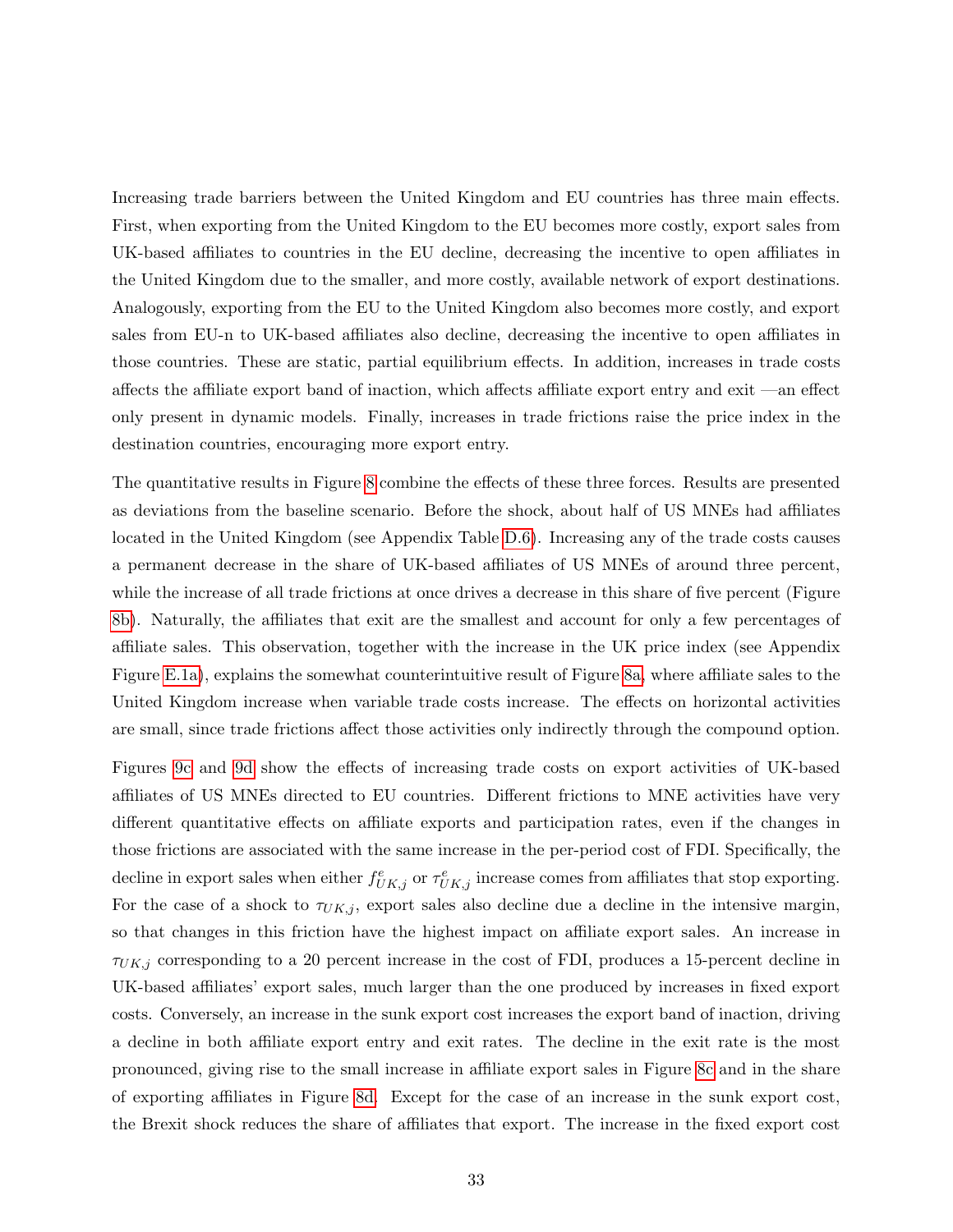<span id="page-34-2"></span><span id="page-34-0"></span>

<span id="page-34-4"></span><span id="page-34-1"></span>Figure 8: Brexit: US MNE affiliates in the United Kingdom.

<span id="page-34-3"></span>Note: "high X" refers to an increase in the barrier X from/to the United Kingdom to/from country k. "All" refers to increasing all three export barriers from/to the United Kingdom to/from country  $k$  at once. Country  $k$  refers to Ireland, Germany, and France.

produces the largest decline in export participation because this cost is intimately related to the affiliates' decision to exit a market.

The difference in the magnitude and direction of the effects when either sunk, fixed, or variable costs change highlights the importance of including dynamics in models of MNE behavior. Static models cannot distinguish between sunk and fixed costs; yet, MNEs respond very differently to changes in these types of costs.

The scenario where we increase all the trade frictions simultaneously highlights the differences between short and long run dynamics after a shock. In particular, in the short run, the effect of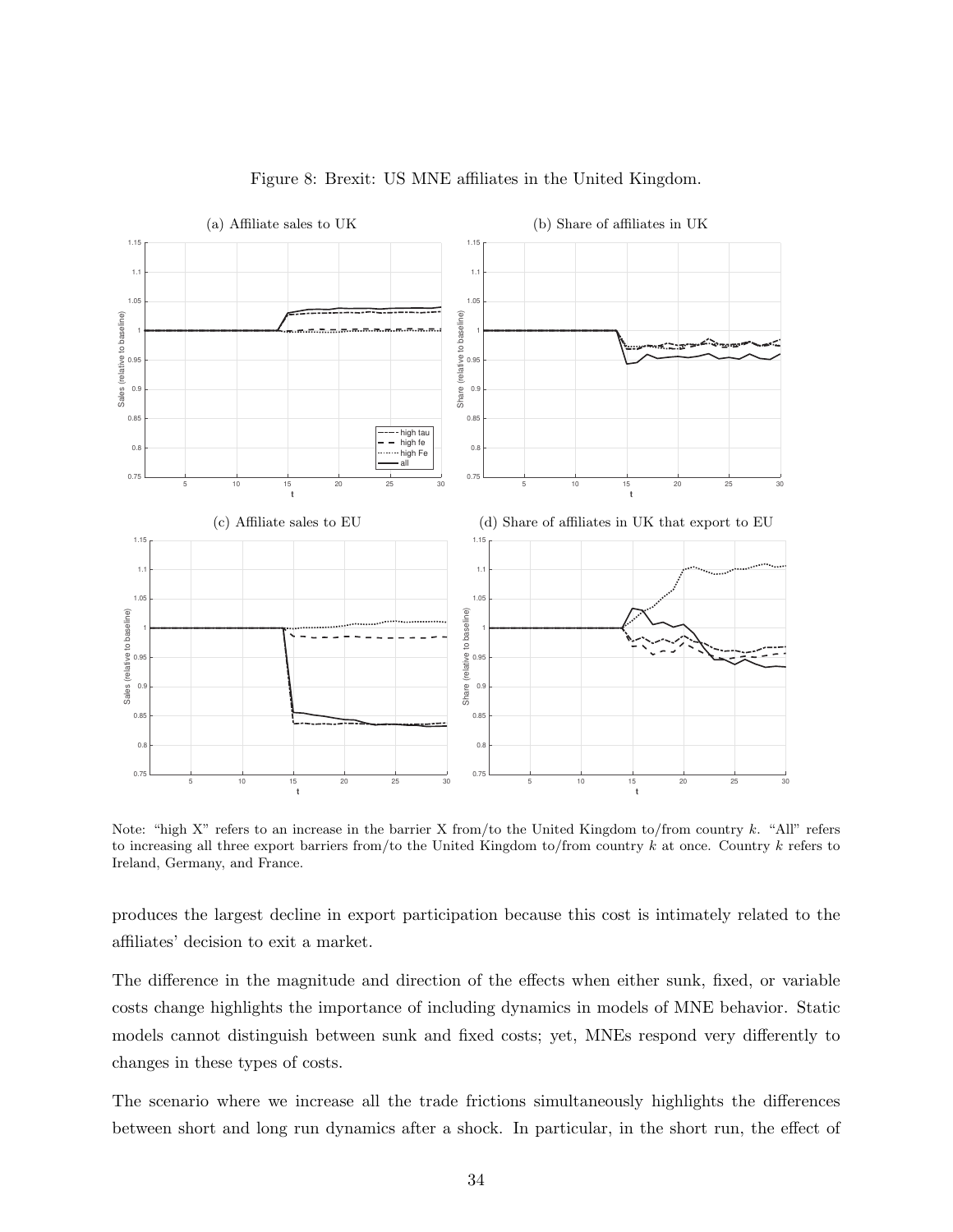the increase in sunk export costs dominates and the share of UK-based affiliates that export to EU increases. Fifteen periods after the shock, this share decreases by around seven percentage points relative to the pre-shock levels.

The results for US affiliates located in France, Ireland, and Germany present some important quantitative differences from the results for the United Kingdom. Figure [9](#page-36-2) shows that higher trade costs between France and the United Kingdom reduce the incentives to locate in France, and the share of affiliates of US MNEs located in France declines.<sup>[32](#page-35-0)</sup> As for the United Kingdom, when  $\tau_{UK,FR}$  increases, this decline in the extensive margin is accompanied by an increase in the intensive margin of horizontal sales in France. This increase is driven by the increase in the French price index. Naturally, the share of US affiliates in France that export to the United Kingdom, as well as their export sales, drop after the Brexit shock in almost all specifications, with an increase in the sunk export cost generating a non-monotonic response (the share of exporting affiliates first increases due to a decline in exit rates and then decreases).

Increasing variable, fixed, or sunk cost of exporting has different *quantitative* effects on aggregate firm dynamics. Even though the increase in the per-period cost of FDI is the same in all cases, the type of trade barrier that changes matters for both the extensive and intensive margins of MNEs' decisions, and in turn, for aggregate dynamic responses. Put differently, considering the global structure of the MNE in time *and* space is important for accurately assessing the consequences of shocks to the costs of MNE expansion.

#### 5.2 Reallocation towards US parent exports

Our analysis of Brexit so far has focused on the foreign affiliates of US MNEs. How do US parent exports change following increases in trade costs across Europe? As the cost of intra-Europe exports increases, US parent exports to the United Kingdom and to EU become a more profitable option. Table [6](#page-37-0) shows that those export increase following the Brexit shock. For brevity, we focus on an increase in  $\tau_{UK,j}^e$  only and an increase in all trade costs simultaneously. In both scenarios, US parents' exports to the United Kingdom and to EU countries increase on impact, both on the extensive and on the intensive margin. While the increase in US exports is almost the same in the short and long run when  $\tau_{UK,j}^e$  increases, this increase is steady over time in the case of the trade barriers driving dynamics,  $f_{UK,j}^e$  and  $F_{UK,j}^e$ , also increasing.

Table [6](#page-37-0) shows the forces of the proximity-concentration tradeoff at work in a quantitatively relevant

<span id="page-35-0"></span><sup>&</sup>lt;sup>32</sup> Appendix Figures [E.2](#page-0-0) and [E.3](#page-0-0) show the results for Ireland and Germany.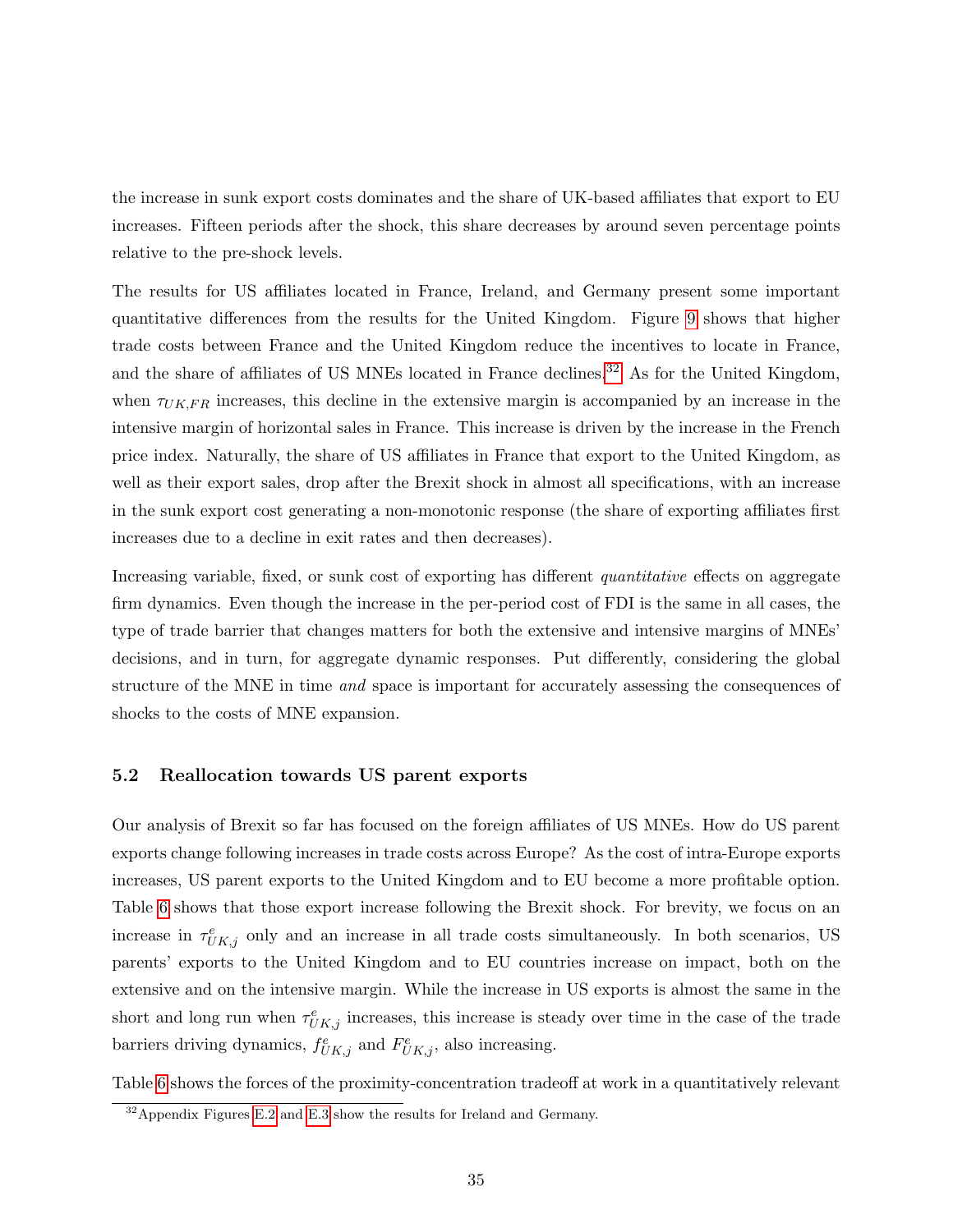<span id="page-36-2"></span>

## <span id="page-36-1"></span>Figure 9: Brexit: US affiliates in France.

<span id="page-36-0"></span>Note: "high X" refers to an increase in the barrier X from/to the United Kingdom to/from country k. "All" refers to increasing all three export barriers from/to the United Kingdom to/from country  $k$  at once. Country  $k$  refers to Ireland, Germany, and France.

scenario. US exports increase when the cost of multinational activity (here, export platforms) increases. General equilibrium effects on the price indexes affect the relative costs of production across countries, with the consequence that the increases in the price indexes across Europe following the Brexit shock make US domestic production and exports a cheaper way to serve UK and EU markets.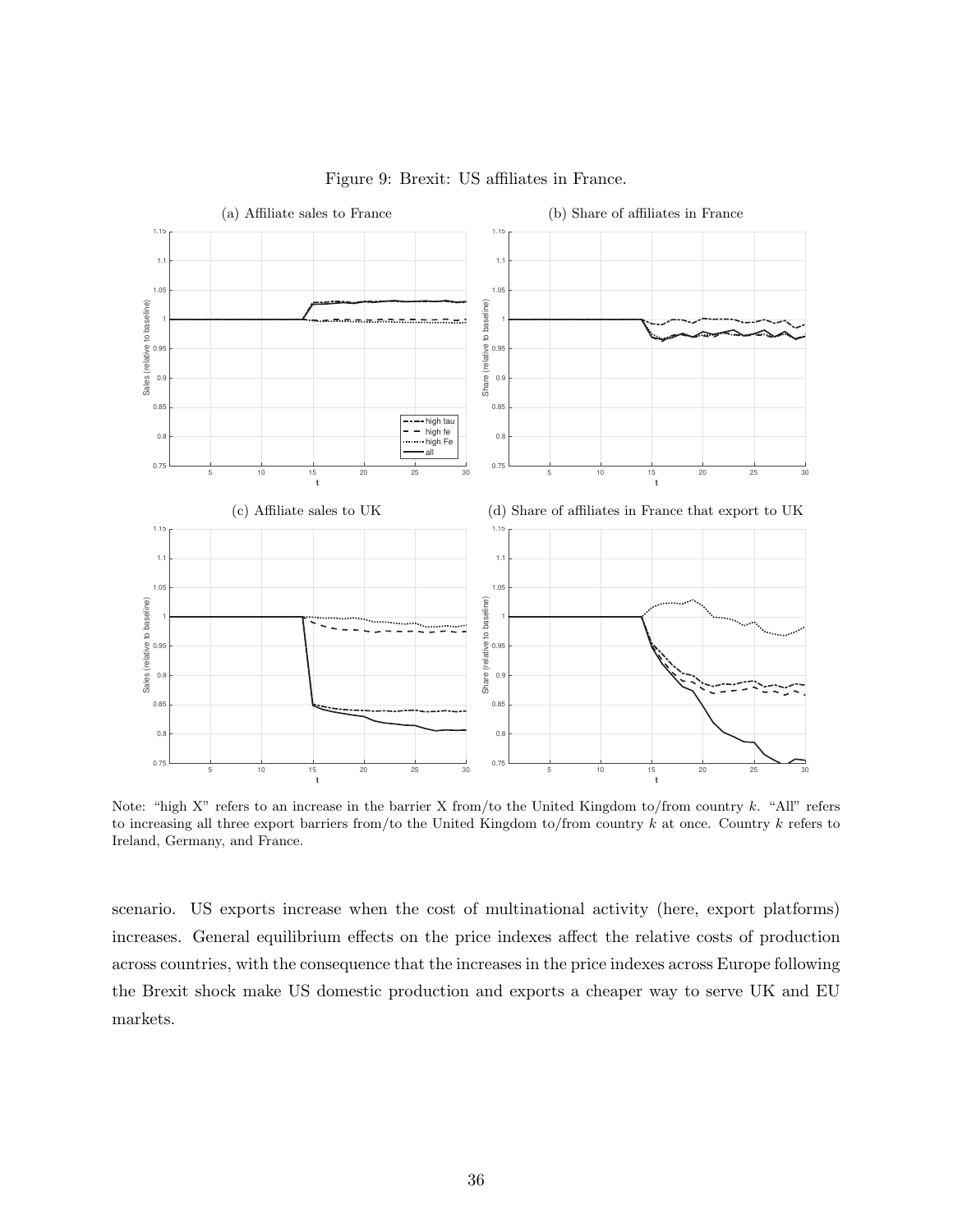<span id="page-37-0"></span>

|                                                                     |                |                                               | One period after shock $\parallel$ 15 periods after shock |                |  |
|---------------------------------------------------------------------|----------------|-----------------------------------------------|-----------------------------------------------------------|----------------|--|
|                                                                     | high $\tau$    | all                                           | high $\tau$                                               | all            |  |
| US parent export sales to UK<br>Share of US parents exporting to UK | 1.034<br>1.008 | $\begin{array}{c} 1.037 \ 1.008 \end{array}$  | $1.036$<br>$1.017$                                        | 1.045<br>1.021 |  |
| US parent export sales to EU<br>Share of US parents exporting to EU | 1.028<br>1.020 | $\begin{array}{c} 1.029 \\ 1.020 \end{array}$ | 1.028<br>1.008                                            | 1.033<br>1.009 |  |

Table 6: US exports after Brexit: the proximity-concentration trade off.

Note: Variables are relative to the baseline in the same period. "high  $\tau$ " refers to an increase in  $\tau$  from/to the United Kingdom to/from country k. "All" refers to increasing all three export barriers from/to the United Kingdom to/from country  $k$  at once. Country  $k$  refers to Ireland, Germany, and France.

### 5.3 The role of endogenous prices

Due to the tractability of the model, we can solve numerically for the aggregate price index in each period, for each country. In this way, the results of our counterfactual exercises incorporate the effects of changes in the price indexes on firms' decisions. How important are these price effects quantitatively? Figure [10](#page-38-0) shows the dynamics of aggregate outcomes after the increase in all trade barriers simultaneously between the United Kingdom and EU countries, under endogenous and exogenous prices. The price adjustments act as buffers to the decrease in affiliate horizontal and export sales and the share of US MNEs operating in the United Kingdom. In the case of horizontal sales (Figure [10a\)](#page-38-1), the effect is strong enough to reverse the pattern under exogenous prices from a two-percent decrease to a three-percent increase.

We can further evaluate welfare losses from the different Brexit scenarios using the implied price changes after each Brexit shock, for each of the countries involved (see Appendix Figure [E.1\)](#page-0-0). The largest increase in prices is experienced, on impact, when all trade barriers are increased at once, ranging from 0.2 percent in Germany to 0.8 percent in Ireland. Price indexes continue to increase over time, leading to more than one percent decline for Ireland. These magnitudes are not small, given that our model only includes the behavior of US MNEs. The increase in trade barriers would presumably also affect local exporters and other non-US MNE exporters.

When interpreting our results, two remarks are in order. On the one hand, the compound option structure, together with Assumption [1,](#page-13-0) implies that increases in bilateral frictions only affect the incentives to operate affiliates in continental Europe through changes in the cost of accessing the export network available from a given host country. The model produces reallocations across host countries only as a response to changes in the price indexes, and this feature may have the effect of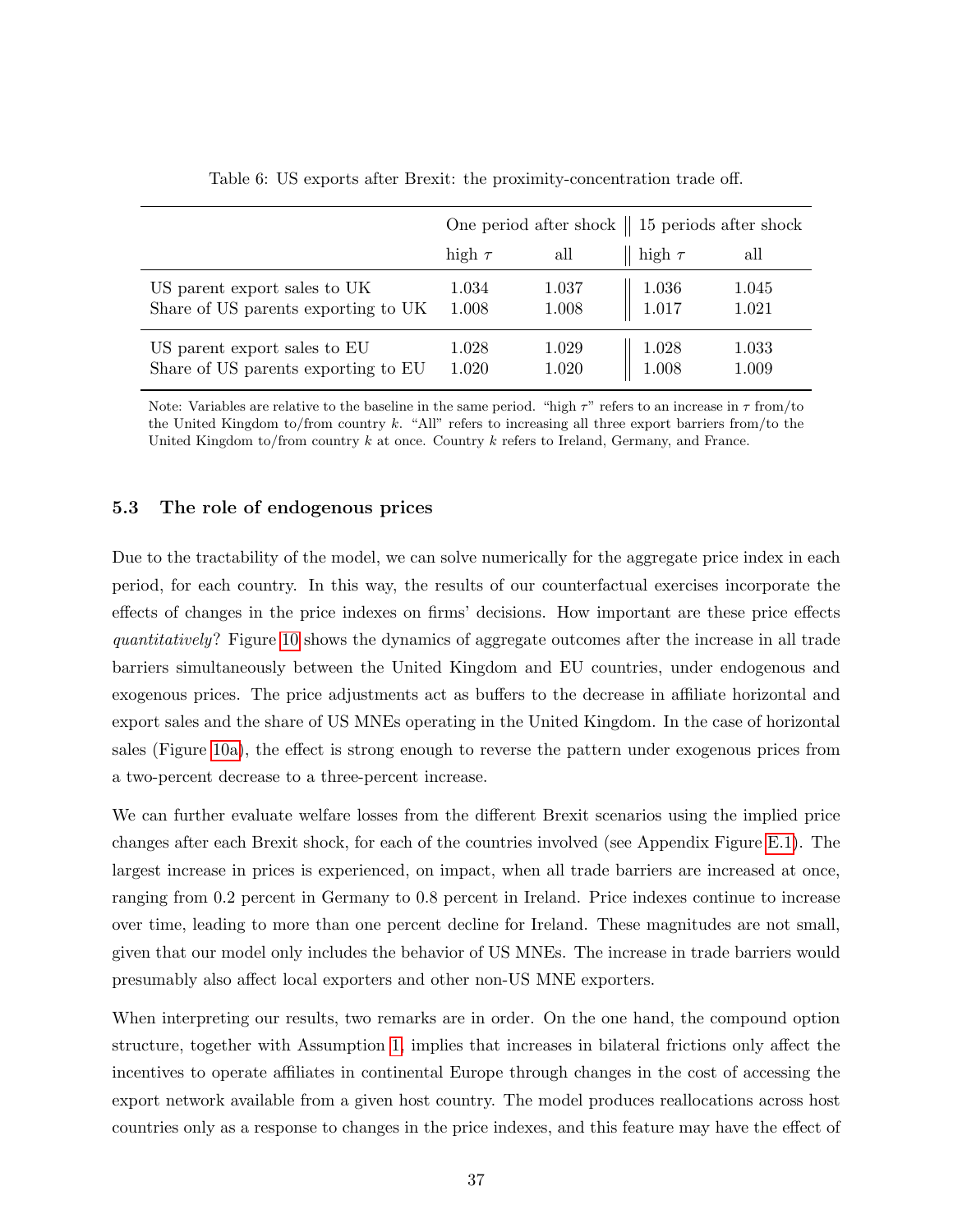<span id="page-38-1"></span>

<span id="page-38-0"></span>Figure 10: Brexit: US affiliates in the United Kingdom. Endogenous vs exogenous prices.

Note: The shock refers to increasing all three export barriers from/to the United Kingdom to/from country  $k$  at once. Country k refers to Ireland, Germany, and France.

overstating the losses from increasing MNE frictions. On the other hand, with exogenous wages, the aggregate price effects are stronger than in the case of endogenous wages, so that this assumption may understate the losses from increasing MNE frictions.

## 5.4 The role of the compound option

To evaluate quantitatively the role played by the compound option structure of our model, we analyze the effects of an increase in the barriers to MNE activities in a model with and without the compound option—that is, a model with and without affiliate exports. We increase the per-period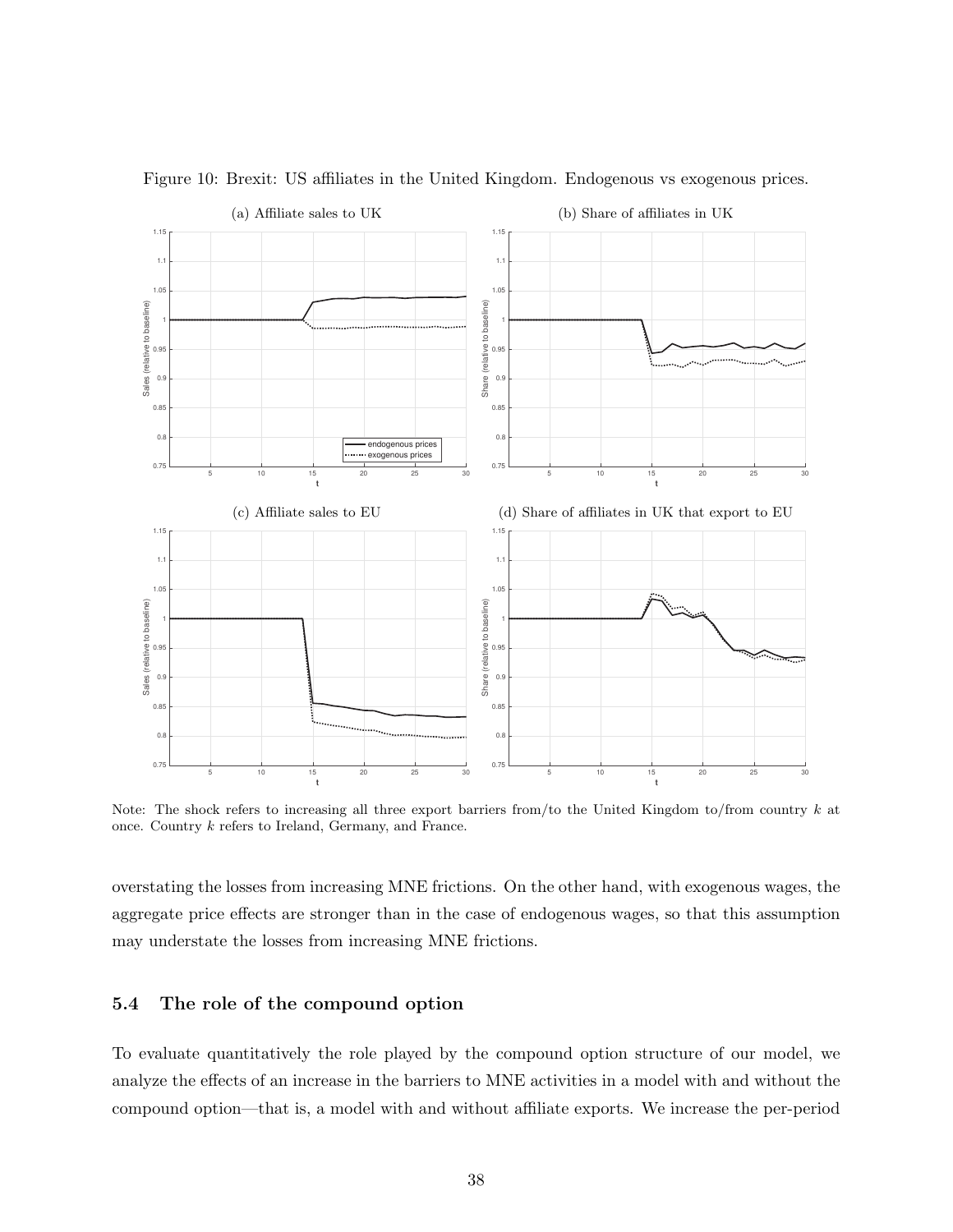fixed cost and the one-time sunk cost of MNE activities in the United Kingdom,  $f_{UK}^h$  and  $F_{UK}^h$ , in an amount such that, in either case,  $f_{UK}^h + \rho F_{UK}^h$  increases by 20 percent. We calibrate the model with no compound option by targeting the moments in our baseline calibration that do not involve affiliate exports (moments 1.1, 2.1, and 3.1 in Table  $2^{\frac{33}{2}}$  $2^{\frac{33}{2}}$  $2^{\frac{33}{2}}$ 

<span id="page-39-1"></span>



(b) Share of affiliates in UK



Note: At  $t = 15$ , the per-period fixed cost (one-time sunk cost) of MNE activities in the UK,  $f_{UK}^h$  ( $F_{UK}^h$ ), increases by an amount such that  $f_{UK}^h + \rho F_{UK}^h$  increases by 20 percent. "Exports" refers to the full model where MNE affiliates can export, while "no exports" refers to the calibrated model where MNE affiliates cannot export. Results are shown as deviations from the calibrated models with and without export platforms.

Figure [11](#page-39-1) shows the dynamics of horizontal affiliate sales and of the share of US affiliates in the United Kingdom after an increase in  $f_{UK}^h$  and  $F_{UK}^h$ . Results are shown as deviations from the respective calibrated models with and without the compound option. In the model with only horizontal sales, MNE affiliates do not have the option of exporting part of their output. Hence, the incentives to open an affiliate in a country coming from the possibility of using that host country as an export platform are precluded. Without this possibility, an increase in the per-period costs of MNE activities in the United Kingdom would decrease the presence of US affiliates there by 25 percent more (in the short run) than in the case in which exports are possible. An increase in sunk costs widens the affiliates' band of inaction, so that fewer new affiliates enter and fewer incumbent affiliates exit. The response of these two margins is of different magnitude between the models with and without affiliate exports. In our baseline model with affiliate exports, the reduced entry margin dominates, so that in the long run the share of US MNEs in the United Kingdom declines.

<span id="page-39-0"></span><sup>&</sup>lt;sup>33</sup>The calibrated model without affiliate exports matches the targeted moments slightly worse than the baseline model. However, it delivers estimates of sunk (fixed) MNE costs that are very different, as share of US parent (horizontal affiliate) sales. Sunk MNE costs are virtually zero for all sales' percentiles, while fixed costs are around half the magnitude the estimates for the baseline model, for all sales percentiles.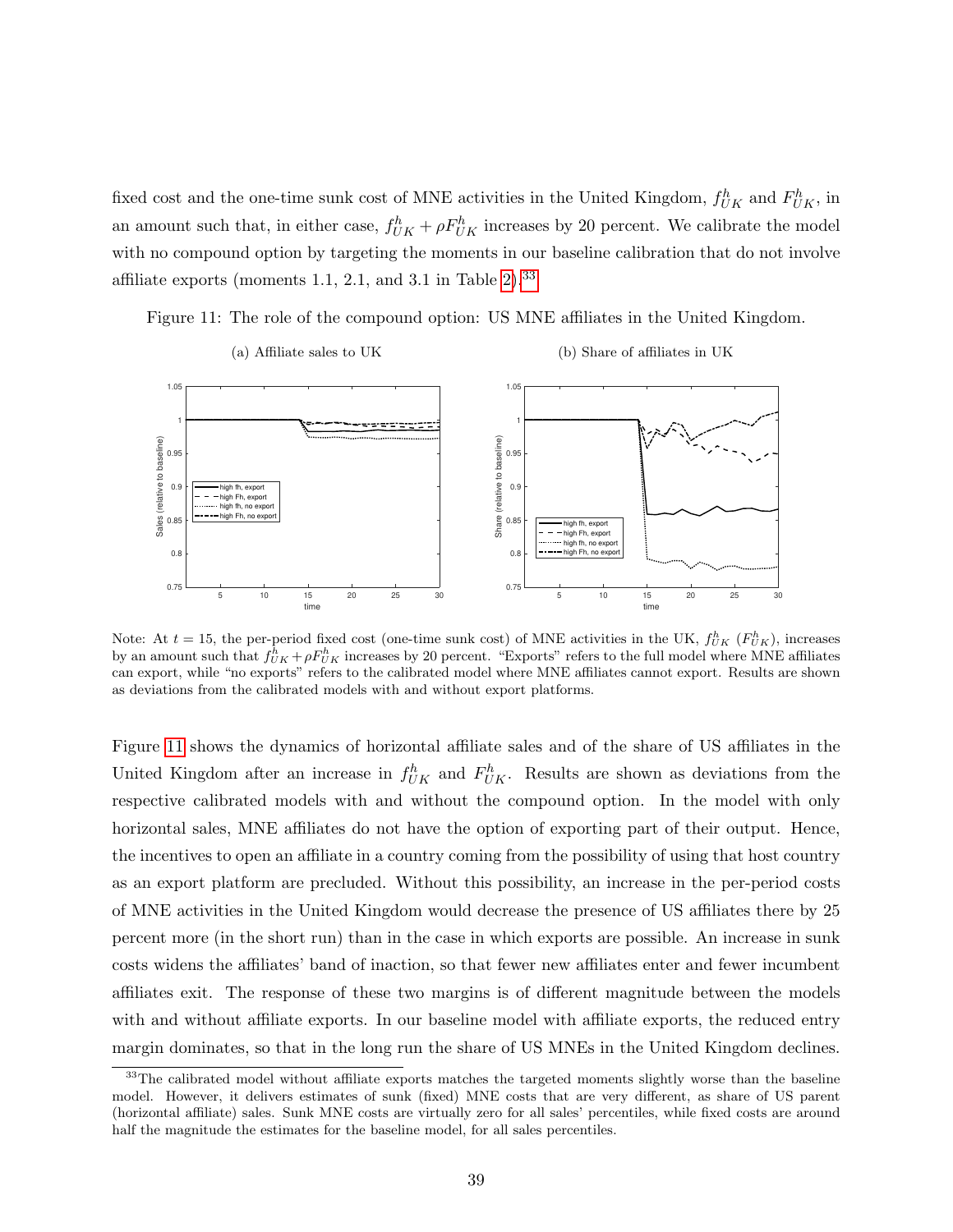Conversely, in the model without affiliate exports, the reduced exit margin dominates: after 15 periods from the shock, the share of US MNEs in the UK is even higher than in the baseline. The response of the intensive margin of sales in the two models mimics the extensive margin response, but at a much smaller scale.

The results in Figure [11](#page-39-1) point not only to the importance of including a rich dynamic spatial structure when evaluating the response of MNE expansion to shocks, but once again to the importance of distinguishing between per-period and one-time costs, which cannot be done in static models.

## 6 Conclusions

This paper studies the expansion patterns of multinational enterprises (MNEs) in time and space. Using a long panel of US MNEs, we document a set of facts that guide the development of a dynamic model of MNEs that is tractable and, at the same time, rich enough to capture the spatial complexity of MNE activities observed in the data. The model features heterogeneity in firm productivity, persistent aggregate shocks, and a realistic structure of MNE costs. Importantly, MNE affiliates can decouple their locations of production and sales, and endogenously choose to enter or exit both the host and the export markets. We introduce a compound option formulation for the dynamic problem of the MNE, which is novel to the literature. Our quantitative exercises reveal that the compound option structure is important for understanding the reallocation of MNE activity in time and space after a shock. These exercises also reveal that the nature of the frictions to MNE activities (variable, fixed, or sunk) is important for understanding aggregate firm dynamics.

The problem of the MNE is a natural environment to apply a compound-option structure, since MNE location and export choices happen over time and they are likely to be affected by uncertainty in demand and other market characteristics. This structure, however, can prove useful for problems in other contexts. Problems related to global sourcing decisions, which are likely to occur over time and under uncertainty, are good candidates. This is an avenue for future research.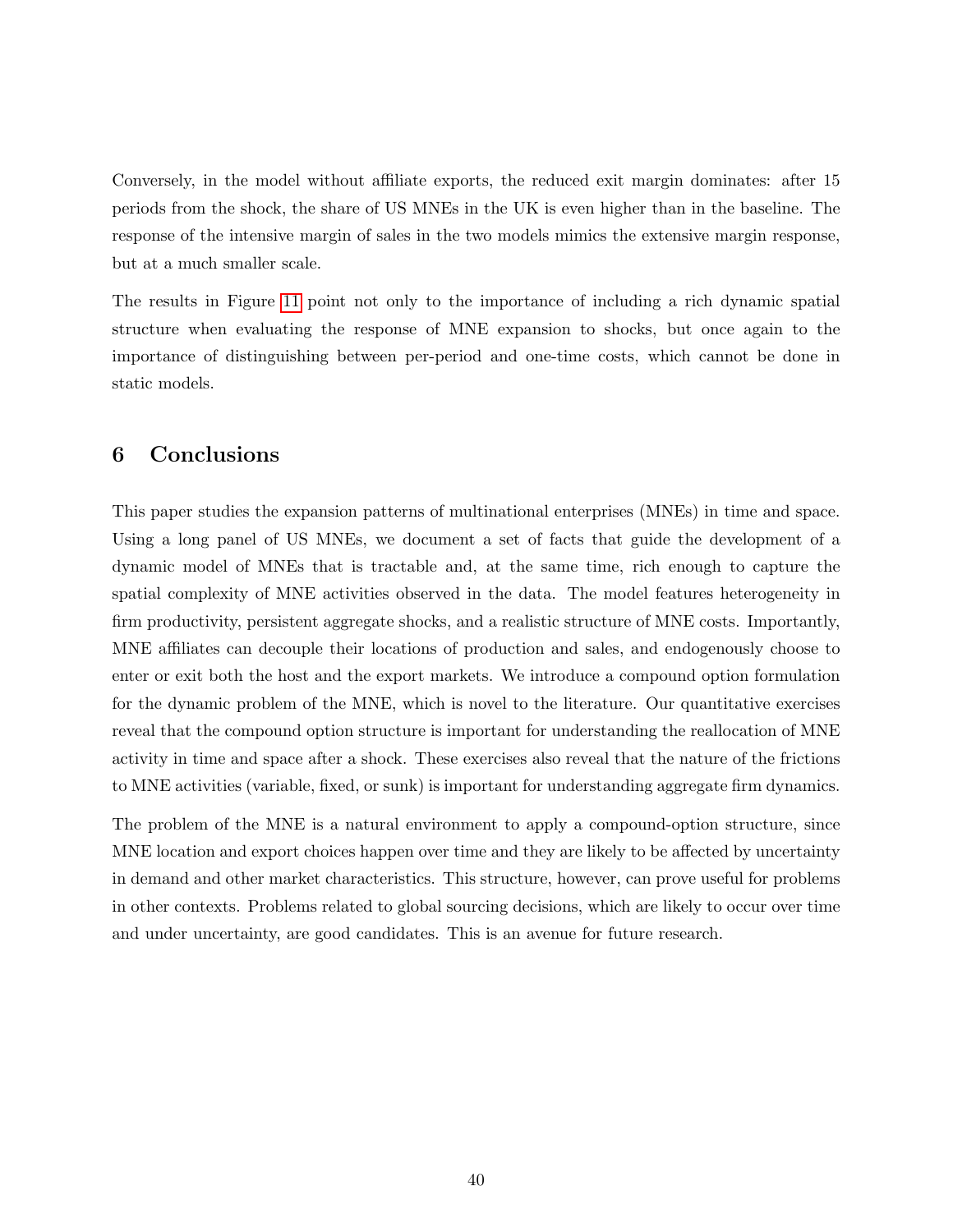## References

- <span id="page-41-8"></span>Alessandria, G. and H. Choi (2007). Do sunk costs of exporting matter for net exports dynamics? Quarterly Journal of Economics 122 (1), 289–336.
- <span id="page-41-9"></span>Alessandria, G., H. Choi, and K. Ruhl (2018). Trade adjustment dynamics and the welfare gains from trade. NBER Working Paper #20663.
- <span id="page-41-3"></span>Alviarez, V. (2019). Multinational production and comparative advantage. Journal of International Economics 119, 1–54.
- <span id="page-41-0"></span>Antrás, P. and S. R. Yeaple (2014). Multinational firms and the structure of international trade. Handbook of International Economics 4, 55–130.
- <span id="page-41-10"></span>Arkolakis, C. (2016). A unified theory of firm selection and growth. Quarterly Journal of Economics  $131(1)$ , 89–155.
- <span id="page-41-2"></span>Arkolakis, C., N. Ramondo, A. Rodríguez-Clare, and S. Yeaple (2018). Innovation and production in the global economy. American Economic Review 108 (8), 2128–2173.
- <span id="page-41-11"></span>Armington, P. S. (1969). A theory of demand for products distinguished by place of production. IMF Staff Papers 16 (1), 159–178.
- <span id="page-41-6"></span>Baldwin, R. and P. Krugman (1989). Persistent trade effects of large exchange rate shocks. Quarterly Journal of Economics 104 (4), 635–654.
- <span id="page-41-1"></span>Brainard, S. L. (1997). An empirical assessment of the proximity-concentration trade-off between multinational sales and trade. The American Economic Review  $87(4)$ , 520–544.
- <span id="page-41-13"></span>Broda, C. and D. E. Weinstein (2006). Globalization and the gains from variety. *Quarterly Journal* of Economics 121 (2), 541–585.
- <span id="page-41-4"></span>Conconi, P., A. Sapir, and M. Zanardi (2016). The internationalization process of firms: from exports to FDI. Journal of International Economics 99, 16–30.
- <span id="page-41-12"></span>Cravino, J. and A. Levchenko (2017). Multinational firms and international business cycle transmission. Quarterly Journal of Economics 132 (2), 921–962.
- <span id="page-41-7"></span>Das, S., M. J. Roberts, and J. R. Tybout (2007). Market entry costs, producer heterogeneity, and export dynamics. Econometrica 75 (3), 837–873.
- <span id="page-41-5"></span>Davis, S. J., J. Haltiwanger, and S. Schuh (1996). Small business and job creation: Dissecting the myth and reassessing the facts. Small Business Economics  $8(4)$ , 297–315.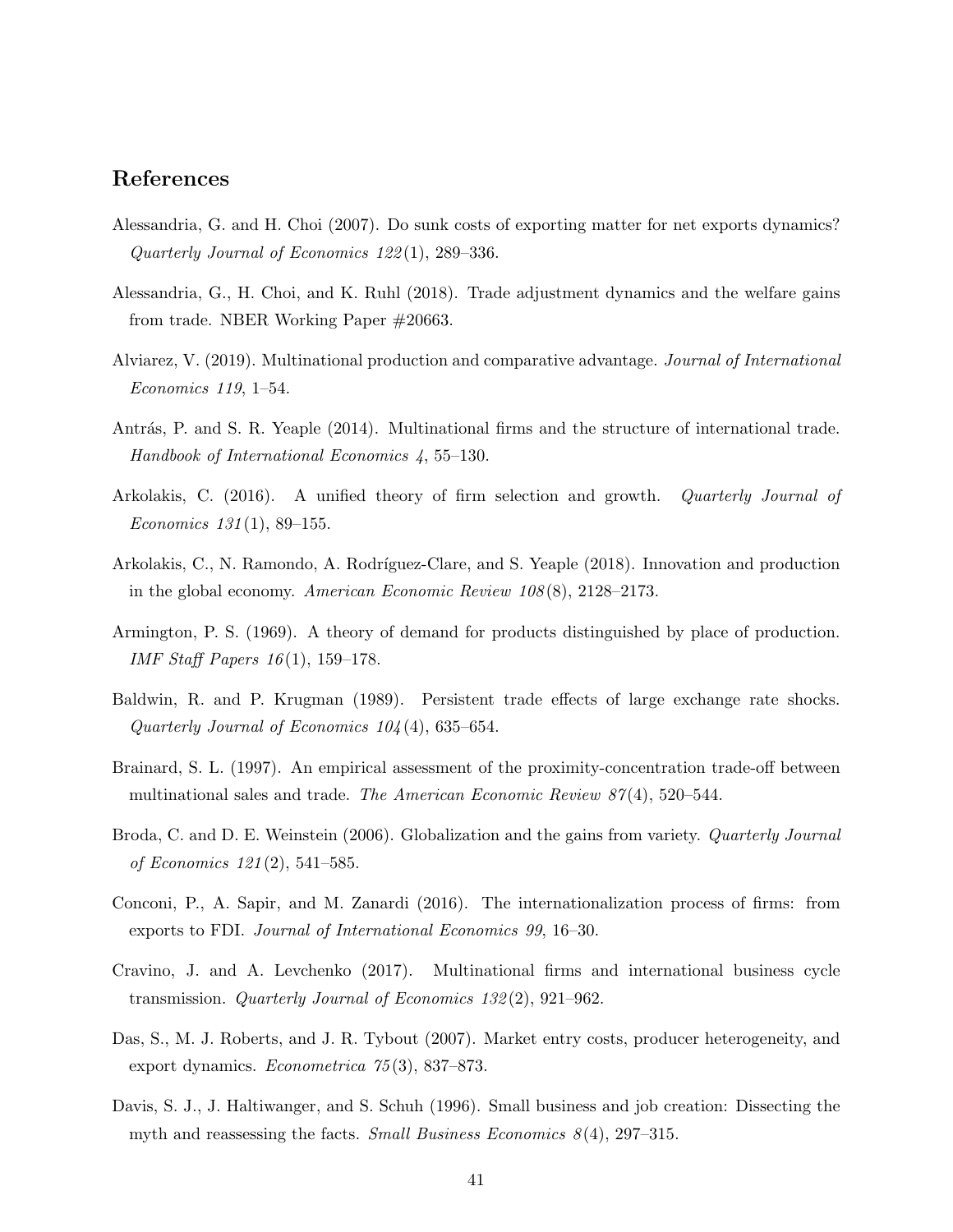- <span id="page-42-9"></span>Decker, R., J. Haltiwanger, R. Jarmin, and J. Miranda (2014). The role of entrepreneurship in US job creation and economic dynamism. Journal of Economic Perspectives  $28(3)$ , 3–24.
- <span id="page-42-10"></span>Decker, R., J. Haltiwanger, R. Jarmin, and J. Miranda (2016). Where has all the skewness gone? the decline in high-growth (young) firms in the US. European Economic Review 86, 4–23.
- <span id="page-42-0"></span>Dixit, A. K. and R. S. Pindyck (1994). Investment under Uncertainty. Princeton, NJ: Princeton University Press.
- <span id="page-42-11"></span>Eaton, J., M. Eslava, M. Kugler, and J. Tybout (2008). The margins of entry into export markets: Evidence from Colombia. In E. Helpman, D. Marin, and T. Verdier (eds.), The Organization of Firms in a Global Economy. Cambridge, MA: Harvard University Press.
- <span id="page-42-1"></span>Eaton, J., S. Kortum, and F. Kramarz (2011). An anatomy of international trade: Evidence from french firms. *Econometrica*  $79(5)$ , 1453–1498.
- <span id="page-42-8"></span>Egger, P., M. Fahn, V. Merlo, and G. Wamser (2014). On the genesis of multinational foreign affiliate networks. European Economic Review 65, 136–163.
- <span id="page-42-2"></span>Fan, J. (2020). Talent, geography, and offshore R&D. Mimeo, Penn State University.
- <span id="page-42-5"></span>Fillat, J. L. and S. Garetto (2015). Risk, returns, and multinational production. *Quarterly Journal* of Economics  $130(4)$ ,  $2027-2073$ .
- <span id="page-42-6"></span>Fillat, J. L., S. Garetto, and L. Oldenski (2015). Diversification, cost structure, and the risk premium of multinational corporations. Journal of International Economics 96 (1), 37–54.
- <span id="page-42-12"></span>Fitzgerald, D., S. Haller, and Y. Yedid-Levi (2019). How exporters grow. Mimeo, Federal Reserve Bank of Minneapolis.
- <span id="page-42-13"></span>Ghironi, F. and M. J. Melitz (2005). International trade and macroeconomic dynamics with heterogeneous firms. The Quarterly Journal of Economics 120(3), 865–915.
- <span id="page-42-4"></span>Gumpert, A., H. Li, A. Moxnes, N. Ramondo, and F. Tintelnot (2020). The life-cycle dynamics of exporters and multinational firms. Journal of International Economics 126.
- <span id="page-42-3"></span>Head, K. and T. Mayer (2019). Brands in motion: How frictions shape multinational production. American Economic Review 109 (9), 3073–3124.
- <span id="page-42-7"></span>Helpman, E., M. J. Melitz, and S. R. Yeaple (2004). Exports versus fdi with heterogeneous firms. American Economic Review 94 (1), 300–316.